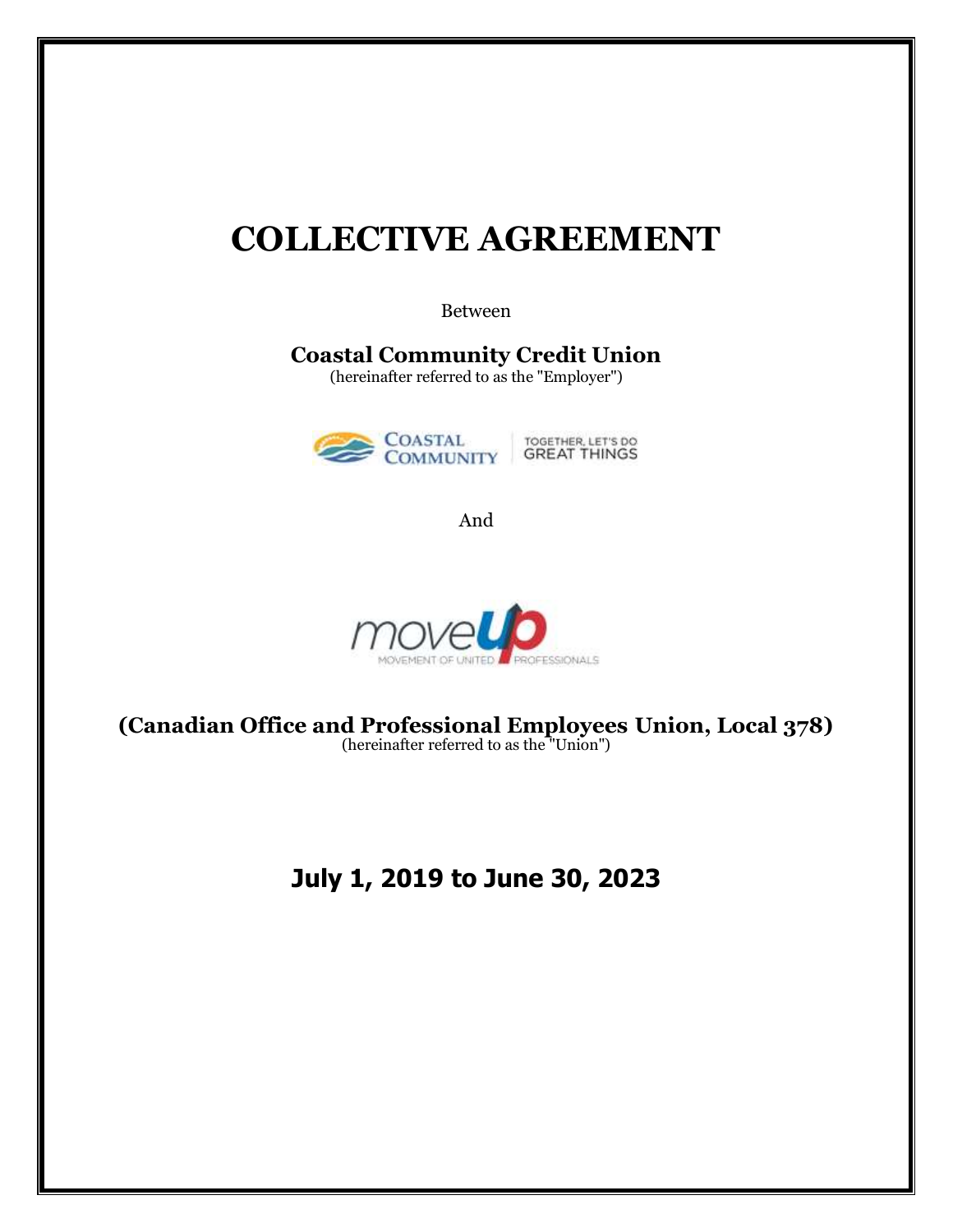#### **COLLECTIVE AGREEMENT BETWEEN: Coastal Community Credit Union AND: MoveUP (Canadian Office and Professional Employees Union, Local 378)**

### **Index**

| LETTER of UNDERSTANDING #1 - Administration of Article 6 Section 649                 |  |
|--------------------------------------------------------------------------------------|--|
|                                                                                      |  |
|                                                                                      |  |
|                                                                                      |  |
|                                                                                      |  |
| LETTER of UNDERSTANDING #6 - Benefits During the Term of this Collective Agreement54 |  |
|                                                                                      |  |
|                                                                                      |  |
|                                                                                      |  |
|                                                                                      |  |
|                                                                                      |  |
|                                                                                      |  |
|                                                                                      |  |
|                                                                                      |  |
|                                                                                      |  |
|                                                                                      |  |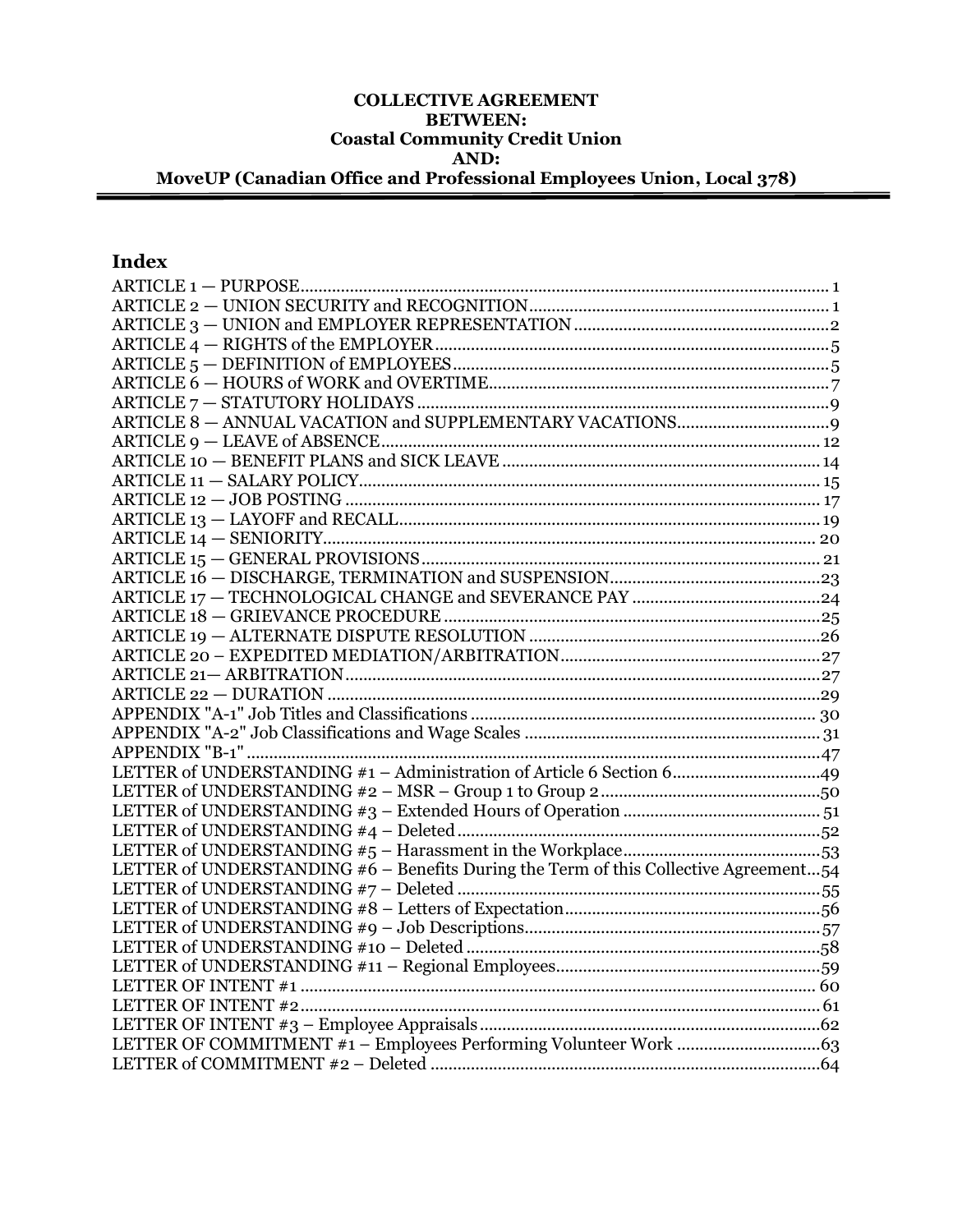### **BETWEEN: COASTAL COMMUNITY CREDIT UNION**

(hereinafter referred to as the "Employer")

*Party of the First Part;*

### **AND: MoveUP (Canadian Office and Professional Employees Union, Local 378)** (hereinafter referred to as the "Union")

*Party of the Second Part***;**

### <span id="page-2-0"></span>**ARTICLE 1 — PURPOSE**

- **1.1** The purpose of the Agreement is to maintain a harmonious relationship between the Employer and its employees, to define clearly the hours of work, rates of pay, and conditions of employment; to provide for an amicable method of settling differences which may from time to time arise; and to promote the mutual interest of the Employer and its employees and in recognition whereof the Parties hereto covenant and agree as follows:
- **1.2** Neither the Union nor the Employer in carrying out their obligations under this Agreement shall discriminate in matters of hiring, training, promotion, transfer, layoff, discharge, or otherwise because of race, colour, creed, national origin, age, sex, or marital status or as otherwise outlined in the BC Human Rights Code.
- **1.3** The Employer recognizes the right of an employee to work in an environment free from sexual harassment. Employees who feel they are being sexually harassed may initiate a grievance.

### <span id="page-2-1"></span>**ARTICLE 2 — UNION SECURITY and RECOGNITION**

**2.1** This Agreement shall apply solely to employees in the bargaining unit for which the Union is certified under the Labour Relations Code and shall be binding on the Employer and the Union and their respective successors and assigns.

The Employer recognized the Union, Canadian Office and Professional Employees Union, Local 378 (hereinafter referred to as MoveUP), as the sole and exclusive bargaining authority for all employees of the Employer covered under the Certificate of the British Columbia Labour Relations Board.

- **2.2** All employees covered under this Agreement shall, as a condition of employment, become and remain members of the Union within thirty (30) days from the effective date of this Agreement.
- **2.3** All employees hired subsequent to the signing date of this Agreement shall, as a condition of employment, become and remain members of the Union within thirty (30) days from the date of employment.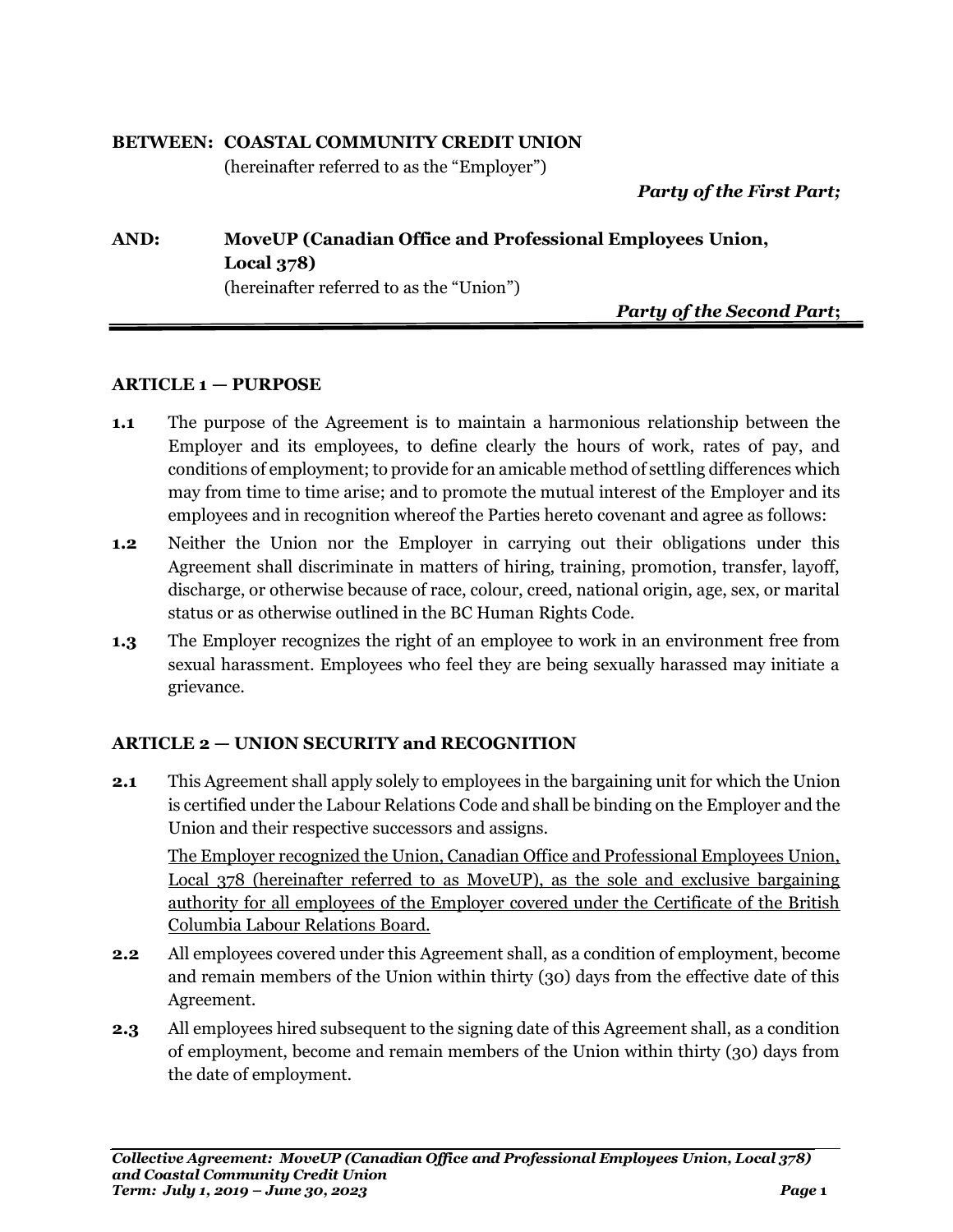- **2.4** The Employer will honour written assignments of wages for union dues, initiation fees and general membership assessments and shall remit such to the union monthly together with the following information as to the persons from whose pay such deductions have been made:
	- a) Name
	- b) Monthly Salary
	- c) Amount of dues deducted
	- d) Job Classification
	- e) Employee Status
	- f) Date of Hire
	- g) New Hires
	- h) Terminations

Such information shall be supplied by the Employer and in a form mutually acceptable to the parties.

### <span id="page-3-0"></span>**ARTICLE 3 — UNION and EMPLOYER REPRESENTATION**

**3.1** Recognition of Union Executive Board Members, Councilors, Job Stewards and Union Representatives

The Employer will recognize individuals and/or employees elected, appointed, and/or designated by the Union as its qualified Executive Board Members, Councilors, Job Stewards and Union Representatives. The Union may identify one Job Steward as the Chief Steward.

The Union will notify the Employer in writing as to who are the elected, appointed and/or designated Executive Board Members, Councilors, Job Stewards and Union Representatives authorized by the Union to discuss and wherever possible resolve problems arising out of the Collective Agreement.

In the event that an alternative to the Job Steward is assigned by the Union to discuss and, wherever possible, resolve a problem arising out of the Agreement, reasonable notice will be provided in advance by the Union to the Employer.

### **Rights of Job Stewards**

The duties and responsibilities of Job Stewards shall include the following activities:

- (a) Investigation of complaints, grievances, and/or disputes including the making of presentations to management as required.
- (b) Posting notices relating to meeting, dues, entertainment, health and safety and general Union information and activities on Union Bulletin Boards.
- (c) Participation in collective bargaining, and/or arbitration proceedings when directed by the Union.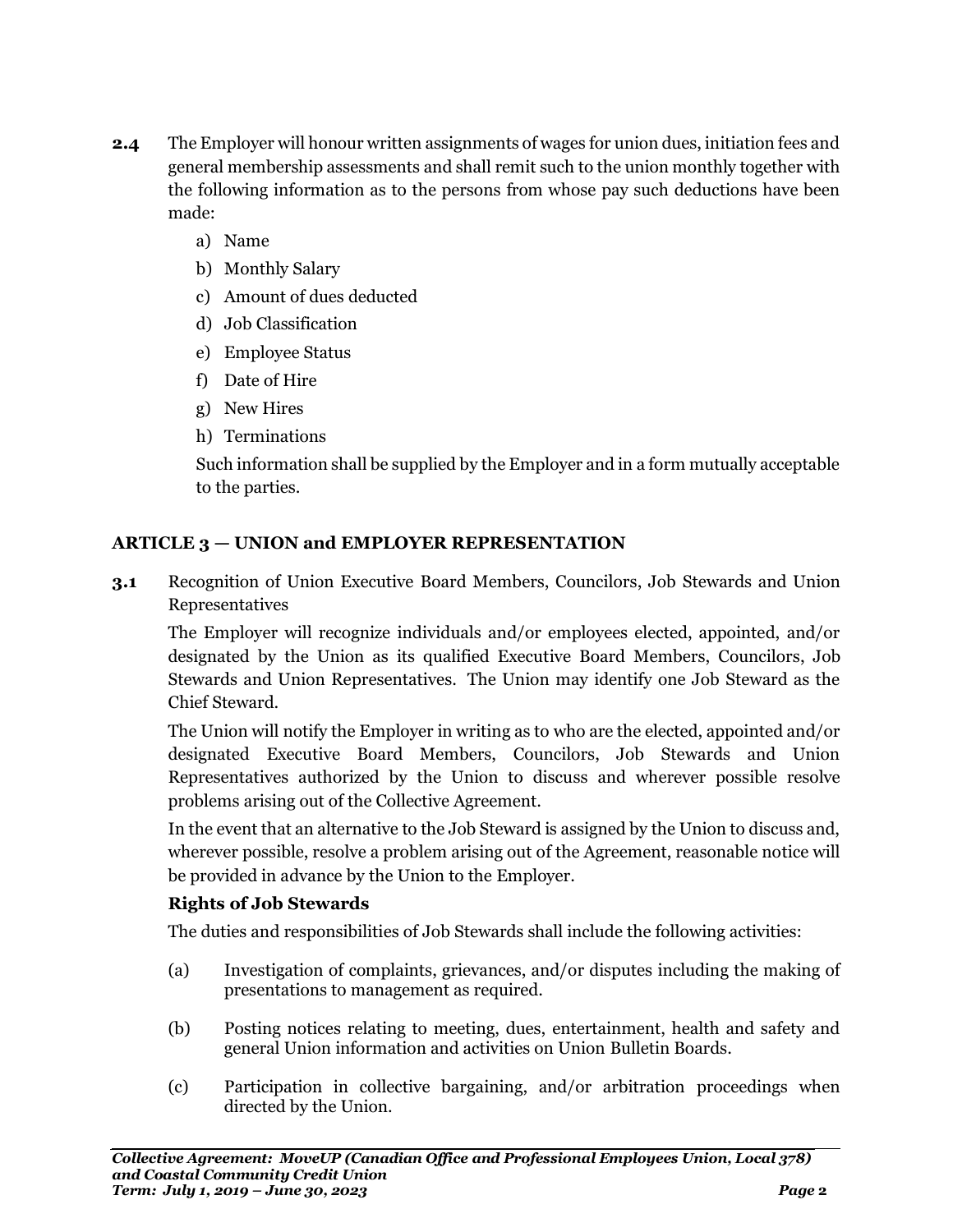- (d) Participation in the administration of the Union as may be required for Union Executive Meetings and Job Steward Meetings.
- (e) Briefing time of up to one (1) hour prior to grievance meetings as set out under the Grievance Procedure.
- **3.2** The Job Steward(s) may, within reason, carry out their duties in Article 3.1 Rights of Job Stewards (a), (b), and (e) above, without loss of pay, during regular business hours and it shall be considered as time worked. Time spent by Job Stewards beyond their regular working hours will not be paid by the Company unless requested to do so by the Employer. Before carrying out their duties relating to  $3.1(a)$ , (b), and (e), during regular working hours, the Job Steward will first obtain permission from the manager or their designate at their location. Such permission will not be unreasonably withheld. It is understood that the Job Steward will carry out their duties in a manner as to cause a minimum of interference to normal job duties and business operations.

### **3.3 Committees**

- a) Each Party to this Agreement shall appoint a Standing Committee.
- b) The Union's Committee shall be composed of not more than three (3) regular employees who have completed their probationary period and are Union members.
- c) Each Party shall notify the other by letter of the names of their Committee members and any changes which may take place from time to time.
- d) The purpose of the Standing Committee shall be to meet together at the request of either Committee to discuss matters related to the administration of the Collective Agreement and to attempt to resolve any problems that may arise or can be foreseen. A decision by the Union's Standing Committee must be confirmed by an Official Representative of the Union, to bind the Union.
- e) The Parties agree to appoint members of the Standing Committee pursuant to article 3.3 within one month following ratification of a renewal Collective Agreement. Meetings will be scheduled to take place in February, June and October of each year although more frequent meetings may be held if the parties are agreed that there are sufficient issues which necessitate the need for additional meetings.
- f) The Parties also agree to set agenda items for each meeting and to exchange agenda items for discussion at upcoming meetings in advance of such meetings. Agenda items must be exchanged no later than two (2) weeks prior to the date of the scheduled meeting. This does not preclude the discussion of any issue which either Party may view as requiring immediate review. However, the Parties agree to make every reasonable effort to exchange agenda items in advance. Agenda items will include matters such as Management Performing Bargaining Unit Work, Work Loads and Respectful Work Environment, Expressions of Interest, Job Postings, Benefit Program Review, Regular Shifts for Part-Time Employees and Rights of Job Stewards.
- g) The Employer will provide workshops regarding respectful work environments.
- h) The Union's full-time Representative may attend such meetings.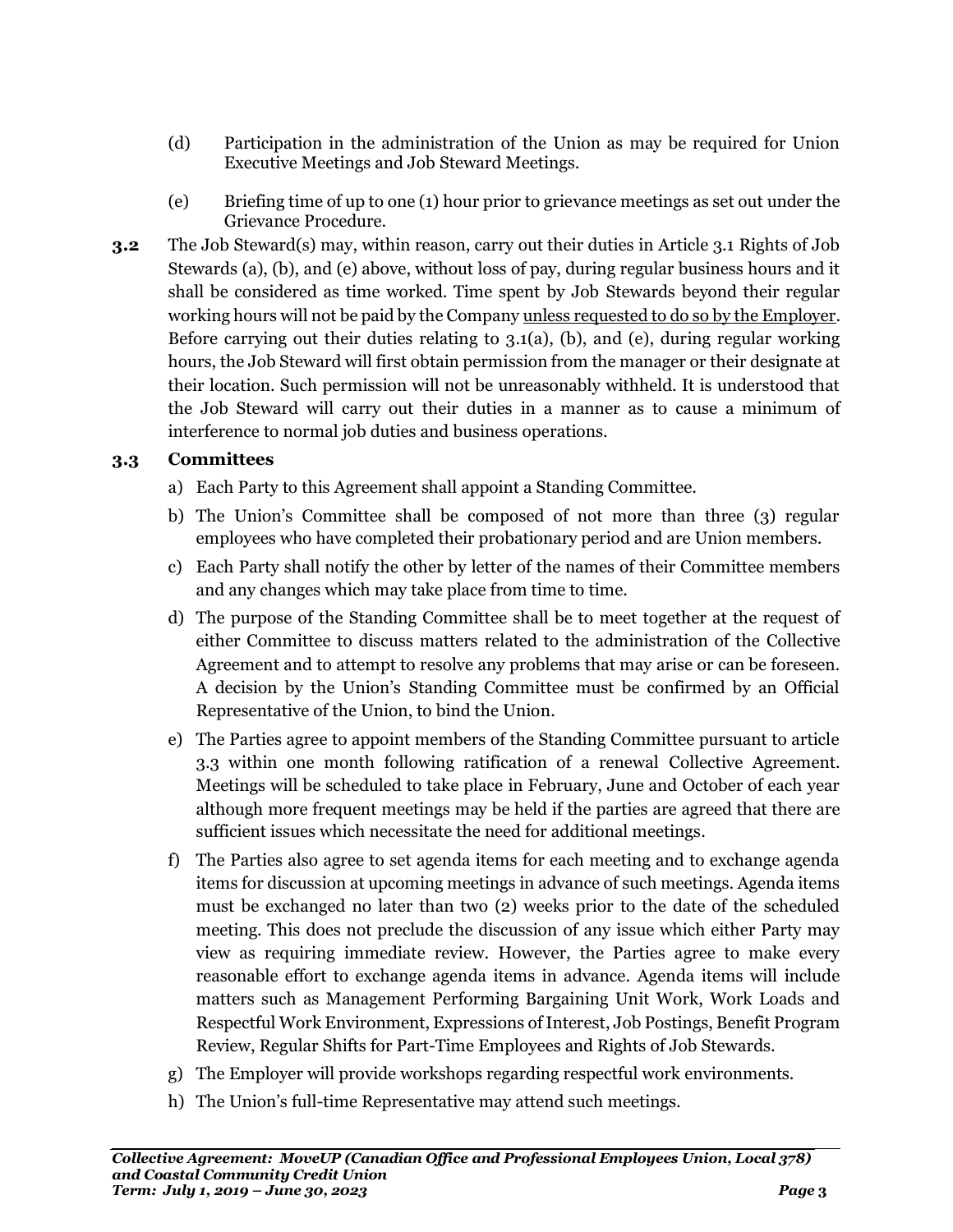### **3.4** a) **Union Management Consultation**

Coastal Community Credit Union and the Union recognize the benefits of establishing a mechanism for the ongoing discussion of a variety of issues which may be of interest to both and the benefits that open and early discussions is a positive step in building a stronger relationship between both parties.

### b) **Objectives and Functions**

The union-management consultation mechanism will provide a process whereby representatives from union and management will meet from time to time to discuss issues of interest and/or concerns.

This process is one in which the parties seek information, provide advice and exchange views on specific matters; it is a means of fostering understanding of the other parties' concerns and particular views pertaining to specific issues and developments within the business. The consultation process allows the parties the opportunity to develop meaningful dialogue, to bring forth their particular points of view, and in a spirit of good faith, attempt to find solutions to concerns and issues raised by each party.

The main objective of union-management consultation is to provide an effective ongoing communication vehicle between union and management which facilitates discussion of issues, if not resolution.

Union-management consultation does not imply any agreement on issues discussed nor does it in any way interfere with the management's authority or obligation to manage, or the union's legal rights under the Labour Relations Code of British Columbia, or the Collective Agreement.

### c) **Matters for Discussion**

Since the purpose of the union-management consultation process is to reduce tension and promote understanding between the parties, generally there shall be no limitation on the issues that may be raised in consultation. However, it is recognized that this process is intended for the sharing of ideas and information at the earliest possible time and as such operational initiatives and customer service issues including hours of operation, and matters pertaining to issues related to mergers and acquisitions are generally seen as appropriate topics for discussion.

### d) **Meetings**

Meetings will be scheduled to take place in February, June and October of each year although more frequent meetings may be held if the parties are agreed that there are sufficient issues which necessitate the need for additional meetings. Meetings will be scheduled in conjunction with the Standing Committee Meeting. Union Management Consultation Meeting dates will occur in line with Standing Committee dates. By joint agreement, the meeting dates may be amended.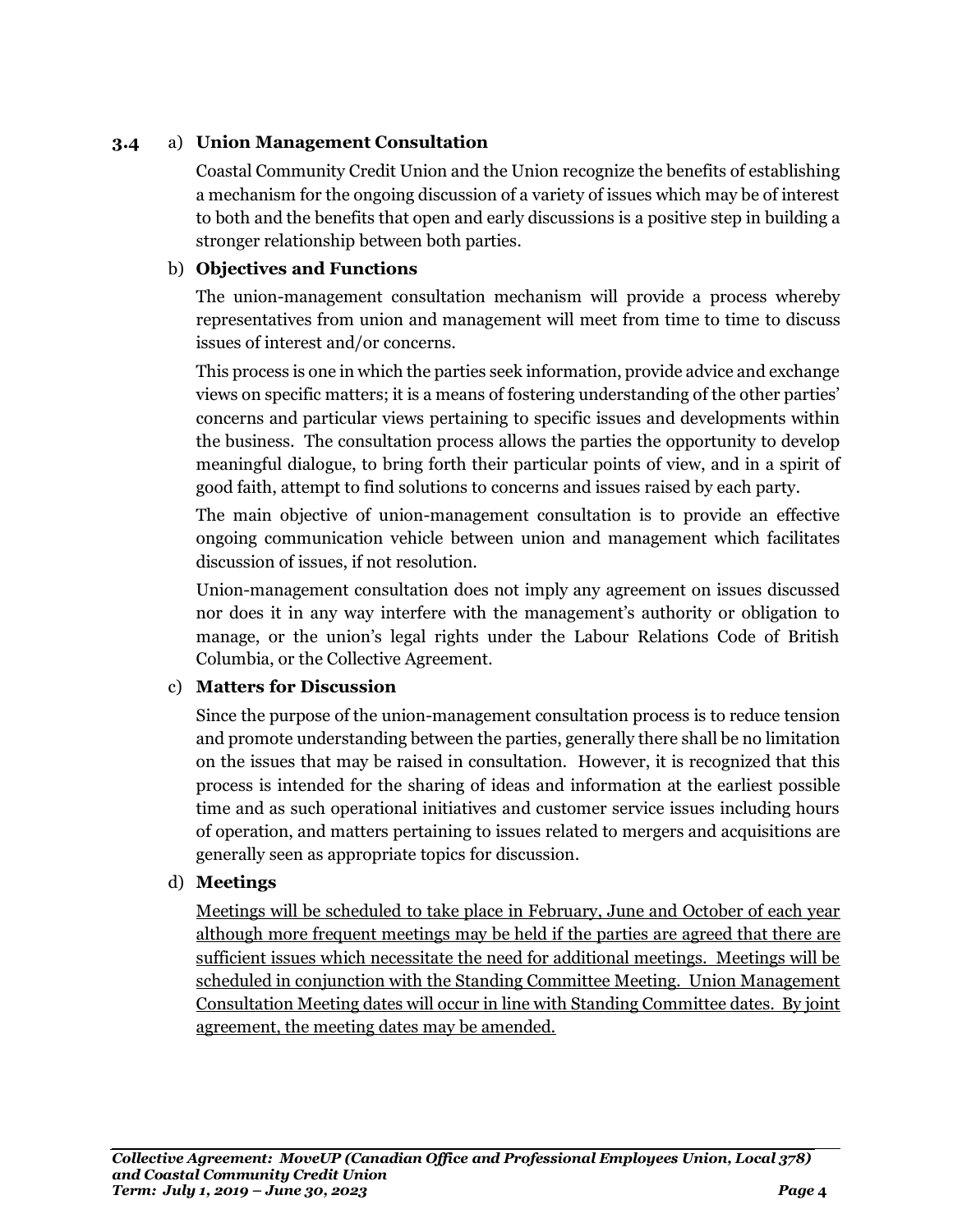### e) **Participants**

The total number of official Union and Employer representatives will not exceed eight (8), four (4) from the union and four (4) from the Employer. Official Union Representatives to this process will be named by the Union and will include the Union's Business Representative.

Other advisers, observers, and visitors may attend the consultation meetings but only with the concurrence of both the union and the Employer; these persons will not be able to actively participate in the proceedings except with the agreement of both the union and the Employer.

### f) **Procedures**

The Employer and the Union shall establish a pre-determined schedule of meetings for each calendar year. In advance of each meeting the parties may each submit issues for discussion. An agenda will be prepared and circulated at least fourteen (14) days in advance of each meeting; if there are papers, memoranda or reports related to the items(s) on the agenda, they should be distributed at the same time as the agenda.

During the course of the meeting a non-adversarial climate should be maintained, therefore, formal proceedings such as motions and votes will not be utilized.

### <span id="page-6-0"></span>**ARTICLE 4 — RIGHTS of the EMPLOYER**

**4.1** The Union recognizes the right of the Employer to operate the business and direct the working force subject to the provisions of this Agreement and the right of the Union or employees to grieve, as provided in Articles 18, 19, 20, and 21.

Nothing herein contained shall limit the statutory powers and duties of the Directors of the Employer under the Companies Act, Section 141, which provides:

"The directors shall, subject to this Act and the articles of the company, manage or supervise the management of the affairs and business of the company."

Actual direction of the office staff will be under the authority delegated by the Board of Directors to the Chief Executive Officer who, in turn, may delegate any portion of these duties and authority to others in managerial and/or supervisory capacity.

### <span id="page-6-1"></span>**ARTICLE 5 — DEFINITION of EMPLOYEES**

### **5.1 Probationary Period**

All regular employees shall be considered probationary for the first one hundred and twenty (120) calendar days of employment. This period may be extended by mutual agreement between the Employer and the Union.

New employees will receive training and will be provided with a list of expectations specifically for their position as outlined in their job description.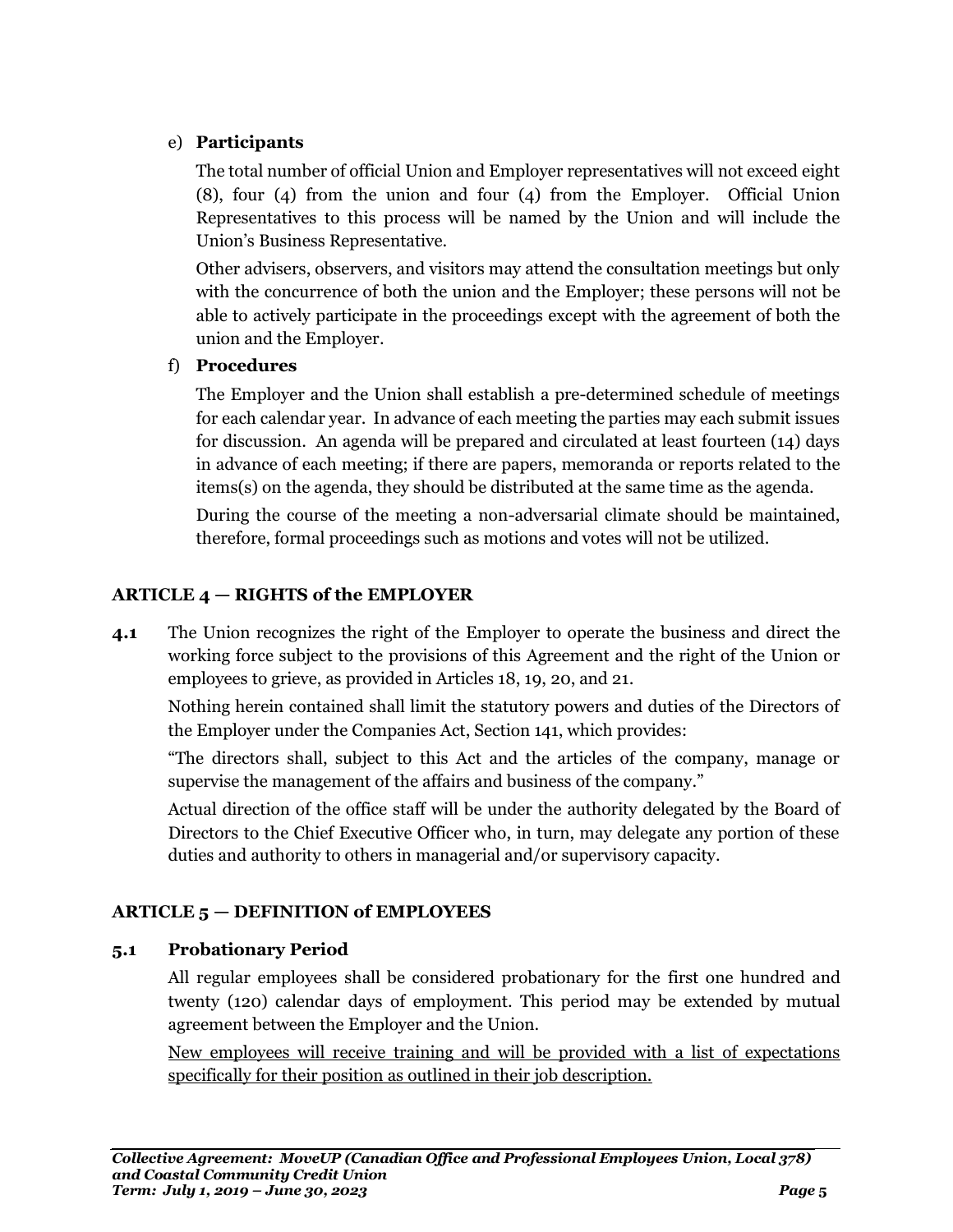Each new employee shall be provided a letter of engagement and a listing of all the Job Stewards and the Job Steward at the appropriate branch will be notified of the new employee's name.

Each new employee will be provided with a one (1) hour orientation period within one (1) month of the employee's initial hire. This orientation period will be conducted on the Employer's premises within the normal working day at mutually agreeable time by an elected Job Steward.

The Union will advise the Employer of the name of the Job Steward, at the branch where the new employee is working, who will conduct the orientation referred to above.

### **5.2 Full-Time Regular**

All employees hired to work on a regular full-time basis.

### **5.3 Temporary**

A temporary employee is one so informed by the Employer at the start of employment. Temporary employment shall be for a specified period not exceeding ninety (90) calendar days duration, except for temporary assignments known to be longer than ninety (90) calendar days duration such as maternity or long-term illness leaves, and except when extended by mutual agreement between the Union and the Employer. A temporary employee reaching regular status will have rights under this Agreement which is based on length of service or seniority dated from the start of continuous employment.

### **5.4 Part-Time Regular**

An employee hired to work regular hours or days on a continuing basis and who is scheduled to work no less than fifteen (15) hours in any week. Additional hours that become available will be first offered to qualified part-time employees within the Branch on the basis of seniority. These employees shall be covered by all conditions of this Agreement unless otherwise defined in this Agreement and as follows:

Vacation pay will be calculated on the same basis as for a full-time employee with the same calendar years of service. For example, a part-time employee will be entitled to three (3) weeks vacation after one (1) year's service paid at the rate of six percent (6%) of gross earnings.

Part-time regular employees will have one option of having a fixed dollar amount of their income set aside for the purpose of vacation savings. Such amount will be credited each pay period to a separate banking account selected by the employee. The option must be requested in writing to the Employer in January of each year. Once the request is made, the employee may change their request only in January of the following year.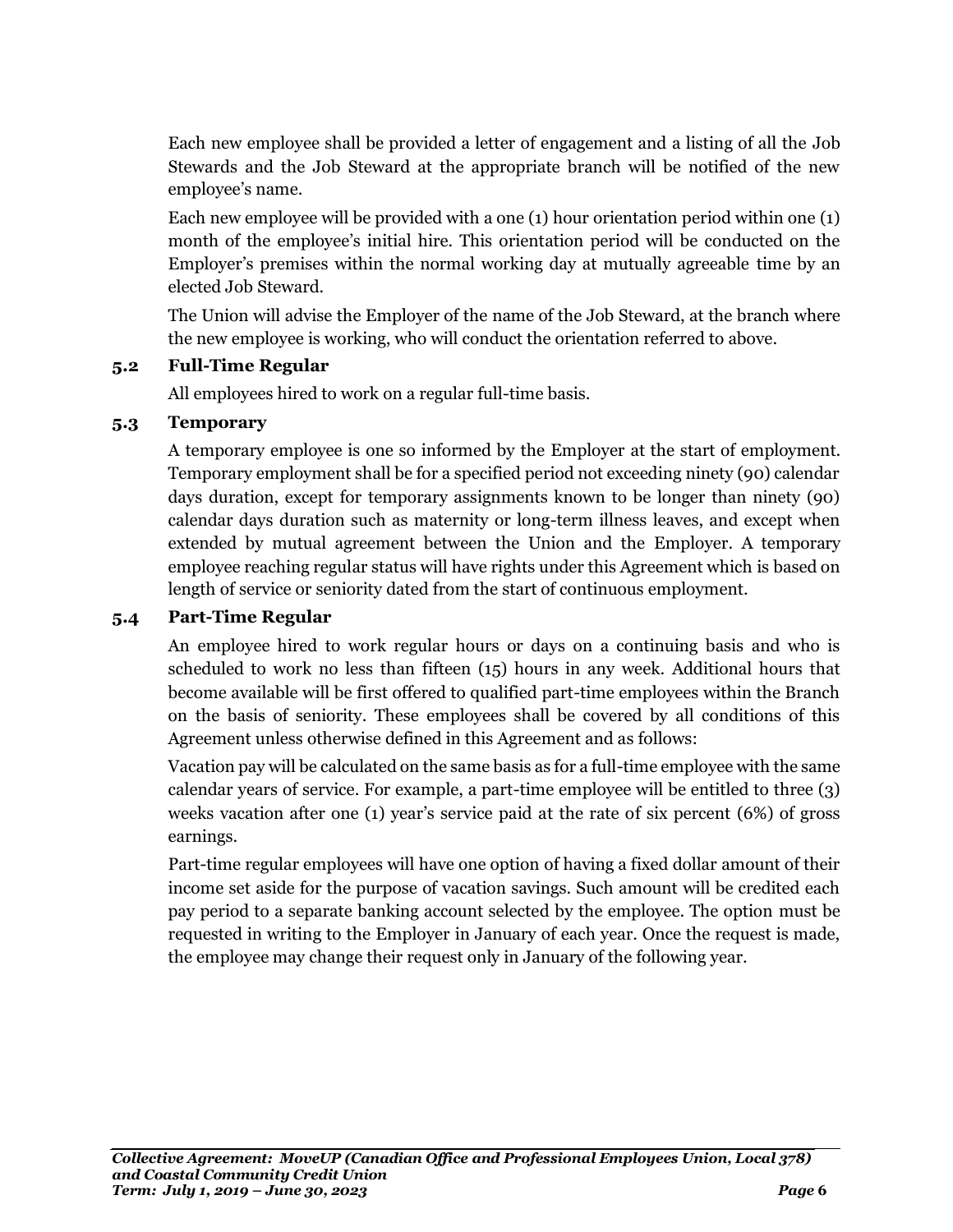### <span id="page-8-0"></span>**ARTICLE 6 — HOURS of WORK and OVERTIME**

- **6.1** a) The standard day shift shall consist of seven and one-half (7½) hours per day between the hours of 8:00 a.m. and 6:00 p.m. The standard work week shall consist of thirty-five (35) hours, Monday through Saturday, inclusive.
	- b) The determination of the starting time of daily and weekly work schedules shall be made by the Employer and such schedules may be changed by the Employer from time to time to suit varying conditions of business. In the event of any changes in starting and quitting times of shifts, the Employer agrees to give at least fifteen (15) days notice of any change.

### c) **Monday Opening**

In the event it becomes necessary to open the Credit Union for business on Mondays, the Employer agrees that a schedule of days off will be negotiated with the Standing Committee. It will not be the intent of the Employer to work employees six (6) consecutive days. The Employer agrees with the principle of two (2) consecutive days off, wherever it is possible.

The principle of two (2) consecutive days off shall prevail for full-time employees and wherever possible to apply only to part-time employees. The Employer is prepared to do everything they can to provide two (2) consecutive days off for part-time employees but is not prepared to guarantee that one (1) of those days shall be Sunday.

### d) **Extended Hours of Operation – Relationship Centre**

The Relationship Centre will have extended hours of operation between the hours of 7:30 am and 8:30 pm.

A shift premium will apply to employees as set out in Appendix "A-2 Job Classification and Wage Scale Shift Premium".

- **6.2** a) A one (1) hour unpaid lunch period will be provided and taken within the three (3) hours in the middle of the regular working day. Precise time to be arranged between the Employer and the employee.
	- b) A half  $(1/2)$  hour unpaid lunch period will be provided when an employee works more than five  $(5)$  hour work day and less than a standard work day within the three (3) hours in the middle of the work day. Precise time to be arranged between the Employer and the employee.
- **6.3** Two (2) relief periods per day of fifteen (15) minutes each, one (1) in the morning and one (1) in the afternoon, shall be provided without loss of pay. Part-time employees will be entitled to the following:

Two (2) to five (5) hours worked – one (1) fifteen (15) minute rest period; in excess of five (5) hours worked – two (2) fifteen minute rest periods.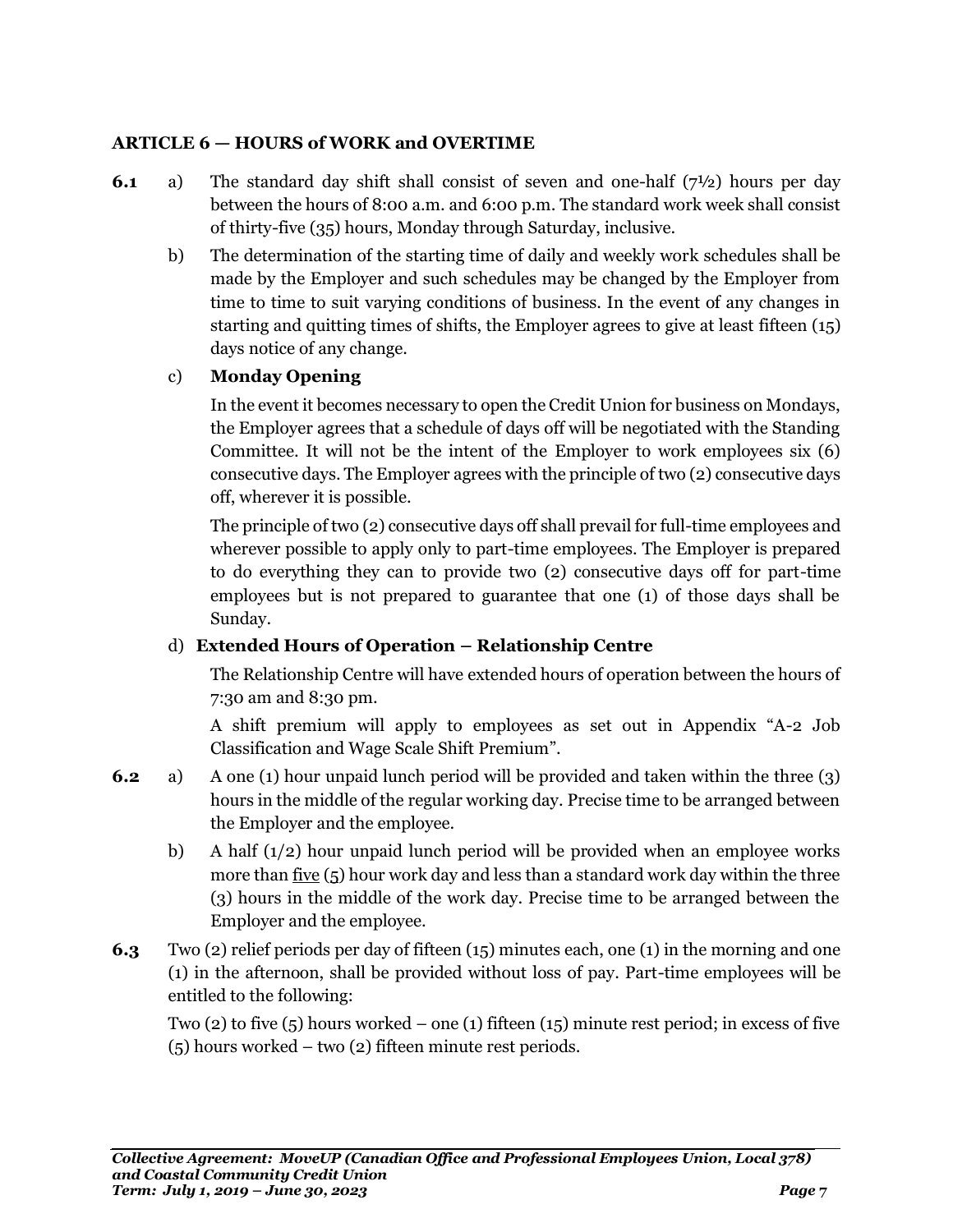### **6.4 Overtime Premiums**

- a) Time worked in excess of the standard day shift shall be paid for at time and one-half (1½) the employee's straight time hourly rate for the first two (2) hours and two (2) times the straight time hourly rate thereafter.
- b) Time worked by an employee on the employee's scheduled day off shall be paid for at time and one-half  $(1^{1/2})$  the employee's straight time hourly rate for the first two  $(2)$ hours and two (2) times the straight time hourly rate thereafter.
- c) Time worked on a Sunday shall be paid for at two (2) times the employee's straight time hourly rate.
- d) Time worked on a holiday provided for in Article 7 or a day in lieu of such holiday shall be paid for at two (2) times the employee's straight time hourly rate, plus one (1) day's regular pay.
- e) **Call-Outs**

An employee called back to work after having completed a regular day's work, or from a regular day off, or from vacation shall be paid at the applicable overtime premium specified in this Section for a minimum of four (4) hours or for time worked, whichever is greater. Travel time to and from the employee's residence will be considered time worked.

- f) Overtime work must be authorized by the Manager or the employee's authorized representative.
- **6.5** An employee who works overtime beyond a regular shift shall be allowed a suitable hot meal and one (1) hour paid meal period in which to eat the meal at the employee's straight time hourly rate of pay, provided such overtime is in excess of two (2) hours work. The meal period may be taken before, during or after the overtime work, as may be mutually agreed.
- **6.6** Employees who work overtime may take time off in lieu of overtime pay but such time off must be taken at a time mutually agreed upon with the Employer. The length of time off with pay shall be equal to the straight-time equivalent to the overtime earnings. This timeoff must be taken no later than ninety (90) days after the occurrence of the overtime. If time-off is not taken within this period, overtime pay will be paid except in cases where the Employer has been unable to provide the employee with time-off.
- **6.7** Employees may decline overtime on a seniority basis providing there are other qualified employees available to perform the work. In such cases, the junior employees cannot decline to work overtime.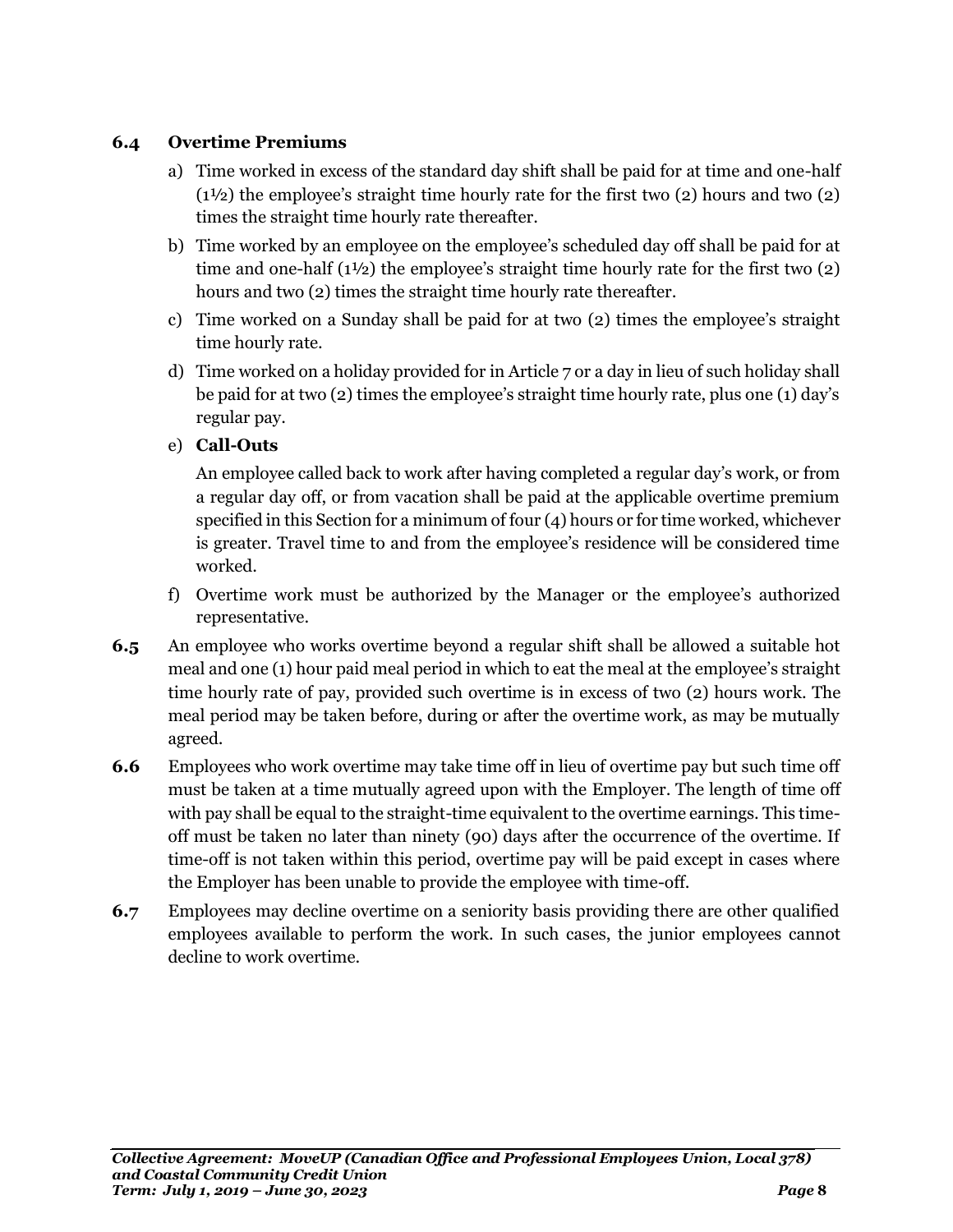### <span id="page-10-0"></span>**ARTICLE 7 — STATUTORY HOLIDAYS**

**7.1** a) The Employer agrees to provide all full-time regular and part-time regular employees with the following Statutory Holidays, without loss of pay:

| New Year's Day       | <b>Family Day</b> | Good Friday       |
|----------------------|-------------------|-------------------|
| <b>Easter Monday</b> | Victoria Day      | Canada Day        |
| <b>BC</b> Day        | Labour Day        | Thanksgiving Day  |
| Remembrance Day      | Christmas Day     | <b>Boxing Day</b> |

and any other day that may be stated a legal holiday by the Provincial, Civic and/or Federal Government. Should one (1) of the above holidays fall on an employee's normal day(s) off, the employee shall receive an additional day or day(s) off, with pay to be taken adjacent to the employee's normal day(s) off or at a time mutually agreed between the employee and the Employer.

- b) The day off in lieu of a holiday which falls on an employee's normal day off must be taken within ninety (90) calendar days following the date the holiday occurred. Seniority will govern when more than the allowable number of employees request the same day off work, giving due consideration to the requirements of efficient operation of the Credit Union.
- **7.2** In the event any of the holidays in Section 1 occur during the period of an employee's vacation, an additional day's vacation with pay shall be allowed for each holiday so occurring.

### <span id="page-10-1"></span>**ARTICLE 8 — ANNUAL VACATION and SUPPLEMENTARY VACATIONS**

- **8.1** The vacation year shall be defined by calendar year (January 1<sup>st</sup> to December 31<sup>st</sup>), but will be accrued according to employment date. Employees currently earning vacation credits on a calendar-year basis will continue to earn credits on that basis until such time as their service with the Employer ends. Credits will be earned in accordance with the current CCCU Collective Agreement.
- **8.2** All regular employees shall be entitled to a vacation in accordance with the following schedule:
	- a) Upon completion of six (6) months service in the employee's first year of employment, an employee shall be entitled to receive a paid vacation of five (5) working days which if taken, will be deducted from the employee's total entitlement for that year. Such vacation period must be taken at a time mutually agreed with the Employer. Vacation pay for an employee not completing one (1) years service shall be paid at the rate of four percent (4%) of gross earnings.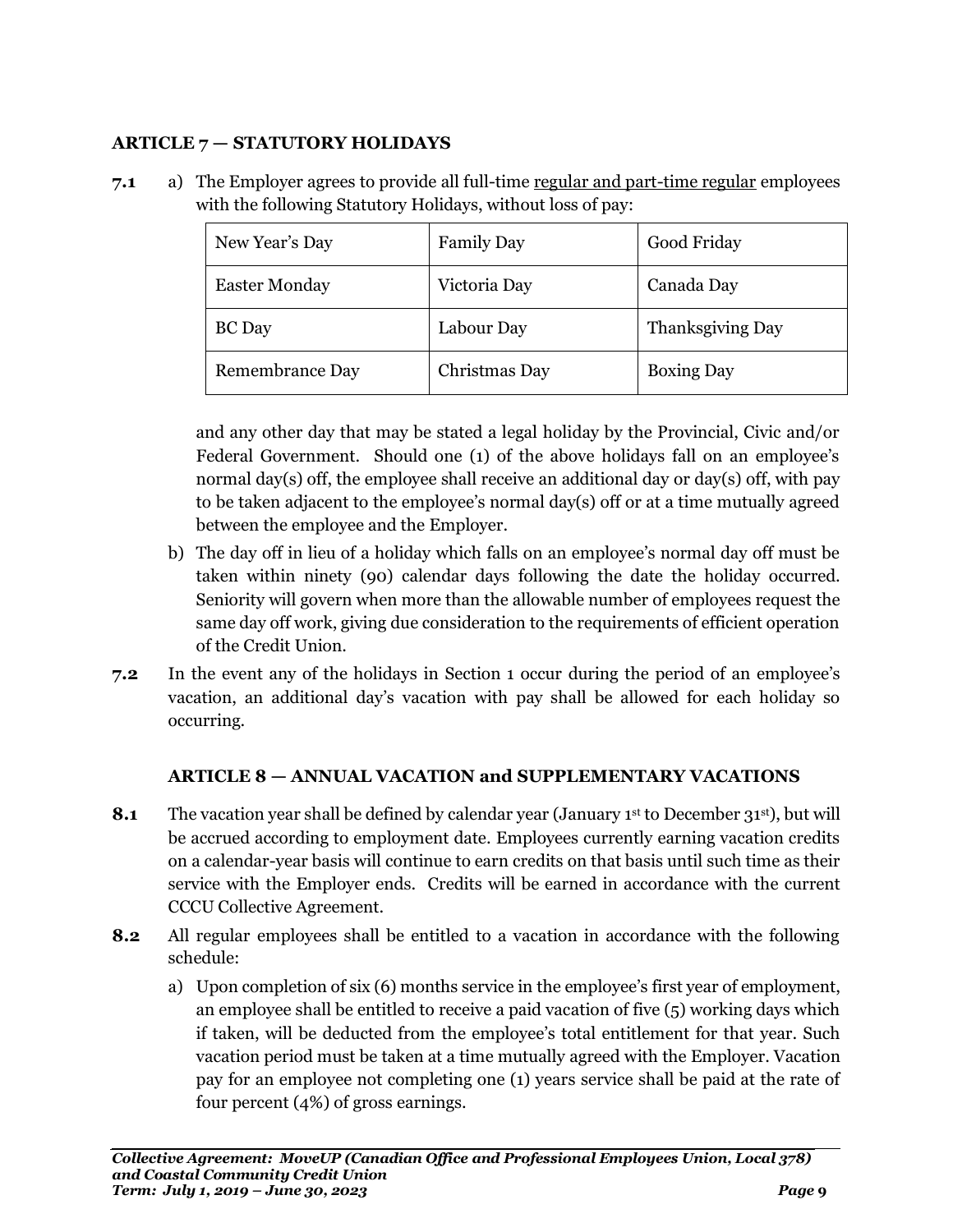- b) Each employee who completes one (1) years service shall receive fifteen (15) working days paid vacation. Pay for such vacation shall be at the employee's current salary or six percent (6%) of gross earnings for the period in which vacation was earned, whichever is greater.
- c) Each employee who completes five (5) years service shall receive twenty (20) working days paid vacation. Pay for such vacation shall be at the employee's current salary or eight percent (8%) of gross earnings for the period in which vacation was earned, whichever is greater.
- d) Each employee who completes ten (10) years service shall receive twenty-five (25) working days paid vacation. Pay for such vacation shall be at the employee's current salary or ten percent (10%) of gross earnings for the period in which vacation was earned, whichever is greater.
- e) Each employee who completes fifteen (15) years service shall receive thirty (30) working days paid vacation. Pay for such vacation shall be at the employee's current salary or twelve percent (12%) of gross earnings for the period in which vacation was earned, whichever is greater.
- f) Each employee who completes twenty-five (25) years service shall receive thirty-five (35) days of vacation. Pay for such vacation shall be at the employee's current salary or fourteen percent (14%) of gross earnings for the period in which vacation was earned whichever is greater.

### **8.3 Vacation Schedule**

- a) Senior employees shall be given preference in the selection of vacation periods in order of days worked.
- b) Employees who wish to take their vacation in broken periods instead of one (1) period may do so subject to the following:
	- i) The periods are a minimum of five (5) working days.
	- ii) Only one (1) vacation period shall be selected by the process outlined in Article 8.3 (a) above until all employees in the signing group have had the opportunity to select one (1) vacation period. Subsequently, those employees who have chosen to take their vacations in separate periods shall select the periods in order of days worked.
	- iii) Employees shall be allowed to use one week of their vacation entitlement in periods of less than one (1) week duration.
- **8.4** Employees shall be permitted to bank ten (10) working days of vacation and take it in the following year subject to the following:.
	- a) An employee may bank greater than ten (10) days of vacation subject to special circumstances warranting the banking of this extra vacation time beyond the ten (10) set out above.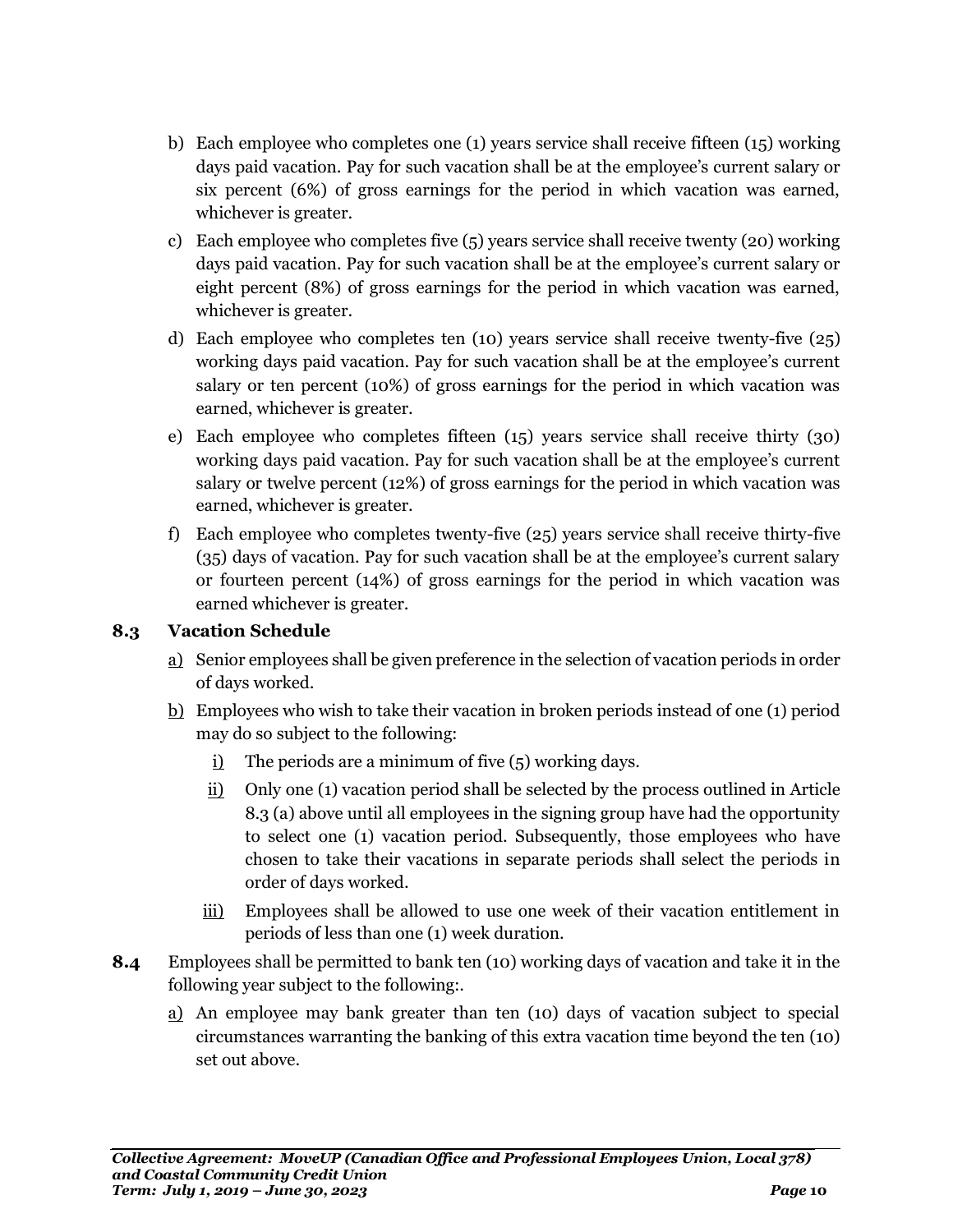- b) Employees will only be permitted to take unearned vacation time off to a maximum of five (5) days during the time period January 1 to March 31, and a maximum of three (3) days during the time period April 1 to December 31.
- c) The banked vacation shall be taken at a time mutually agreed upon.
- **8.5** Should an employee's services become terminated, the employee shall reimburse the Employer for any overpayments the employee may have received for holidays provided by this Article.

### **8.6 Supplementary Vacation Plan**

a) After completing ten (10) or more years of continuous service with the Employer, an employee shall, in addition to the regular vacation to which the employee is entitled, become eligible to receive a supplementary vacation with pay each five (5) years, as set forth below:

| <b>Years of Completed Service</b> | <b>Working Days of Supplementary Vacation</b> |
|-----------------------------------|-----------------------------------------------|
| After ten $(10)$                  | Five $(5)$                                    |
| After fifteen $(15)$              | Five $(5)$                                    |
| After twenty (20)                 | Ten $(10)$                                    |
| After twenty-five $(25)$          | Ten (10)                                      |
| After thirty (30)                 | Five $(5)$                                    |

- b) The supplementary vacation may be taken in conjunction with the regular vacation to which the employee is entitled, provided such regular vacation is not scheduled to be taken during the months of July and August, in which event the supplementary vacation shall be taken at a time to be agreed upon by the Employer and the employee.
- c) The supplementary vacation must be taken prior to the employee becoming eligible for their next earned period of supplementary vacation, as provided for in paragraph (a) above.

### d) **Supplementary Vacation Pay**

For full-time employees, five (5) working days supplementary vacation pay shall be equal to one (1) week's salary of the employee's regular job at the time the vacation is taken. For part-time employees, one (1) week supplementary pay shall be equal to the employee's average weekly earnings for the fifty-two (52) weeks preceding the request for payment of supplementary vacation pay. Part-time employees will be paid out supplementary vacations described in Article 8.6 above at or near the anniversary date unless otherwise notified by the employee. Should the employee notify otherwise, the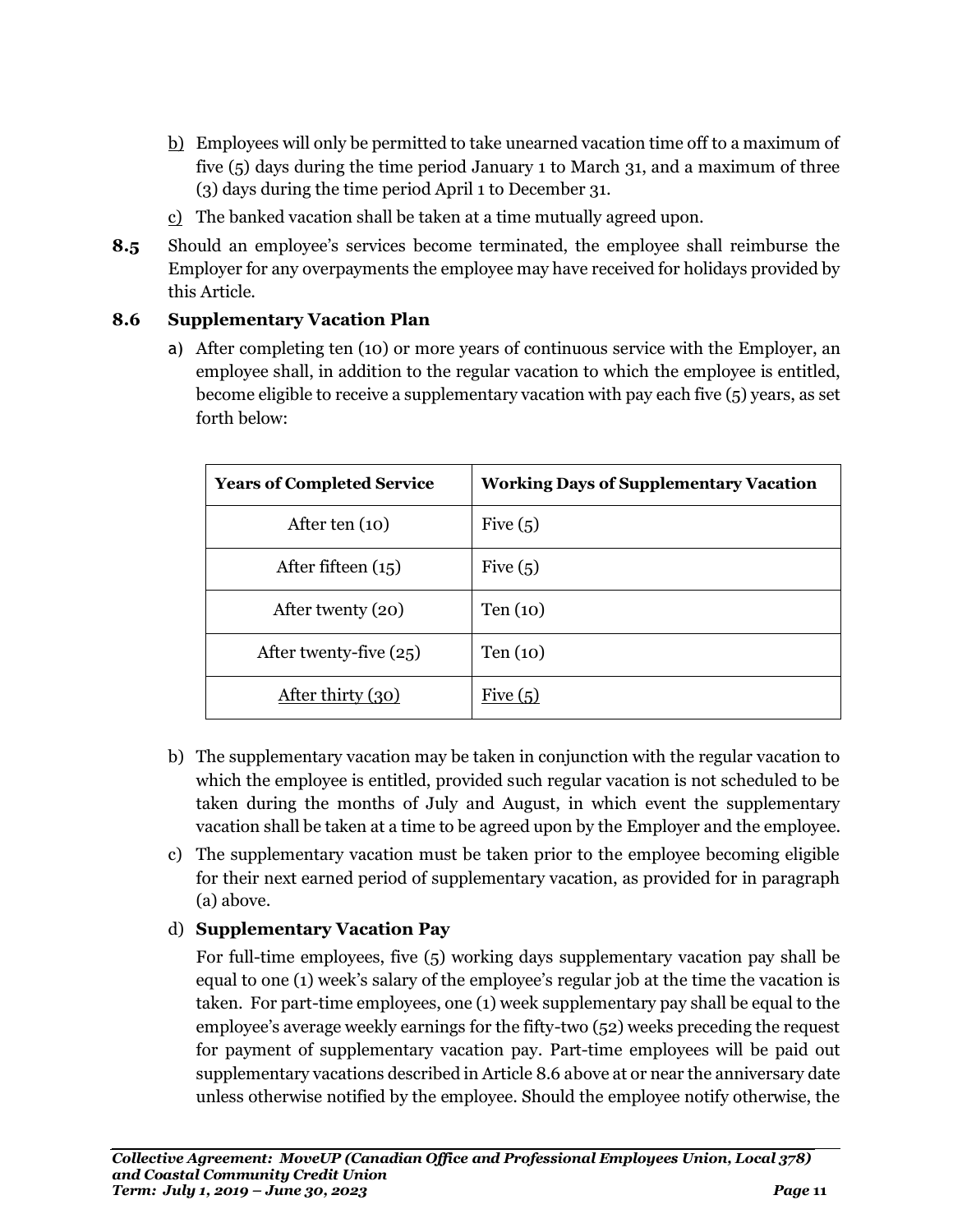employee will advise the payroll team when the supplementary vacation pay is to be paid.

The Employer will provide notice to employees thirty (30) days prior to their tenth (10th) anniversary of the upcoming payment.

### <span id="page-13-0"></span>**ARTICLE 9 — LEAVE of ABSENCE**

### **9.1 Union Business**

Leave of absence without pay may be granted to employees for the purpose of attending to Union business with the approval of the Employer or employee's authorized Representative. The Union will request such leave by giving the Employer at least two (2) weeks notice.

### **9.2 Bereavement Leave**

In case of death in the immediate family of a full-time or part-time regular employee, the employee shall be granted leave of absence without loss of pay for five (5) consecutive working days immediately following or within a reasonable period of time following the death. Immediate family is defined as the employee's spouse, fiancé, children, stepchildren, foster children, parent, step-parents, sibling, step-sibling, parent in law, grandparents, grandchildren, guardian, or any person who lives with an employee as member of the employee's family. Such employees shall be granted leave of absence without loss of pay for three (3) consecutive working days immediately following or within a reasonable time following the death of the employee's sibling-in-law. Such employees shall be entitled to up to two (2) extra consecutive days with pay if attending a funeral outof-town. Out-of-town means the requirement of total travel time in excess of six (6) hours. In the case of grandparents-in-law, niece and nephew, one (1) working day leave of absence shall be granted upon request. The leave of absence will not be charged against paid sick leave or annual vacation entitlement.

### **9.3 Jury Duty**

Full-time regular employees and part-time regular employees summoned to Jury Duty or subpoenaed as a court witness shall be paid wages amounting to the difference between the amount paid them for jury service and the amount they would have earned, had they worked on such days. Such employees shall be entitled to wages at straight time rates for hours spent as a witness on behalf of the Employer on their own normal days off.

Employees on Jury Duty shall furnish the Employer with such statements of earnings as the Courts may supply. Employees shall return to work within a reasonable period of time. They shall not be required to report if less than two (2) hours of their normal shift remains to be worked. Total hours on Jury Duty and actual work on the job in the office in one (1) day shall not exceed normal working hours for purposes of establishing the basic work day. Any time worked in the office in excess of the combined total of seven and one-half hours, shall be considered overtime and paid as such.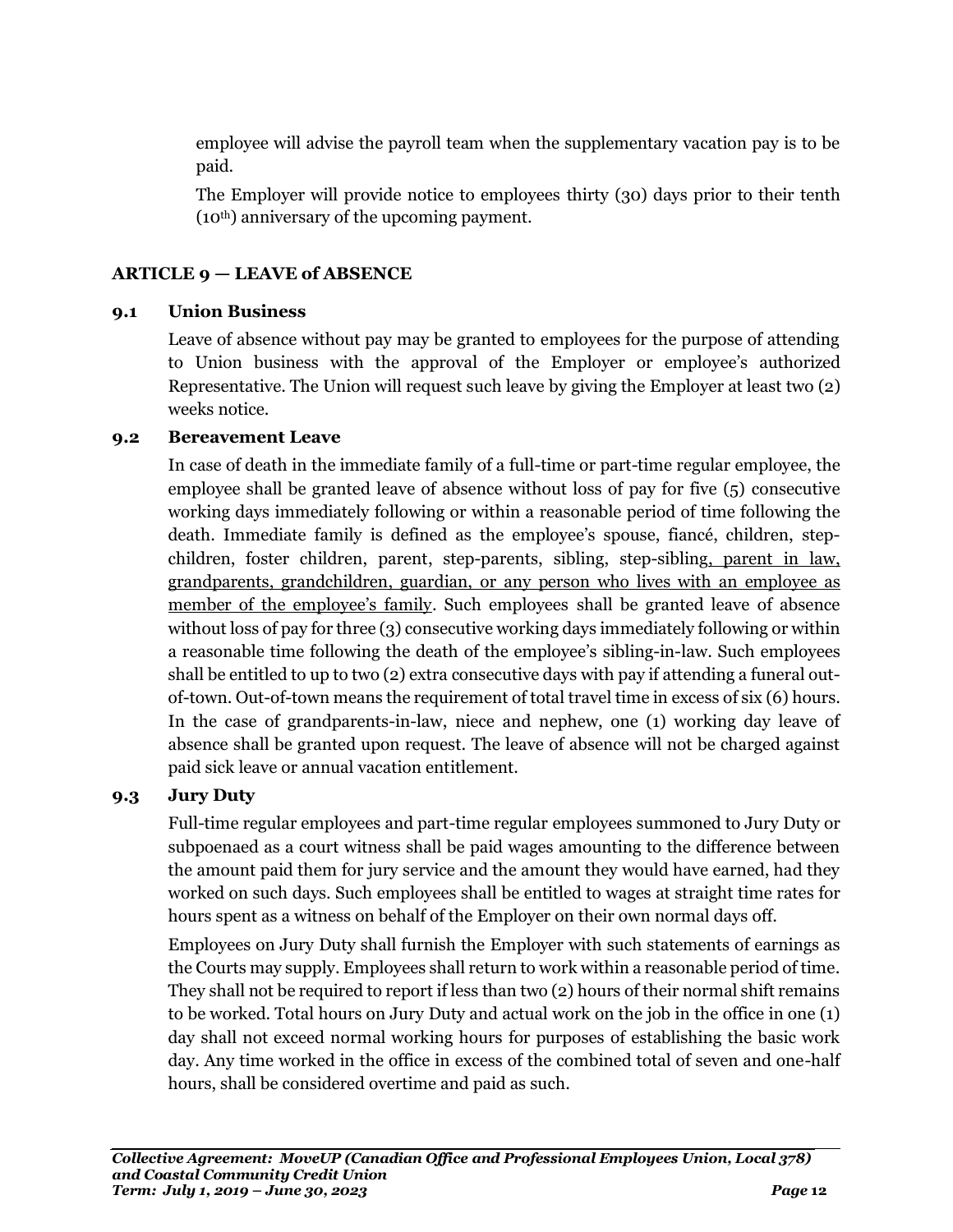### **9.4 Pregnancy / Parental / Adoption Leave**

Leave of absence without pay shall be granted in accordance with the Employment Standards Act. Such leaves will not affect sick leave or seniority provisions. All pregnancy/parental/adoption leave of absence requests shall be in writing and shall show the last day to be worked and the expected date of return to work.

Employees desiring to return to regular employment following Parental leave shall notify the Employer at least thirty (30) days prior to the desired date of return, or thirty (30) days prior to the expiry date of the Parental Leave.

A regular employee returning to work after being on pregnancy/parental/adoption leave shall return to their former position or to a comparable position.

A regular employee on the additional six (6) months leave without pay may continue to be covered under the benefit plans during her/his leave provided they pay the monthly premiums in advance.

Vacancies arising under the provision will be posted as "up to eighteen (18) months."

In the event the expected date of return is for twelve (12) months but is extended for an additional six (6) months, the vacancy created by the leave will not have to be reposted.

### **9.5 Special Leave Without Pay**

- a) Upon written application and when the requirements of the Employer's service will permit, an employee may be granted a leave of absence without pay, for a period of up to sixty (60) calendar days. Under such leaves, the employee shall retain and continue to accrue seniority. Such leaves of absence shall not be unreasonably withheld.
- b) Such leaves may be extended for an additional period of up to sixty (60) calendar days when approved by the Employer. Seniority will accrue during such extension.
- c) Employees may continue to be covered under the benefit plans during the periods outlined in Section (a) and (b) provided they pay the monthly premiums in advance.

### **9.6 Maintenance of Position**

An employee returning to work after being on a short-term or long-term disability leave for a period of up to one (1) year will return to the employee's former position or to a comparable position. After one (1) year the employee shall only be entitled to return to a job at the same rate of pay with no position or classification guarantee.

### **9.7 Gender Transition Leave**

An employee who provides a certificate from a medical practitioner confirming that the employee requires a leave of absence in order to undergo gender transition will be granted a leave for the procedure required during the transition period. The provisions of that leave will follow either Article 9.5 Special Leave without pay or Article 10 Benefit Plans and Sick Leave depending on the employee's request and approval by the provider. The union, the employer and the employee will work together to tailor the general transition plan to the employee's particular needs and accommodate the employee up to the point of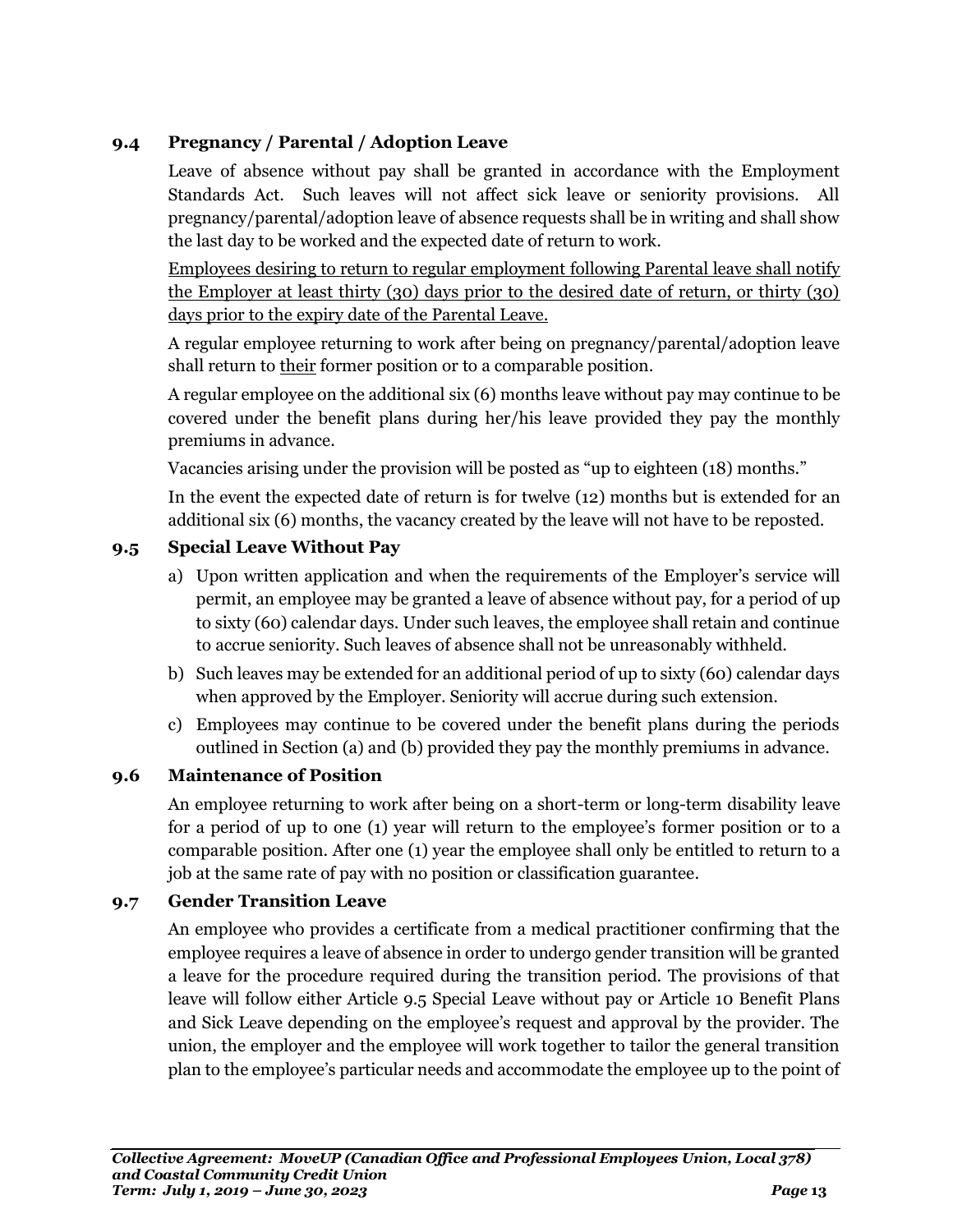undue hardship for the employer. The Employer will ensure it enforces its harassment free work environment and not accept any discriminating actions.

### <span id="page-15-0"></span>**ARTICLE 10 — BENEFIT PLANS and SICK LEAVE**

**10.1** a) On the first day of the month coinciding with or next following the date on which an employee completes three (3) months of continuous employment, all regular employees who work no less than sixty (60) hours per month shall become entitled to coverage under the Benefits Plan Outline listed in the attached Appendix B-1. For the purposes of coverage of common-law spouses (this may include a same sex partner) the Parties must have lived together under the same roof for a term of one (1) year or as otherwise established by Carrier requirement or law. Employees must notify the Employer when the common-law arrangement is terminated.

### b) **Benefits Package**

Details of the Benefit Plan Outline as referred to in paragraph (a) are attached as Appendix B-1 and also available on MyHR (Human Resources Information System).

- c) The premium costs for the above Benefit Plan shall be fully paid by the Employer.
- d) All eligible employees must accept minimum benefit coverage of Basic Life, Short Term Disability, Long Term Disability and the Employee and Family Assistance Program. All other coverage is optional, but no remuneration will be paid in lieu.

### **10.2 Pension Plan**

All regular employees shall be entitled to participate in the in-house RRSP upon the completion of one (1) years service, or two hundred (200) working days for part-time employees. Employer contribution to the RRSP is as follows:

### *RRSP Contributions*

| $\bullet$ January 1, 2016 | 11.00% |
|---------------------------|--------|
|                           |        |

- January 1, 2019 11.25%
- $\bullet$  July 1, 2022 11.50%

Employer contribution to the RRSP will be a percentage of earned salary, per pay period. Funds in this plan are not available for withdrawal, unless the participant can demonstrate to the Employer special circumstances which are beyond the control of the employee and warrant such consideration. Exceptions to the above are for Home Buyers Plan, a Lifelong Learning Plan, or discontinuance of employment with or retirement from Coastal Community Credit Union.

RRSP's on deposit with the Employer and registered in the employee's name shall be entitled to a preferred rate. The preferred rate shall be one-half (0.50%) percent above the applicable rate for members, for the term selected. With regards to those funds in locked-in terms, this one-half (0.50%) percent would be applicable on the next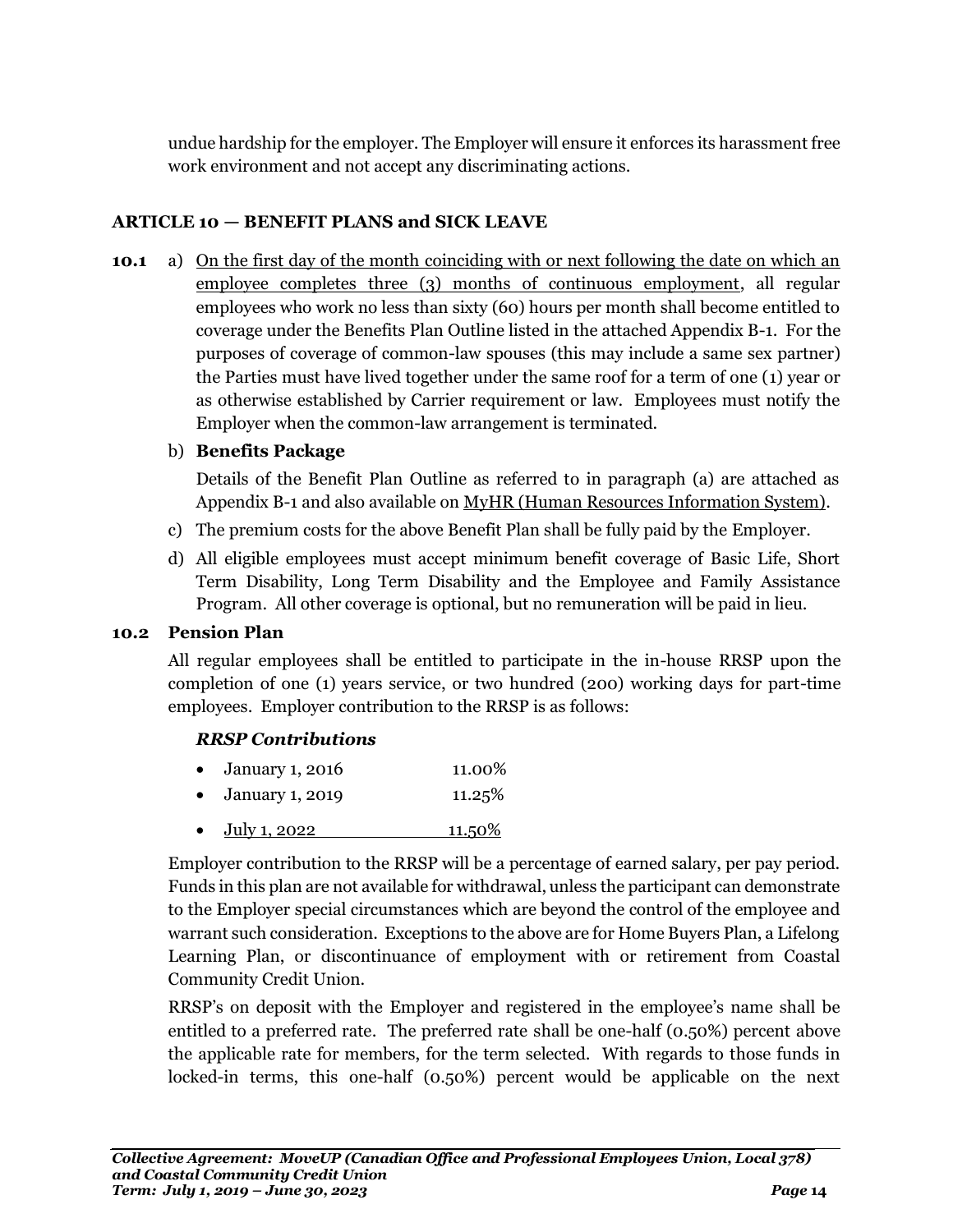anniversary date. It is also confirmed that employees will be entitled to invest in products available through Coastal Community Credit Union and their RRSP Plans available.

Employees will have the option of participating in the BC Central Credit Union Defined Contribution Plan.

### **10.3 Sick Leave**

Regular employees on benefits who are unable to work because of illness shall receive pay on the following basis:

- a) During the ten (10) working days waiting period to become eligible for short-term disability – full salary paid by the Employer.
- b) Upon becoming eligible for short-term disability, an employee will receive eighty-five percent (85%) salary from the short-term disability plan for the duration of illness in accordance with the provisions of the plan.
- c) It is the responsibility of the employee to complete and file the necessary application forms to receive payment.
- **10.4** The employee, upon request by the Employer, shall provide proof of illness which involves paid leave.

The current application of this section re: incidental sick leave will include Family Responsibility Leave.

The sick leave plan will not be amended but will also apply to family responsibility leave with one clarification, should any particular instance under family responsibility leave lead to an absence from employment in excess of ten (10) consecutive working days the coverage under this section shall cease at the end of the tenth day. This is so that the Employer is not providing costs in excess of what they would to an employee who qualifies for wage indemnity or long-term disability. Confirmation of this ten day period shall be done as a policy of the Credit Union.

### <span id="page-16-0"></span>**ARTICLE 11 — SALARY POLICY**

**11.1** Employees shall be paid in accordance with the salary schedule for their positions as specified in Appendix "A" which is part of this Agreement. The steps in the salary ranges are the minimum amounts to be paid an employee in accordance with Section 5 of this Article and shall not be construed to mean an employee may not be advanced to the next step in the employee's salary range before having the required service.

### **11.2 Job Descriptions**

Are written with the intent to set forth the general duties and requirements of the job and to indicate the level of skill required and shall not be construed as imposing any restrictions on the right of the Employer to create a new job or to assign duties to employees other than those specifically mentioned in job descriptions.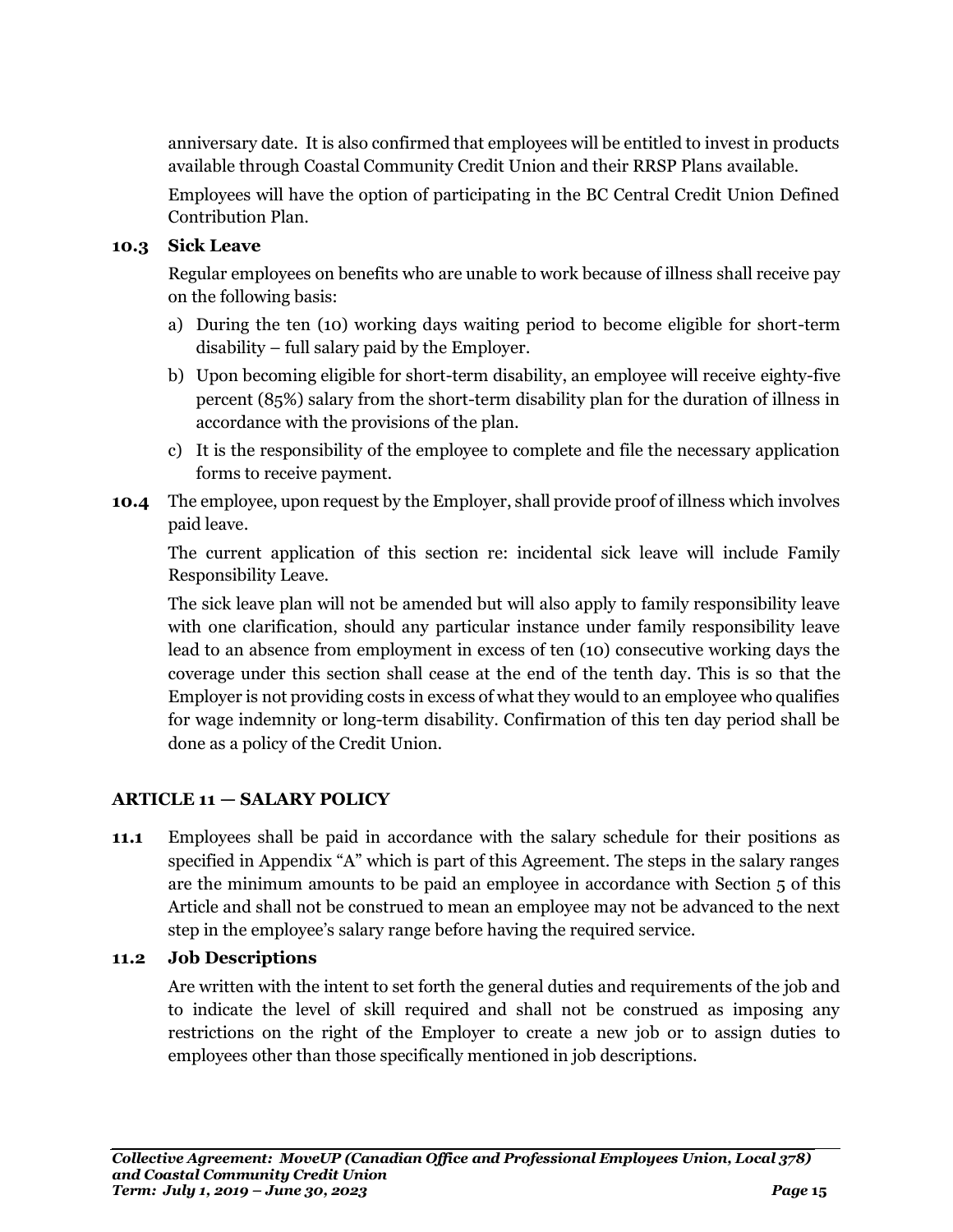**11.3** When a new position is established or the duties of an existing position are significantly changed, the Employer shall set an interim salary and category for such position and notify the Union. The Union may, at its discretion, negotiate with the Employer, the salary and category and if agreement cannot be reached, the matter may be referred to Article 19 – Alternate Dispute Resolution in this Agreement.

To the extent that any new or changed job positions were established during the term of this agreement, the Union is entitled to exercise its discretion under this Article.

Job postings must be consistent with the established job descriptions.

### **11.4 Promotional Increases**

Upon promotion, an employee's salary will be at a step in the higher salary range which will ensure a minimum of sixty dollars (\$60.00) per month increase. Promotional increases will be effective from the day the employee assumes the new position.

### **11.5 Salary Progression**

- a) Except as provided in paragraph (b) following, employees shall progress to each such succeeding step in the salary range for their job group in accordance with the service required to qualify for such step. Time spent on short-term and long-term disability leave shall not qualify as "service" under this section.
- b) An employee placed on a step in their salary range at a point higher than they would qualify for length of service (on being hired, or promoted in accordance with Section 4 of this Article) shall move to the next step in their salary range upon completion of twelve (12) months service following such placement, subject to paragraph (c) of this Section.
- c) Advancement from one salary step to another may be withheld due to inadequate performance under the following circumstances:
	- the employee has been counselled regarding inadequate performance following the employee's last job service salary increase; and
	- notice of intent to withhold the next service salary increase is given to the employee and the Union one (1) month prior to the date such increase is due.
- d) When employees restore their performance they shall be advanced to the next step in their salary range on a non-retroactive basis.
- **11.6** An employee assigned to a higher job classification or temporarily replacing another employee in such higher classification, shall be paid at the higher rate as determined by Section 4 above, for the period so employed. This provision shall not apply for brief relief periods of three (3) days or less accumulated in a calendar year. Where employees temporarily assume additional responsibilities without an actual change in classification, the Union and the Employer shall meet to decide if the added responsibilities are sufficient to change the job level and if so, shall set a new salary level.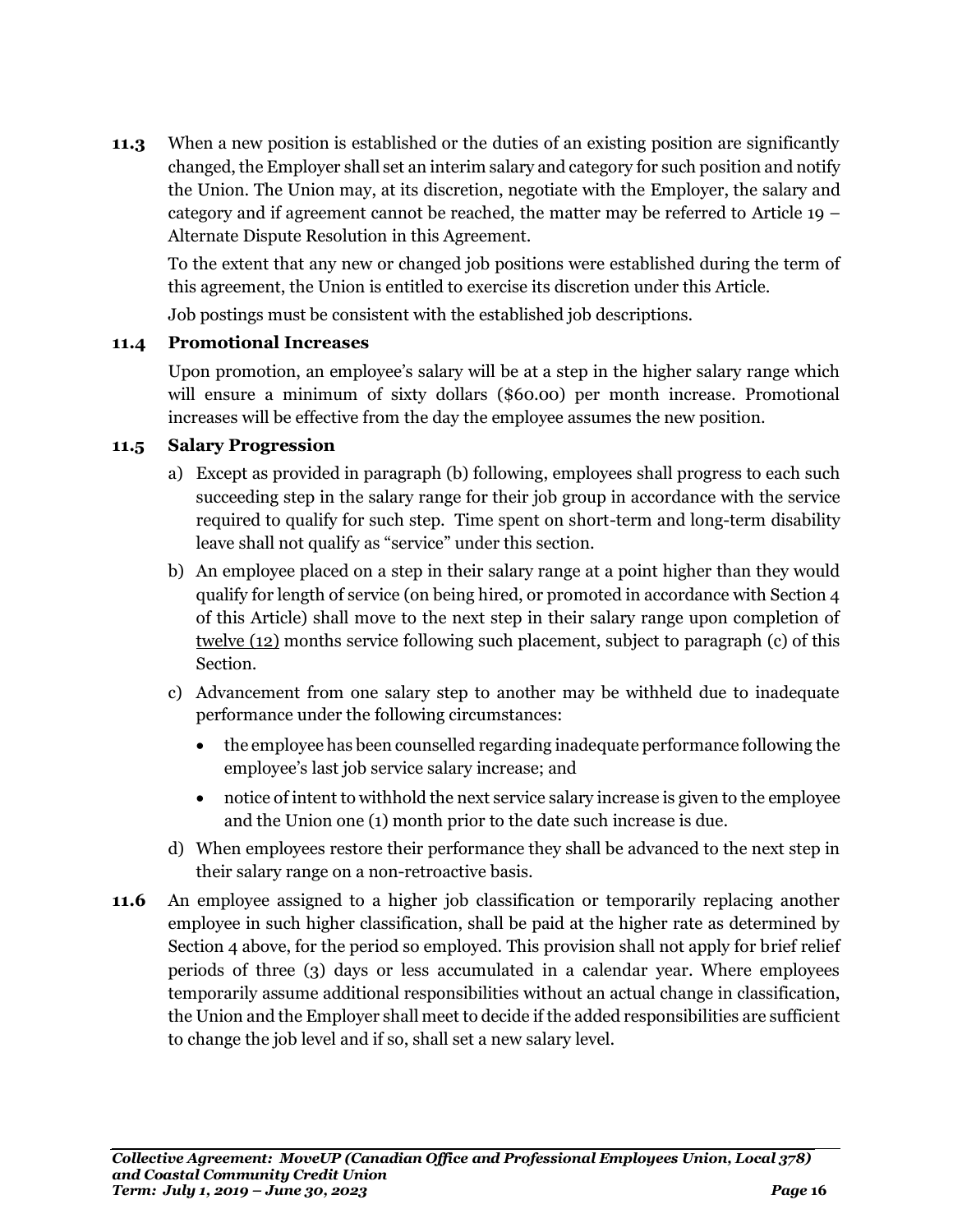### **Training and Cross-Training**

An employee assigned to a higher job classification on a temporary basis for the purposes of cross-training shall not be entitled to the higher rate salary and shall maintain their salary level of their regular position so long as the transfer to the cross-training position does not exceed sixty (60) working days.

While training and cross-training is being done, the trainer will be present.

**11.7** A part-time employee who becomes full-time shall be placed on the appropriate salary range at a step in length of service consistent with the employee's length of accumulated service as determined by Article 14, Section 7.

### **11.8 Salary Policy on Recalls and Demotions**

- a) Employees recalled to their former position or to a position having the same salary range shall receive the current rate for the step in the salary range which they held at the time of layoff.
- b) Employees recalled who accept a position in a salary range which is lower than for their former position, shall be paid at a step in the salary range commensurate with their service at layoff.
- c) An employee who transfers to a position in a lower salary range for reasons ascribable to the employee shall be paid a salary in accordance with paragraph (b) above.
- **11.9** Employees who, for reasons set out in Article 17, are placed in a position having a lower salary range than for their former position shall retain their salary. If their salary is higher than the range for the position they shall be red circled until such time as the difference between the maximum for the range and their salary is removed.

### <span id="page-18-0"></span>**ARTICLE 12 — JOB POSTING**

- **12.1** a) Notice of all job vacancies within the bargaining unit shall be posted on the electronic applicant tracking system for at least five (5) working days. The notice shall indicate job title, category, salary, a brief outline of the duties involved. A copy of the notice shall be sent to the Chief Steward and the alternate Chief Stewards.
	- b) An employee may bid on vacant positions which may involve a promotion, lateral transfer, or a lower classification.
- **12.2** a) It shall be the intent of the Employer to fill job vacancies from within the bargaining unit providing employees who apply for positions have the required qualifications.
	- b) All bids on posted job vacancies shall be on a form provided by the Employer.

Bids provided by employees via the internet will be accepted for consideration by the Employer. The Employer's external web site will contain a listing of all internal vacancies open at any given time.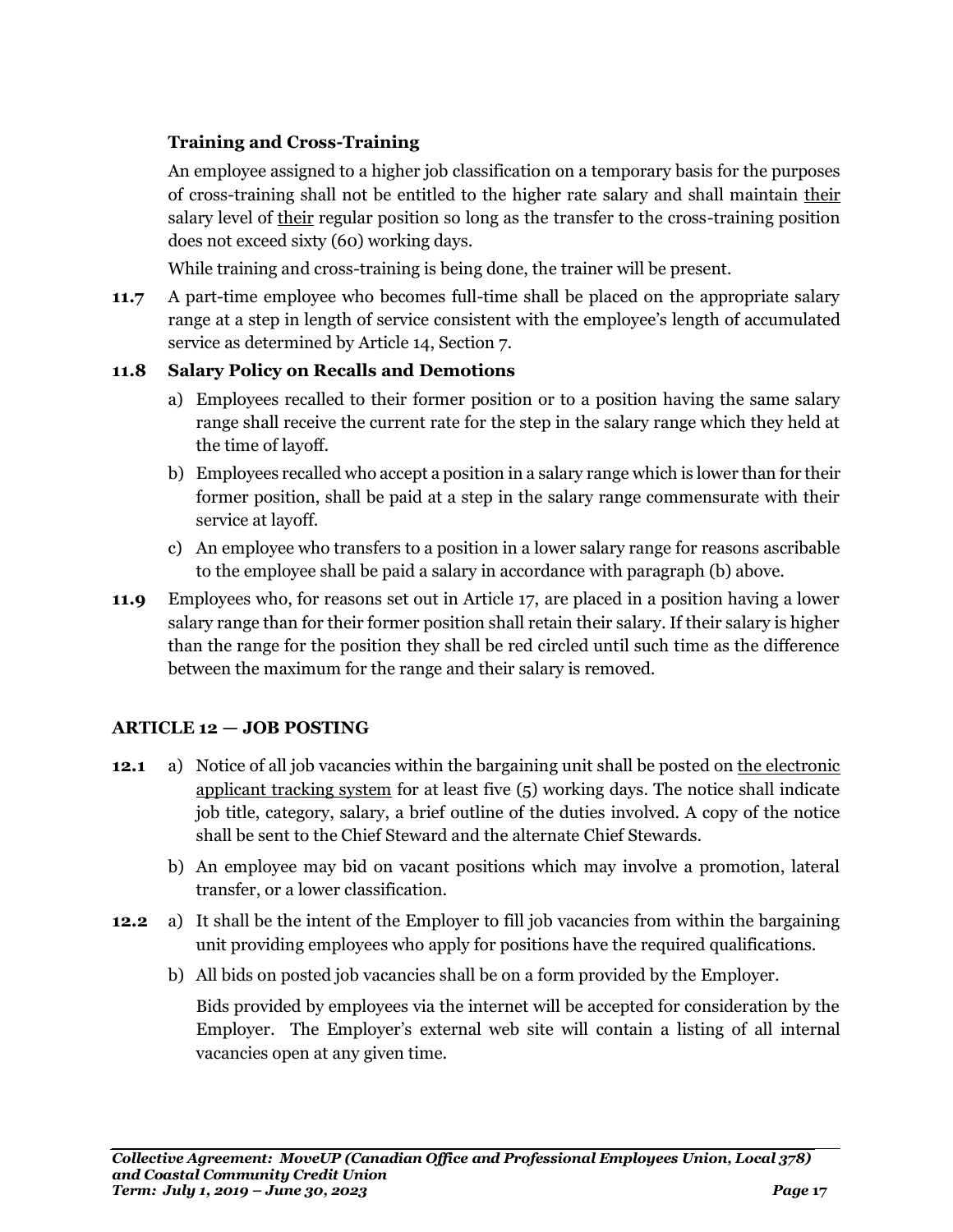- **12.3** Selections for job vacancies shall be made on the basis of qualifications and ability to do the job, and seniority, in that order. In the event two (2) or more employees have similar abilities, the employee with the greatest seniority shall be selected.
- **12.4** When promoted to a higher position an employee shall be allowed a trial period of up to ninety (90) calendar days. Should the employee be considered unsuitable during the trial period, the employee shall be returned to their former position or one of equal rank. Salary shall be at the service step paid prior to promotion or the step they might have achieved by service had they not been promoted.
- **12.5** Training and cross-training shall be done on the basis of seniority to allow for the principle of promotion from within, subject to Section 2(a) and Section 3 of this Article, "training and cross-training shall be provided for employees in their current positions and for future positions when the opportunity arises whether it provides for promotion or not."

*Training* — seventy (70) hours basic

- two (2) week minimum for new employees
- promotions, movement to different job or training for another job up to seventy (70) hours as mutually agreed between Employer and employee.

The provision of cross-training will not be used or apply to an employee who is filling a vacancy and will not be used to replace incumbents.

### **12.6 Staff Development and Training**

The parties agree that all employees be properly trained in their duties pertaining to their employment. Employees will be eligible to receive training that is offered. The Employer will pay all costs associated with the training including instructional time at straight time rates, course materials, and mileage in accordance with Employer policy.

The Employer will make every effort for employees to complete required regulatory training courses during scheduled work hours. Where previously authorized, should an employee be required to complete regulatory training courses outside of their scheduled hours, time will be compensated as overtime and in accordance with Article 6.4.

### **12.7 Career Development**

Employees may request approval, through an application to the Employer, to take other work related courses. Where such a course is approved by the Employer, the Employer will pay for the course in accordance with Employer policy.

### **12.8 Progression from Level 1 to Level 2 (MSR)**

An MSR shall move from Group 1 to Group 2 as agreed between the parties in Letter of Understanding #2. It is understood that an MSR Group 1 employee will become an MSR Group 2 employee upon successful completion of the CUIC 185 course or comparable courses designated by the Employer and the two-week in-house training and examination provided by the Employer. Employees who were hired on or before January 1, 2002 will not be required to complete the CUIC 185 or comparable courses.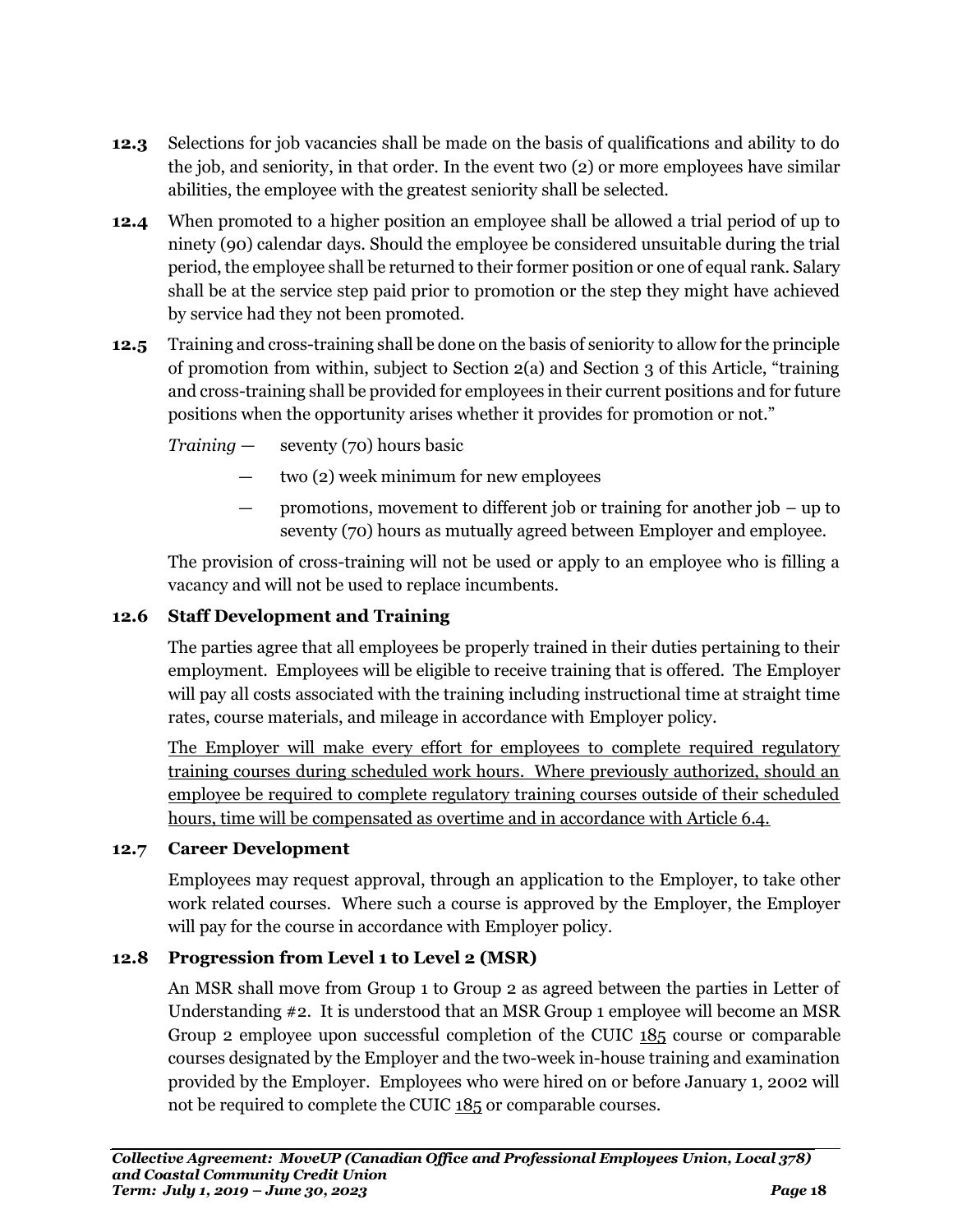### **12.9 Mutual Funds**

The Employer will pay all costs in accordance with Employer policy for a Mutual Funds and/or Securities course for employees who are required to obtain a Mutual Funds and/or Securities license. When ongoing training is required to remain in compliance with licensing requirements, the Employer will pay all costs associated with this training in accordance with Employer policy.

### **12.10 Lateral Transfers**

- a) The Parties agree that employees who accept a lateral transfer will not be required to complete courses required for the position to which the employee is transferring, provided the employee is transferring to an identical position, in the same group, at the new location.
- b) An employee who is successful to a posting for any position must occupy that specific position for no less than ninety (90) days before being eligible to post into another position. Moving from a temporary to a permanent position and/or from a part-time to a full-time position would not be considered a lateral transfer under this Article and the ninety (90) days requirement would not be applicable.

### <span id="page-20-0"></span>**ARTICLE 13 — LAYOFF and RECALL**

**13.1** Should the Employer decide to reduce the number of office staff the employee with the least amount of seniority in a position shall be the first laid-off from that position. The employee may displace another employee in a position at the same or lower job level providing the employee has the qualifications to perform the job functions satisfactorily and has greater seniority than the employee to be displaced. Employees can bump into a position where they can perform the job with up to seventy (70) hours of familiarization and/or training.

Employees will notify the Employer of the position they intend to bump within two (2) weeks of receiving their layoff notice.

- **13.2** Notice of layoff or salary in lieu of notice shall be given to any affected regular employee in accordance with the following:
	- a) Employees, other than probationary employees, with less than two  $(2)$  years service two (2) weeks.
	- b) Employees with two (2) years or more completed service two (2) weeks plus one (1) additional week per additional year of completed service to a maximum of twenty (20) weeks.

Such payment in lieu of notice does not relieve the Employer from any other obligations or payments to which the employee is entitled under this Agreement.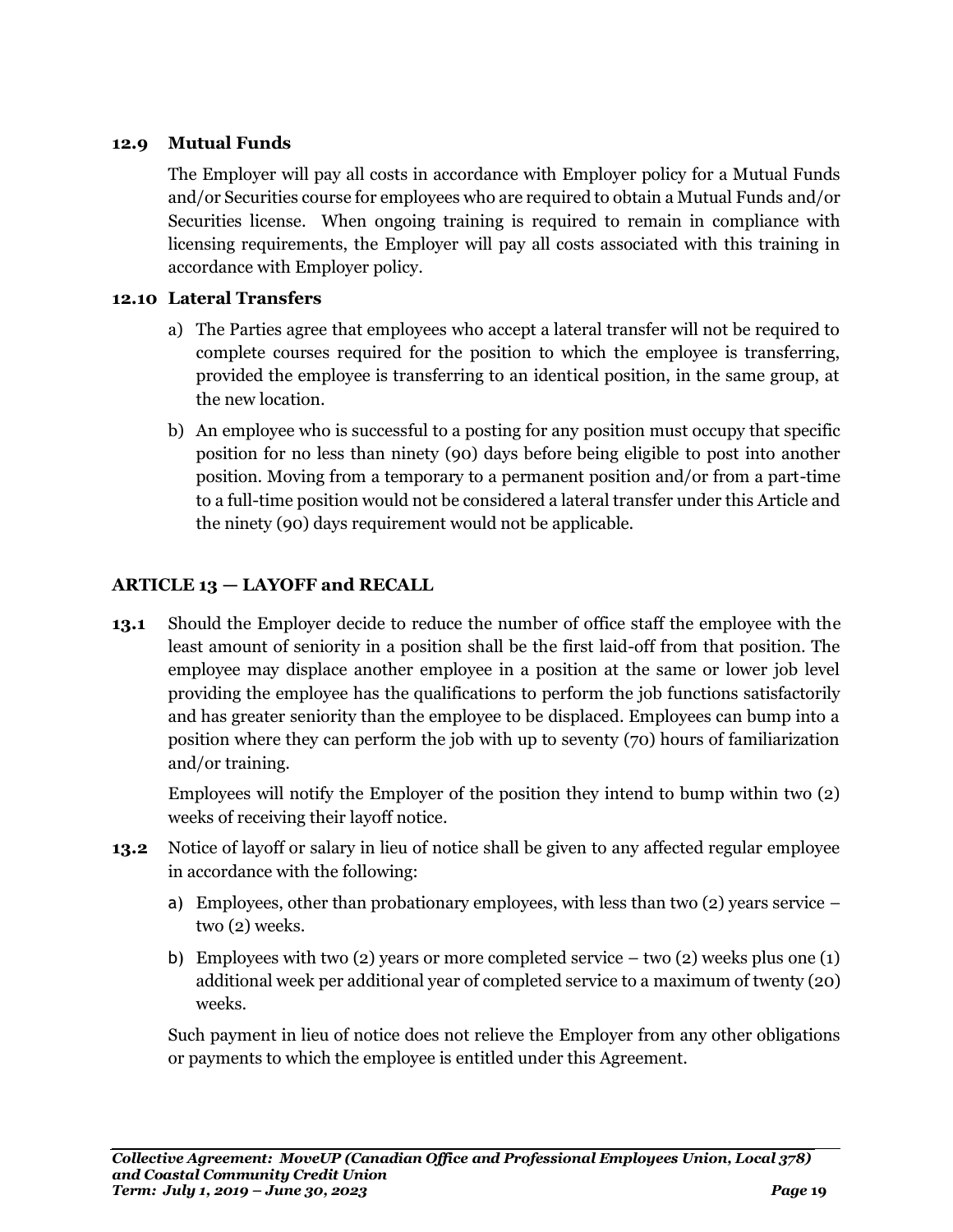**13.3** A regular employee with six (6) months or more service that is laid-off due to lack of work or redundancy shall be placed on a recall list for a period of twelve (12) months.

Upon expiration of the recall period, the employee shall receive severance pay as provided in Article 17.5.

### **13.4 Recall**

Employees on the recall list shall have the right to return to a vacancy in their former position or to a position for which they are qualified. When such transfers or promotions occur, resulting in a vacant position, the employee on the recall list will be offered the resulting vacant position providing the employee is qualified.

An employee on the recall list who is offered a vacant position, for which the employee is qualified and refuses such position, will be deemed to have resigned from employment and in doing so will forfeit all seniority rights under this agreement and the Employer shall have no further obligations to that employee in the future. An employee must respond to a recall notice within no more than five (5) calendar days.

**13.5** It is the obligation of the employee to ensure that the Employer has the employee's current contact information for the purposes of being contacted during the recall period. The Employer will not be held responsible for informing the employee of recall opportunities if the information provided by the employee is not kept current.

### <span id="page-21-0"></span>**ARTICLE 14 — SENIORITY**

- **14.1** Seniority shall mean length of continuous service, with the Employer and its predecessors.
- **14.2** Upon completion of the probationary period, employees shall be entitled to all rights and privileges of this Agreement and the employee's seniority shall be effective from the original date of employment.
- **14.3** An employee who leaves the bargaining unit to fill a position excluded from the unit, and who subsequently returns to the unit within eighteen (18) months, shall be credited with seniority held at the date of leaving the bargaining unit.
- **14.4** No seniority shall accrue for short terms of temporary work except where a temporary or casual employee becomes a regular employee without a break in service. In such cases seniority shall start from the last date the employee started as a temporary or casual employee assuming the employee has satisfied the probation period. Employees on the recall list who return to work on a temporary basis during their recall period shall have their recall rights extended by one (1) day for each day or part thereof worked.
- **14.5** An employee laid-off and placed on the recall list under Article 13, Section 3, will retain and continue to accumulate seniority during the period of lay-off.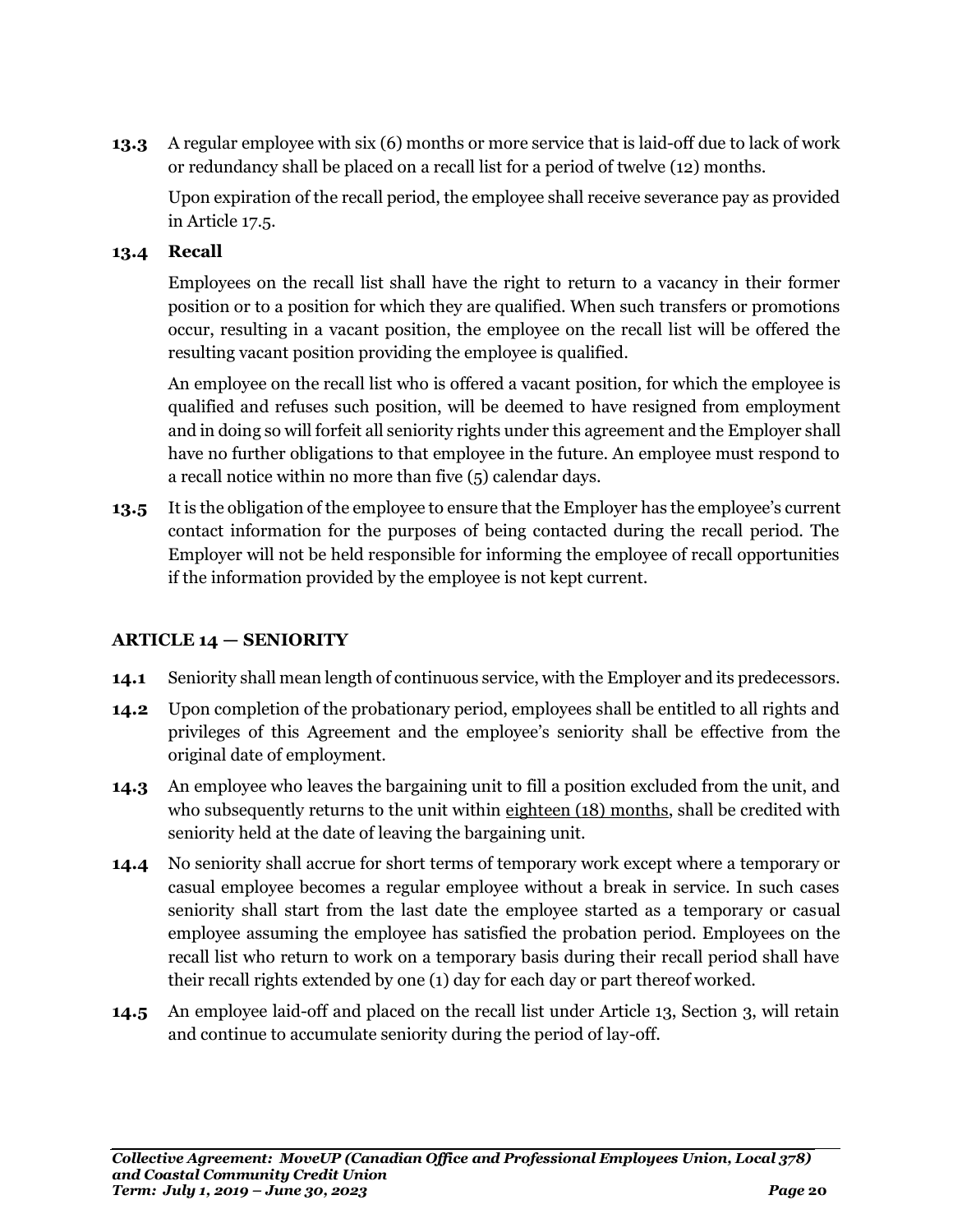**14.6** An employee on approved leave of absence for the following reasons will continue to accrue seniority:

| <b>Union Business</b>                           | $-$ Article 9.1              |
|-------------------------------------------------|------------------------------|
| Special Leave Pay                               | $-$ Article 9.5              |
| Pregnancy/Parental/Adoption Leave — Article 9.4 |                              |
| Sick Leave                                      | - Article $10.1(b)$ & $10.3$ |

- **14.7** Regular employees shall accrue seniority on the basis of one (1) day for each day of accrued service, including statutory holidays and vacations.
- **14.8** Seniority lists will be made available by the Employer at such times as may be required for the administration of this Agreement.
- **14.9** A full-time regular employee, bumping into a part-time position as a result of a lay-off as outlined in Article 13 or technological change as outlined in Article 17, shall retain their right of recall as outlined in Article 13, Section 4.

### **14.10 Seniority Lists**

The Employer shall post seniority lists quarterly through the use of the Employer computer system or on bulletin boards designated for such a purpose should employees not have access to the system to receive such postings.

### <span id="page-22-0"></span>**ARTICLE 15 — GENERAL PROVISIONS**

### **15.1 Bulletin Board**

Space shall be made available to the Union for the purpose of posting notices relating to meetings, dues, entertainment, health and safety and general Union information and activities.

### **15.2 No Strikes or Lockouts**

The Employer shall not cause or direct any lockout of employees during the life of this Agreement and neither the Union nor any representative thereof, nor any employee shall in any way authorize, encourage or participate in any strike, walk-out, suspension of work, or slow down on the part of any employee or group of employees during the life of this Agreement.

### **15.3 Disciplinary Action**

Should it become necessary for management to discuss with an employee a matter which could result in disciplinary action being taken, such discussion will be conducted in private. The Employer shall advise the employee of their right to a bargaining unit Union Job Steward, or an alternate as appointed by the Union may be present. Upon request of the employee, the substance of the Employer's complaint shall be given to the employee in writing at the time the discussion takes place.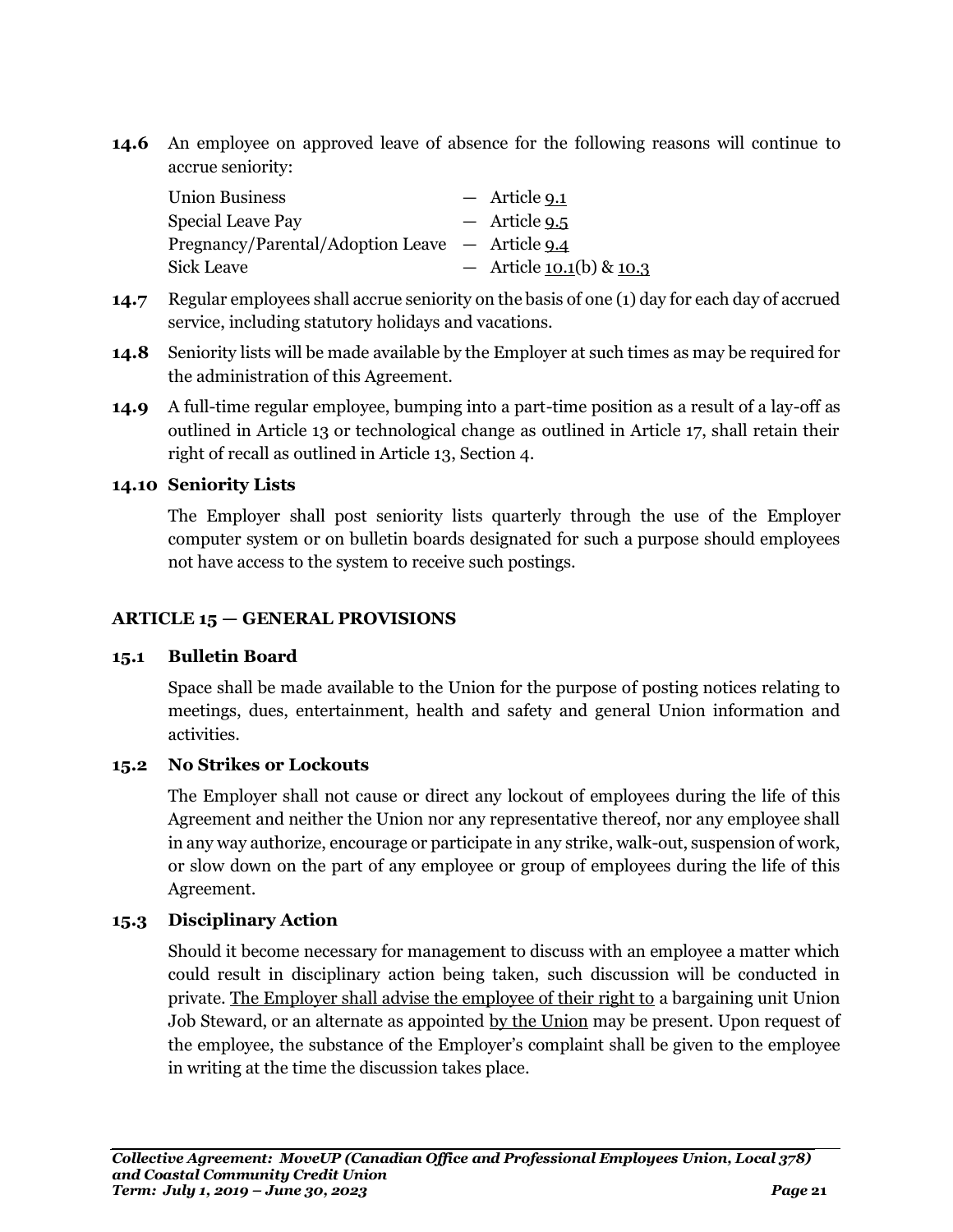To ensure the employee is given a reasonable opportunity to determine if the employee wishes a Union Job Steward at the meeting referred to above, notice of such a meeting will be provided at least 24 hours in advance of the meeting.

The written or verbal advance notice of the meeting will be provided to the employee and to the Union Job Steward at the same time.

When an employee is issued a letter of discipline, the Union Job Steward and the Union will be provided with a copy of the letter at the time it is issued.

### **15.4 Picket Lines**

It shall not be a violation of this Agreement or cause for discipline or discharge of any employee, in the performance of their duties, to refuse to cross a legal picket line. The Union shall notify the Employer as soon as possible of the existence of such picket line.

**15.5** Employees shall be entitled to free services in accordance with Credit Union policy.

### **15.6 Doctor or Dentist Appointments**

Where a regular employee is required to attend a Doctor or Dentist appointment, during working hours, attendance at such appointments shall be without loss of pay. Employees shall make all reasonable efforts to schedule such appointments fifteen (15) days in advance of their effective date. In addition, employees shall make all reasonable efforts to schedule such appointments outside of working hours. Where attendance is required outside the immediate area, the employee shall provide a Doctor or Dentist's letter of referral.

### **15.7 Transfers**

In the event it becomes necessary to temporarily transfer an employee of the Credit Union outside the Municipality, the employee shall be compensated for mileage at the rate published in the Corporate Travel Expense Policy.

The Employer will make every effort to schedule travel time within the standard working day. Travel time outside of the standard working day must be authorized according to Article 6.4.

### **15.8 Car Mileage Allowance**

Where an employee is requested by the Credit Union to use their car on Credit Union business, that employee shall be compensated for mileage at the rate set out by the Canada Revenue Agency under the Automobile allowance rates.

Where an employee is requested by the Credit Union to work at a location which is not the employee's home location and requires ferry travel, the Employer will reimburse the employee for any travel and parking costs associated with the ferry trip.

**15.9** Employees shall not be asked to make any written or verbal contracts which may conflict with this Agreement.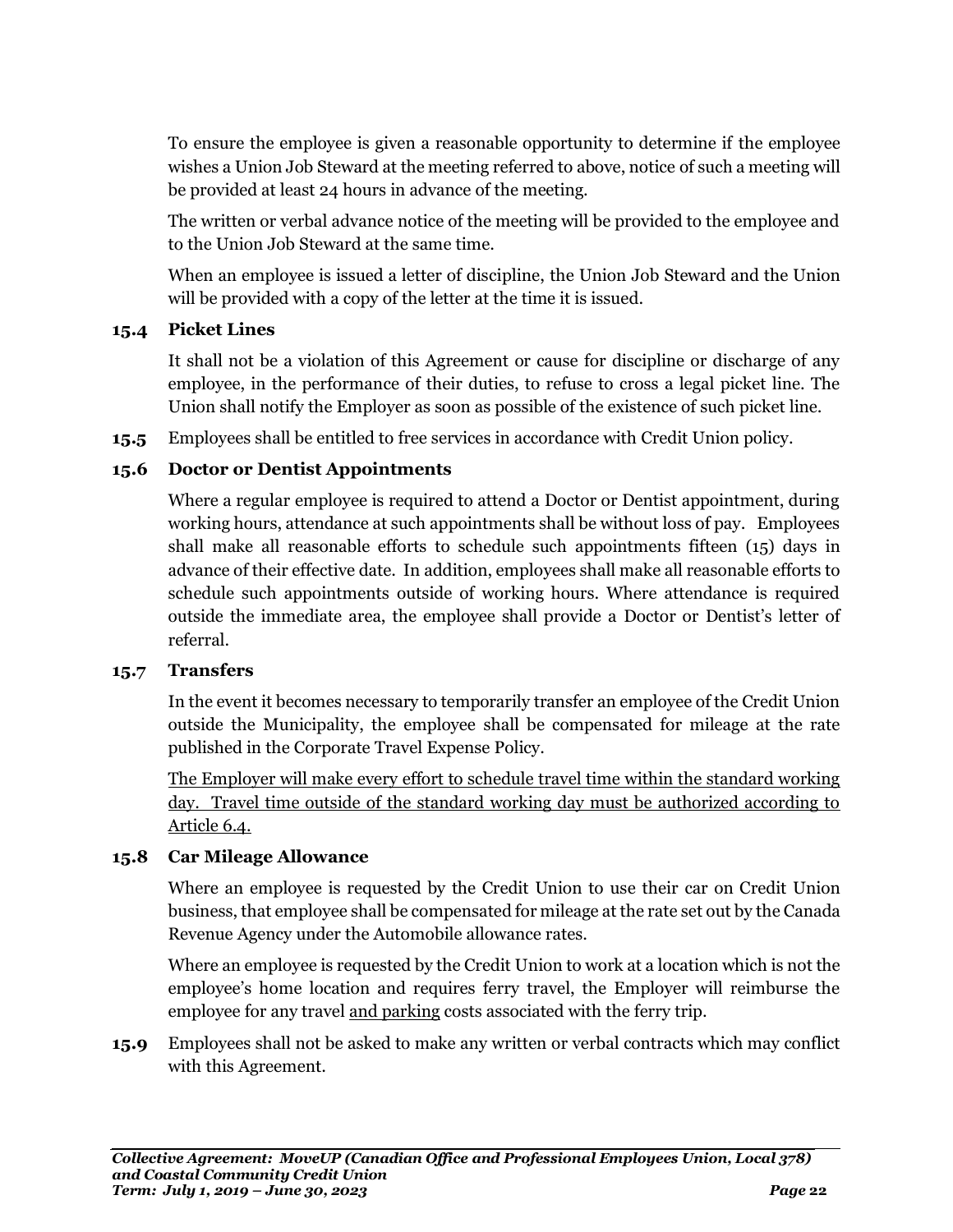**15.10** The Employer shall supply the employees with a copy of any written warning or adverse report affecting the employee. Any reply by the employee shall become part of the employee's record. Upon giving reasonable notice, employees shall be entitled to review their own personnel files under supervision.

Provided the employee has been discipline free for the periods set out below, discipline will be removed from the employee's file as follows: written warnings – 24 months, letters of suspension – 36 months.

**15.11** Each regular employee shall be entitled to purchase foreign currency up to a maximum of five thousand Canadian (C\$5,000) per year. The rate payable would be that day's buy-rate or as otherwise approved.

### **15.12 Sub-Contracting Clause**

Managers or other employees outside of the bargaining unit shall not perform the duties normally, customarily or properly performed by employees within the bargaining unit, except in cases of emergency, when bargaining unit members who can perform the required work are not available or when Managers, Supervisors, or other persons outside the bargaining unit are training employees in the bargaining unit. Normal work customarily performed by management shall be excluded.

The Employer also further agrees to explore all avenues with regards to having work performed by the bargaining unit and not contracted and/or sub-contracted.

### **15.13 Occupational Health and Safety Committee Representatives**

Pursuant to the Workers Compensation Act there shall be established at the workplace a Joint Health and Safety Committee with the worker representative(s) to be appointed by the Union and the employer representatives appointed by the Employer. Work representative(s) shall be granted leave of absence without loss of pay to exercise functions of this role.

### **ARTICLE 16 — DISCHARGE, TERMINATION and SUSPENSION**

<span id="page-24-0"></span>**16.1** It is hereby agreed that the Employer has the right to discharge, suspend, or otherwise discipline an employee for just and reasonable cause.

The Union may refer suspension grievances in excess of five (5) days and discharge grievances directly to Step 3(b) of the Grievance procedure.

**16.2** If a regular employee is terminated except as provided in Section 1 above, said employee shall receive two (2) weeks written notice immediately prior to the date of termination, or the equivalent in wages. If notice is given immediately prior to the vacation period of any employee, such employee shall receive two (2) weeks wages, at the employee's current salary, in addition to vacation pay to which the employee is entitled, plus all other benefits including severance pay as provided in Article 17.5.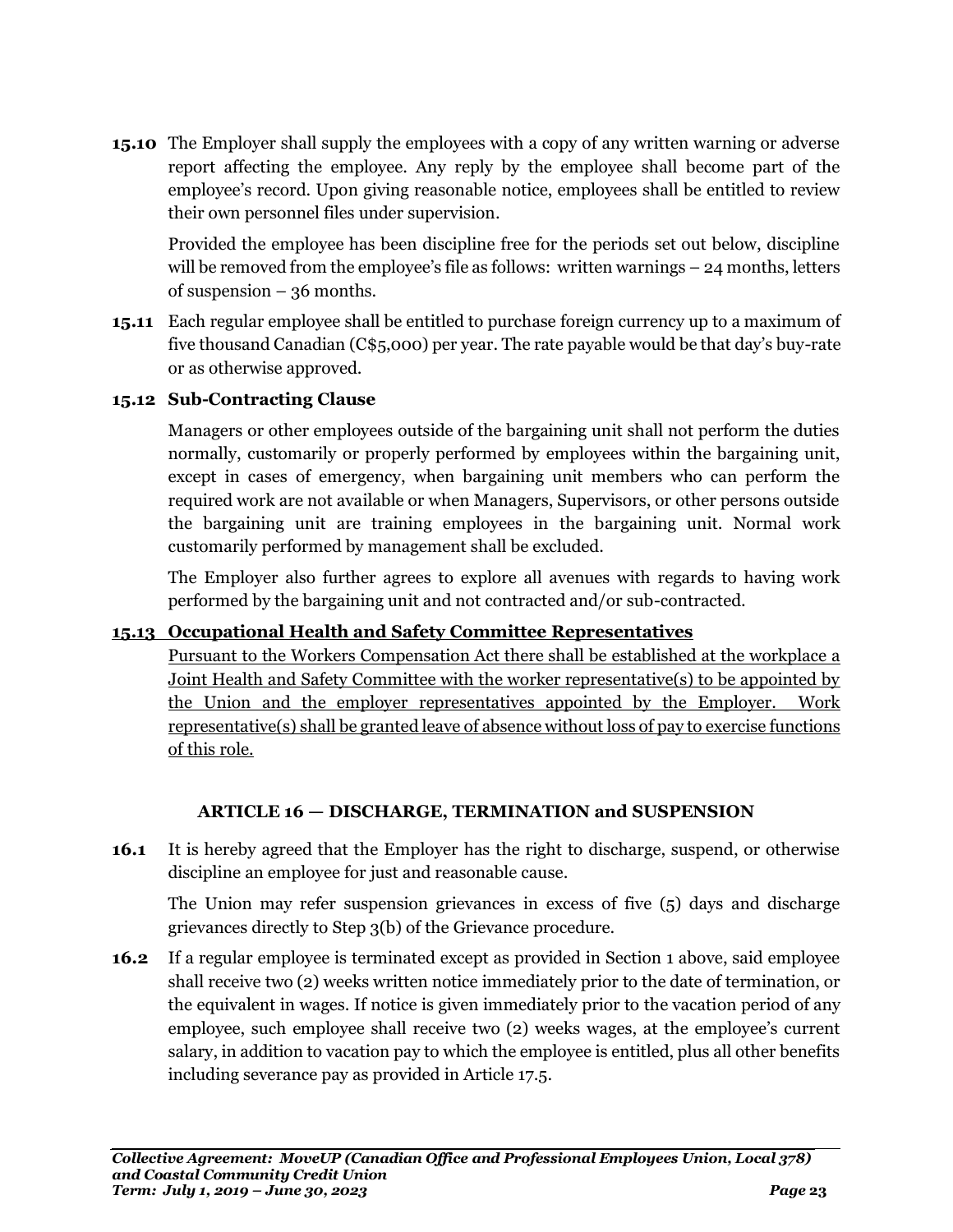**16.3** If, upon investigation by the Union and the Employer, or by decision of an arbitration pursuant to the terms of this Agreement, it shall be found that an employee has been unjustly discharged or suspended, the affected employee shall be, subject to the award of such arbitration or pursuant to the mutual findings of the Union and the Employer, reinstated to the employee's former position without any loss of seniority or rank.

Compensation for lost salary shall be as mutually agreed between the Employer and the Union or as decided by arbitration.

**16.4** Employees are expected to provide the Employer with two (2) weeks notice of intention to terminate in order to provide adequate time to obtain a replacement.

### **ARTICLE 17 — TECHNOLOGICAL CHANGE and SEVERANCE PAY**

- <span id="page-25-0"></span>**17.1** The Employer will provide the Union with not less than three (3) months notice of intention to introduce automation, equipment or changes in administrative procedures which might result in the reduction of personnel and/or changes in job duties sufficient to change job groupings.
- **17.2** Wherever practical, an employee becoming redundant due to new equipment or procedures shall be eligible for retraining to qualify for the operation of such new equipment or procedure, or to qualify for new positions. Such retraining shall be provided by the Employer without cost and without loss of pay to the affected employee.
- **17.3** In cases where the retraining of an employee is not practical, the employee shall elect:
	- a) to exercise their bumping rights in accordance with Article 13.1;
	- b) to be placed on the recall list in accordance with Article 13.3;
	- c) to terminate employment.
- **17.4** Severance pay as provided for in Section 5, shall be due and payable immediately upon termination to an employee who elects for termination of employment pursuant to Section 3.

### **17.5 Severance Pay**

Severance pay shall be paid to employees on the basis of two (2) weeks severance pay at the employee's regular salary for every completed year of service to a maximum of thirtytwo (32) weeks.

An employee who chooses to be laid-off and placed on the recall list may elect:

- i) to terminate during recall period and be paid the employee's severance entitlement upon termination.
- ii) to remain on the recall list and be paid severance pay entitlement upon the expiration of the recall period, should they not be recalled.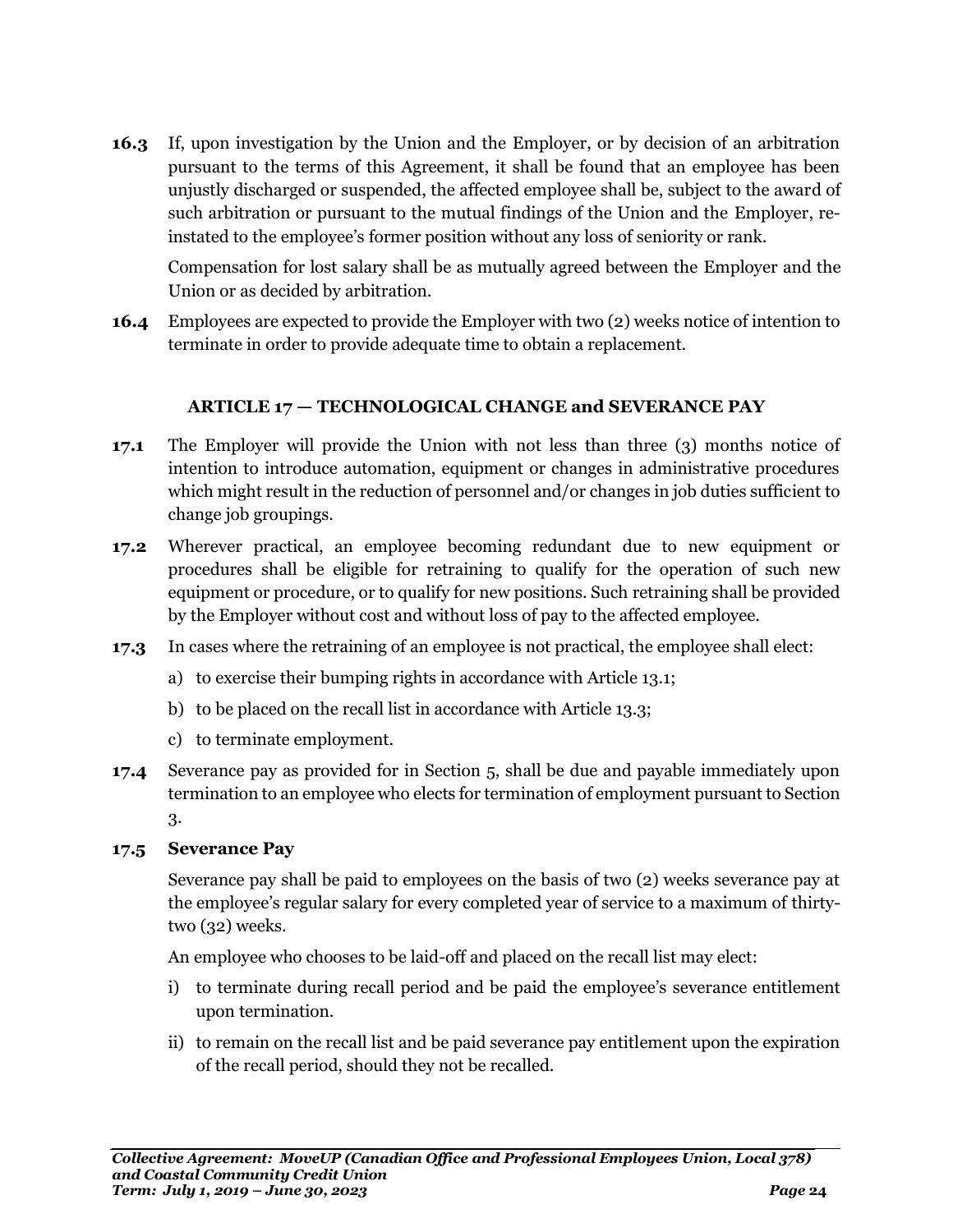### <span id="page-26-0"></span>**ARTICLE 18 — GRIEVANCE PROCEDURE**

- **18.1** Grievance means any difference or dispute concerning the interpretation, application, administration or alleged violation of this Collective Agreement, whether between the Employer and any employee or employees bound by the Collective Agreement or between the Employer and the Union.
- **18.2** Grievances shall be settled in the following manner:
	- a) If the employee has a grievance against the Employer, the procedure for settlement shall commence with Step 1.
	- b) If the Employer or the Union has a grievance, the procedure for settlement shall commence with Step 3.

### **STEP 1:**

The employee involved shall first take up the grievance with the supervisor directly in charge of the work within ten (10) working days of the circumstances giving rise to the grievance.

The employee may be accompanied by an Office Steward or Representative of the Union. The Employer shall give a decision within ten (10) working days of such meeting.

### **STEP 2:**

If the grievance is not resolved at Step 1, the matter shall be reduced, to writing, by the Grievor and/or the Union and submitted to the management persons designated by the Employer within ten (10) working days following the decision rendered at Step 1. The Employer shall give a decision in writing within ten (10) working days of receiving the grievance in writing.

### **STEP 3(a):**

If the grievance is not resolved at Step 2, the Representative of the Union and a Representative of the Employer along with the grievor shall meet within ten (10) working days of receipt of the response as submitted under Step 2. Failing settlement within ten (10) working days of the response under this step, either Party may refer the grievance to Alternate Dispute Resolution, Expedited Mediation/Arbitration, and/or Arbitration as set forth in Articles 19, 20, and 21.

### **STEP 3(b):**

In the event a grievance is initiated by the Employer or the Union, the initiating Party shall notify the other Party, in writing, of the nature of the grievance and such notice shall be given within ten (10) working days of the circumstances giving rise to the grievance unless the Parties agree to an extension of time. Failing settlement within ten (10) working days of receipt of notice, either Party may refer the grievance to Alternate Dispute Resolution, Expedited Mediation/Arbitration, and/or Arbitration as set forth in Articles 19, 20, and 21.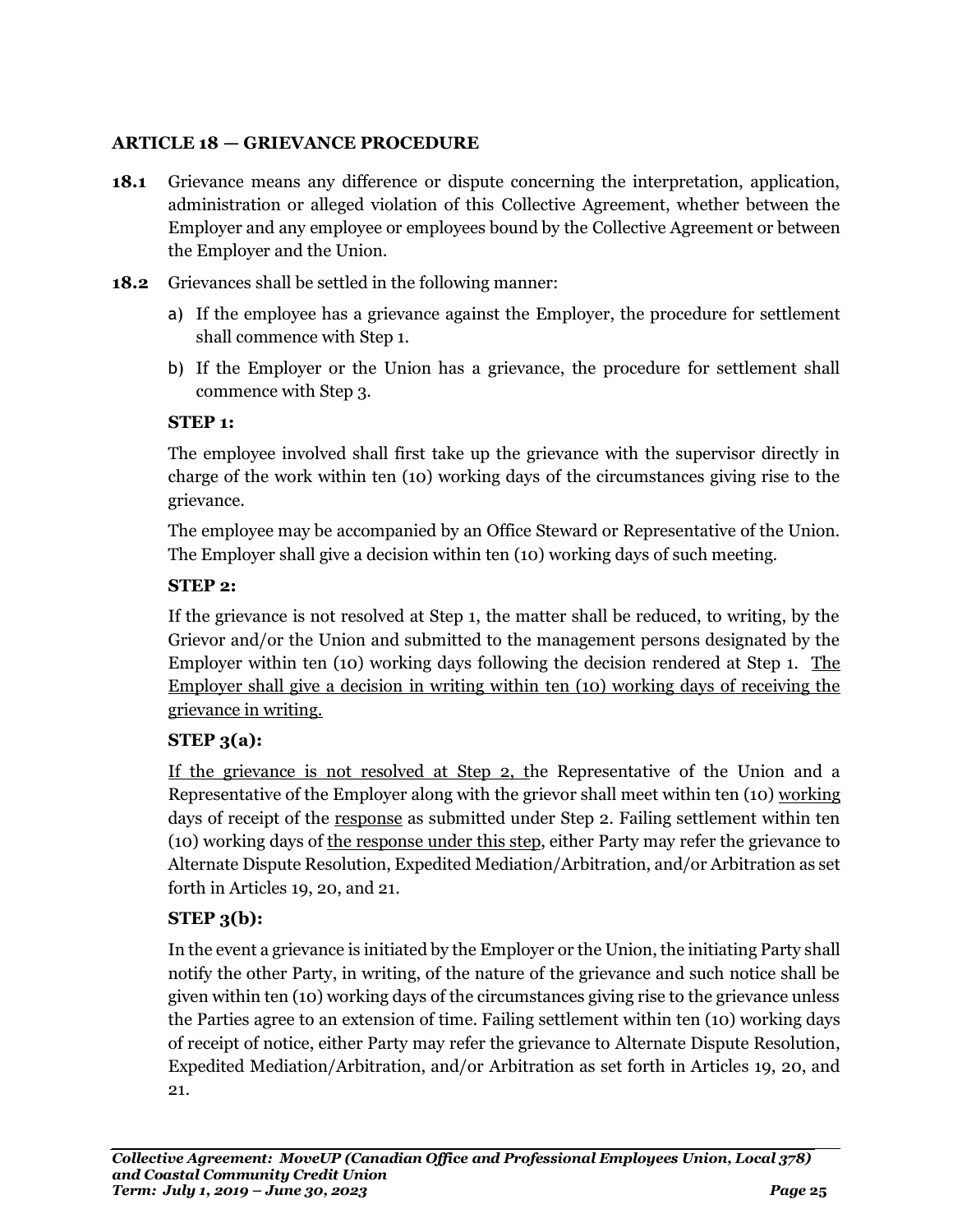### **STEP 4:**

In the event the matter remains outstanding after full utilization of either Step 3(a) or 3(b) the Party wishing to proceed to Arbitration, must within ten (10) working days, notify the other Party that they are proceeding to Arbitration. This shall be done, in writing.

- **18.3** Except as provided for in Article 18.4 following, a grievance not advanced to the next step in the grievance procedure within the time limits specified shall be considered settled on the basis of the last position taken by the party responding within the required time limits as set out in this Article.
- **18.4** The time limits set forth in this Article may be extended by mutual agreement between the Union and the Employer.

### <span id="page-27-0"></span>**ARTICLE 19 — ALTERNATE DISPUTE RESOLUTION**

- **19.1** At the conclusion of the discussions pursuant to the grievance procedure set out above, should a grievance remain unresolved, either party may refer the unresolved grievance to Alternate Dispute Resolution as set out below.
	- 1.The purpose of Alternate Dispute Resolution is in keeping with the wish of the parties to resolve grievances as quickly as possible following the formal grievance procedure but prior to arbitration pursuant to Article 21 – Arbitration.
	- 2. Should either party seek a third party "non-binding option", the parties agree to exchange a brief written statement including the following:
		- a) a summary of the grievance
		- b) the alleged violation of the collective agreement, and
		- c) the remedy sought
	- 3. Such written statement will be referred to Mediator Dave McPhillips or Jim Dorsey or as mutally agreed upon between the Union and the Employer for mediation and a non-binding recommendation to settle the grievance.
	- 4. The parties may provide to the Mediator above, an Agreed Statement of Facts.
	- 5. The Mediator's recommendations will be issued within two (2) weeks of the Mediation.
	- 6. The Mediator's recommendations will be privileged and will not be referred to at any time for any purpose.
	- 7. The Mediator's recommendations will be without prejudice and will have nonprecedential value in any other proceeding.
	- 8. The parties acknowledge that the credibility of this process depends upon both recognizing that this is a problem solving and dispute resolution process rather than an adjudicative process.
	- 9. The cost of the Mediator's intervention will be shared equally by the parties.
	- 10. The continued credibility of the process depends upon both parties recognizing the scope of this Alternate Dispute Resolution process.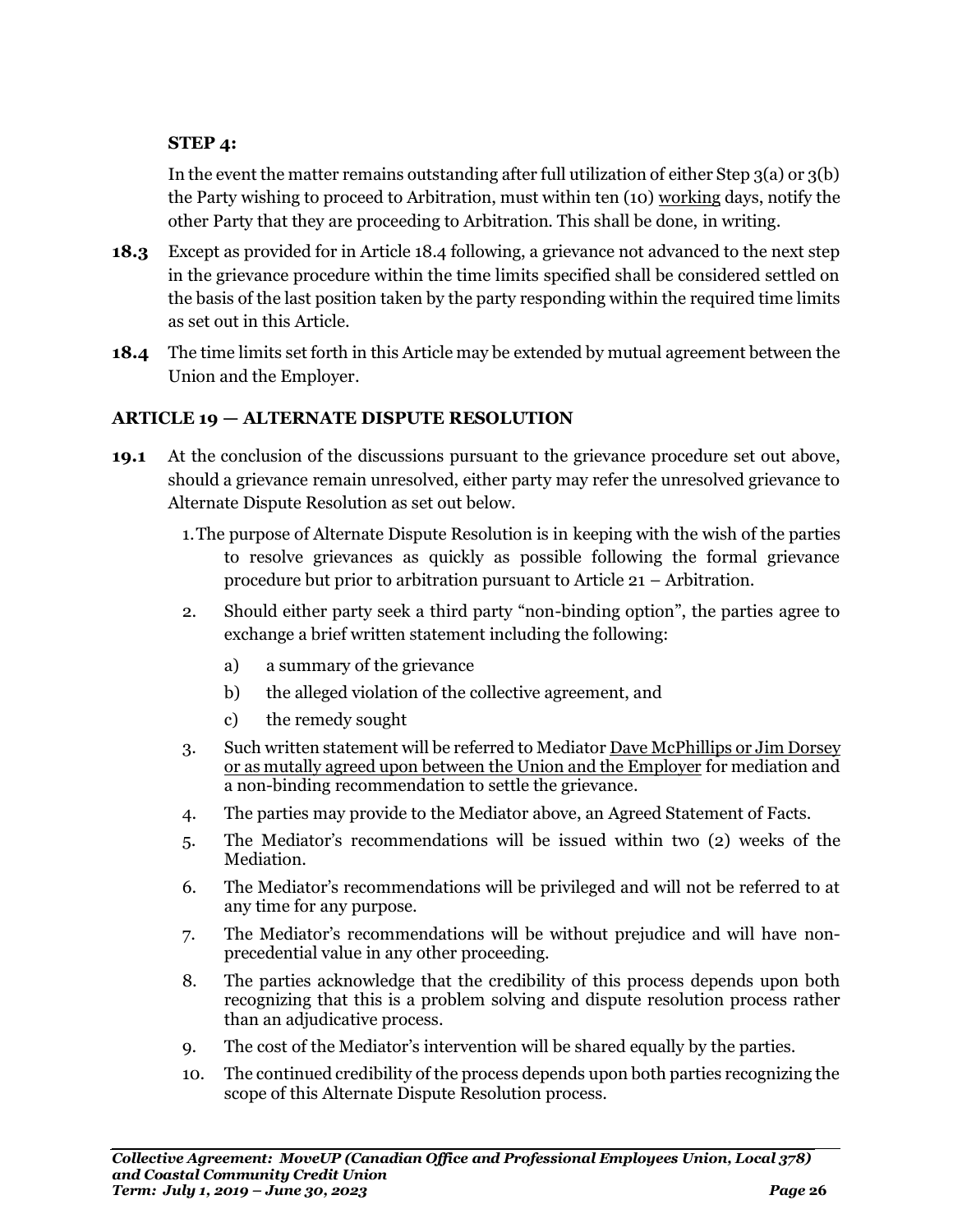### <span id="page-28-0"></span>**ARTICLE 20 – EXPEDITED MEDIATION/ARBITRATION**

**20.1** Grievances not resolved at Step 3 of the grievance procedure:

May be referred by either party to this expedited procedure.

Appropriate cases for such arbitration would be grievances where there is no significant dispute on the facts.

Such expedited arbitration will include:

- 1. disclosure of particulars and reliance documents by both parties before the hearing;
- 2. opening statements including statements of facts asserted by each party;
- 3. exchange of briefs of reliance documents;
- 4. exchange of relevant authorities;
- 5. mediation by a mediator selected from the list of arbitrators set out in Article 21;
- 6. if mediation is not successful, arbitration by the arbitrator selected to mediate the grievance;
- 7. where the parties and arbitrator selected agree, arbitration will proceed without further evidence and argument;
- 8. where the parties do not agree, arbitrator selected will have jurisdiction to determine procedure including directions limiting the amount of evidence and argument (if any) that may be brought by the parties;
- 9. issuance of a short award by the arbitrator;
- 10. the award shall be binding on the parties, but unless the parties agree otherwise, the award shall not be precedential and shall not be used in any other proceeding.

### <span id="page-28-1"></span>**ARTICLE 21— ARBITRATION**

**21.1** If a difference arises between the parties relating to the dismissal or discipline of an employee, or to the interpretation, application, operation or alleged violation of this agreement, including a question as to whether a matter is arbitrable, either of the parties, without stoppage of work, may, after exhausting the grievance procedure established by this agreement, notify the other party in writing of its desire to submit the difference to arbitration and the parties must agree on a single arbitrator from the list below or as mutually agreed upon between the Union and the Employer. The arbitrator must hear and determine the issue and render a decision, which is final and binding on the parties and any person affected by it. List of Arbitrators:

J. Dorsey; W. Moore; D. McPhillips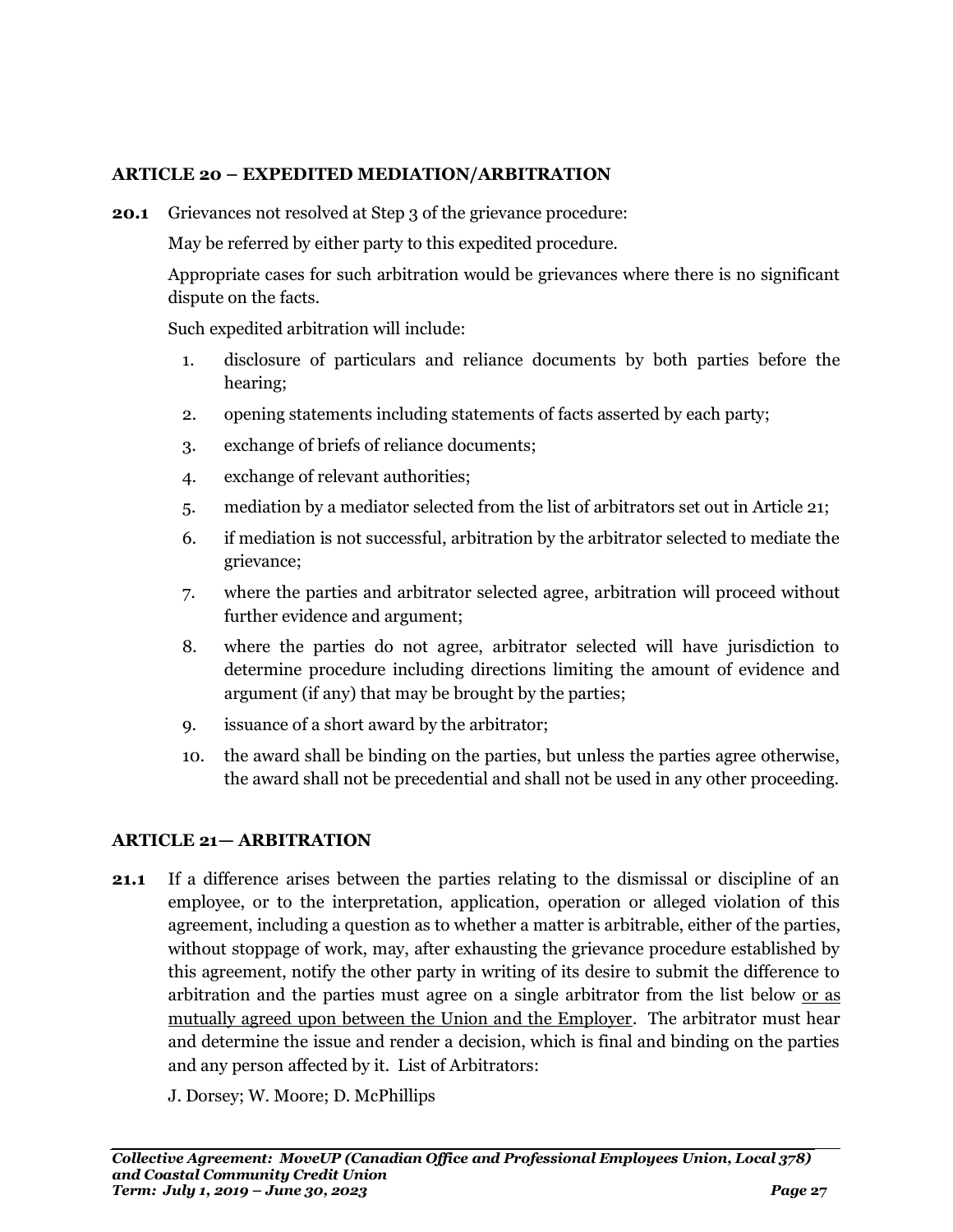Failing agreement on one of the arbitrators named above, either party may apply to the Collective Agreement Arbitration Bureau (CAAB) to appoint an arbitrator.

- **21.2** The Arbitrator shall not be vested with the power to change, modify or alter any of the terms of this Agreement.
- **21.3** Each Party shall pay their own costs and expenses of the Arbitration and one-half (1/2) the remuneration and expenses of the Arbitrator.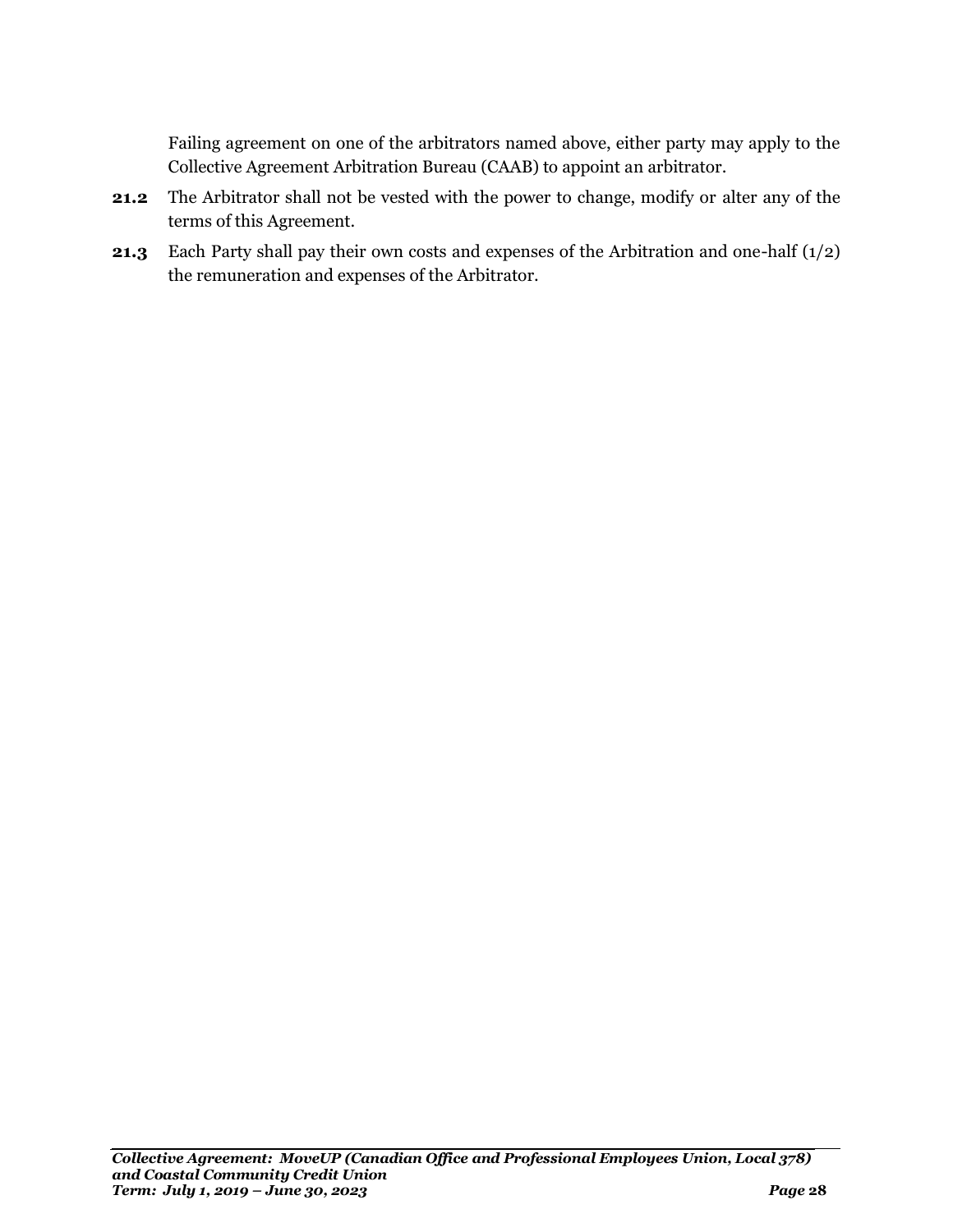### <span id="page-30-0"></span>**ARTICLE 22 — DURATION**

- **22.1** This Agreement shall be in full force and effect from and including July 1, 2019 to and including June 30, 2023 a 4 year term, and shall continue in full force and effect from year to year thereafter subject to the right of either Party to this Agreement within four (4) months immediately preceding the expiration, or immediately preceding July 1st, in any subsequent year, by written notice to the other Party, to require the other Party to commence collective bargaining with a view to the conclusion of a renewal or revision of the Collective Agreement, or a new Collective Agreement.
- **22.2** The parties agree to the exclusion of Section 50(2) and (3) of the British Columbia Labour Relations Code.

Signed this 13th day of May, 2021.

### **SIGNED on BEHALF of the EMPLOYER SIGNED on BEHALF of the UNION**

**"Original Signed" "Original Signed"** Bruno Dragani, Chief People & Administration Officer Anny Chen, Union Representative

**"Original Signed" "Original Signed"** Deborah Edwards, VP, Human Resources Scott Wilcox, Union Representative

# *Party of the First Part; Party of the Second Part;*

### **"Original Signed"**

Colleen Berge, Job Steward

**"Original Signed"**

### Carolyn Davenport, Executive Councillor

### **"Original Signed"**

Heather Healy, Executive Councillor

### **"Original Signed"**

Laurie Kirk, Executive Councillor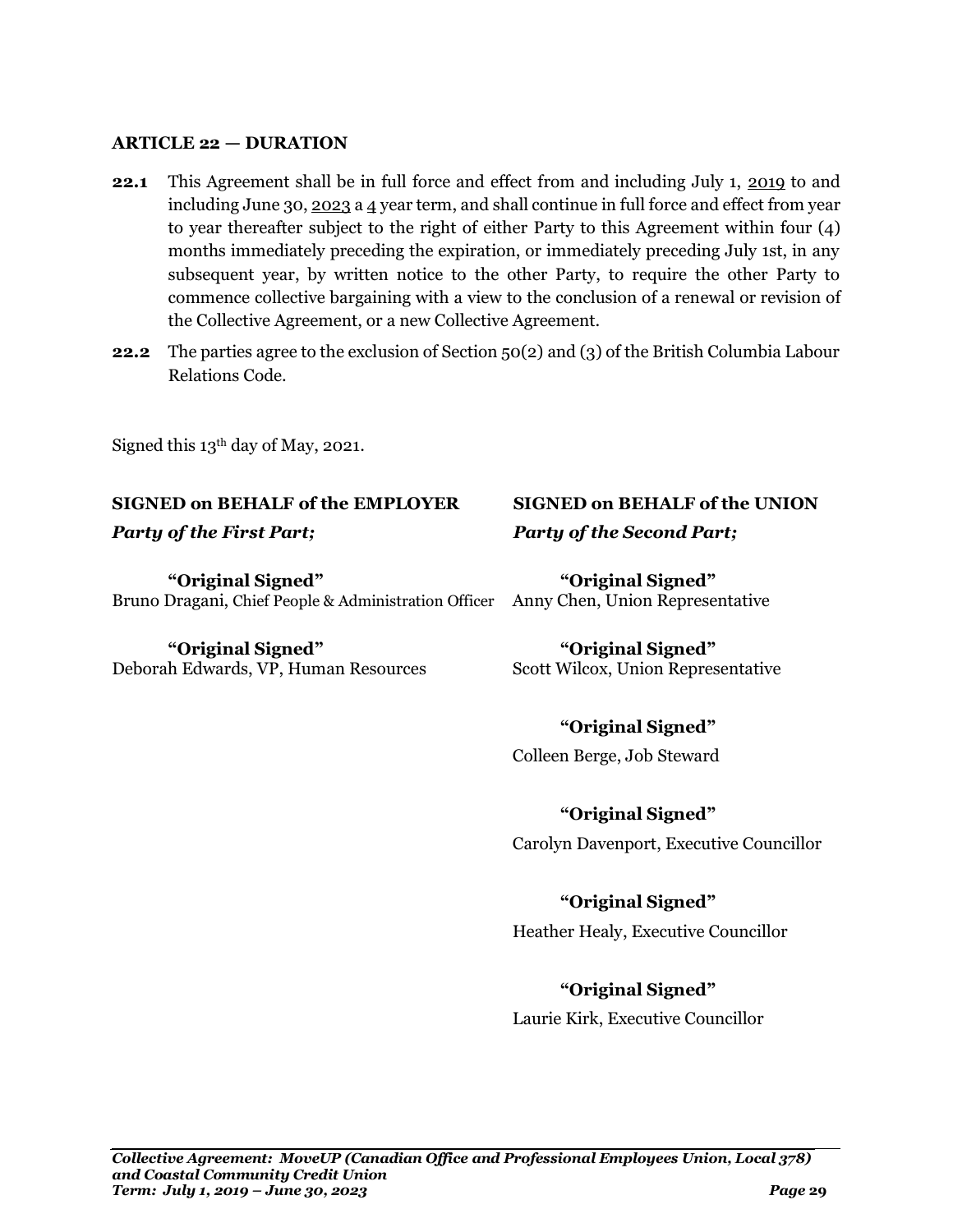### **APPENDIX "A-1"**

### **Job Titles and Classifications**

<span id="page-31-1"></span><span id="page-31-0"></span>

| Group | Member Service Representative                                                                                   |
|-------|-----------------------------------------------------------------------------------------------------------------|
| 1     | <b>Operations Service Representative</b>                                                                        |
|       | Operations Service Representative, Mail Clerk                                                                   |
|       | Operations Service Representative, Renewal Clerk                                                                |
| Group | Central Teller / Service Representative                                                                         |
| 2     | Client Relations Assistant (formerly Assistant Client Relations (CCFMI))                                        |
|       | Commercial Services Administrator (formerly Member Service<br>Representative, Lending – Business Centre)        |
|       | <b>Member Service Representative</b>                                                                            |
|       | <b>Operations Service Representative</b>                                                                        |
|       | Operations Service Representative, Clearing Clerk                                                               |
|       | Operations Service Representative, Data Integrity and Projects                                                  |
|       | Operations Service Representative, Estate Assistant                                                             |
|       | Operations Service Representative, Funds Transfer and Foreign Reporting                                         |
|       | Operations Service Representative, Lending                                                                      |
|       | Operations Service Representative, Record and Retention Clerk                                                   |
|       | Operations Service Representative, Registered Plans Assistant                                                   |
|       | Operations Service Representative, Settlement Clerk                                                             |
| Group | <b>Account Representative</b>                                                                                   |
| 3     | <b>Associate Financial Consultant (CCFMI)</b>                                                                   |
|       | <b>Client Relations Assistant</b>                                                                               |
|       | Senior Assistant, Client Relations (CCFMI)                                                                      |
|       | Senior Commercial Services Administrator (formerly Member Service<br>Representative, Lending – Business Centre) |
|       | Senior Member Service Representative                                                                            |
|       | Senior Operations Service Representative                                                                        |
| Group | <b>Client Relations Assistant</b>                                                                               |
| 4     | Operations Service Representative, Banking System Support Coordinator                                           |
|       | Operations Service Representative, Estate Coordinator                                                           |
|       | Risk Management Assistant (formerly Credit Recovery Assistant)                                                  |
| Group | <b>Account Representative</b><br>$\bullet$                                                                      |

Financial Consultant

5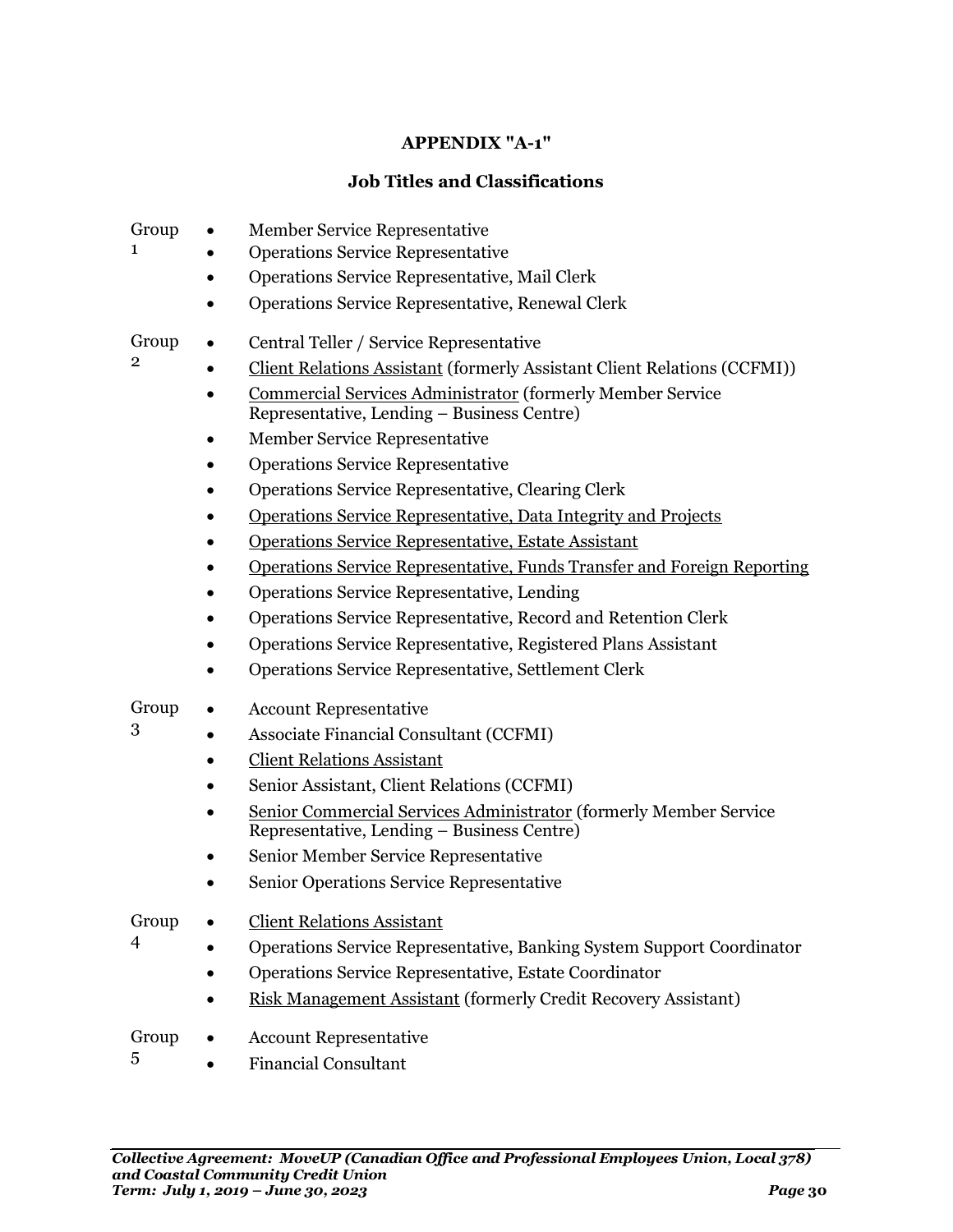### **APPENDIX "A-2"**

### **Job Classifications and Wage Scales**

<span id="page-32-1"></span><span id="page-32-0"></span>

| Calculation of hourly rate regular full-time | $-$ Monthly x 12÷1820 hours          |
|----------------------------------------------|--------------------------------------|
| Calculation of hourly rate regular part-time | - See Agreement                      |
| Calculation of bi-weekly rate                | — Monthly x $12 \div 26$ pay periods |

Part-Time Employees

Part-time employees shall move through the salary scales from the start rate by accumulation of days as per Article 14, Section 7, ie: one hundred (100) working days equals (6) months.

#### Part-Time Employees' Premium

- 1. *Sixty (60) hours or more per month* four point eight percent (4.8%) for the first sixty (60) working days plus benefits under Article 10 thereafter.
- 2. *Less than sixty (60) hours per month* four point eight percent (4.8%) for the first sixty (60) working days, increasing to ten percent (10%) thereafter.

Current part-time employees shall be allowed the option to go on benefits or retain ten percent (10%) premium. (Current means hired before August 18, 1993).

#### Shift Premium

Any shift work ending after 6:00 p.m. up to and including 8:30 pm, will be paid a premium of five percent (5%) above the employee's regular rate for all hours worked beyond 6:00 pm.

\*GROUP 1 — See Letter of Understanding No. 2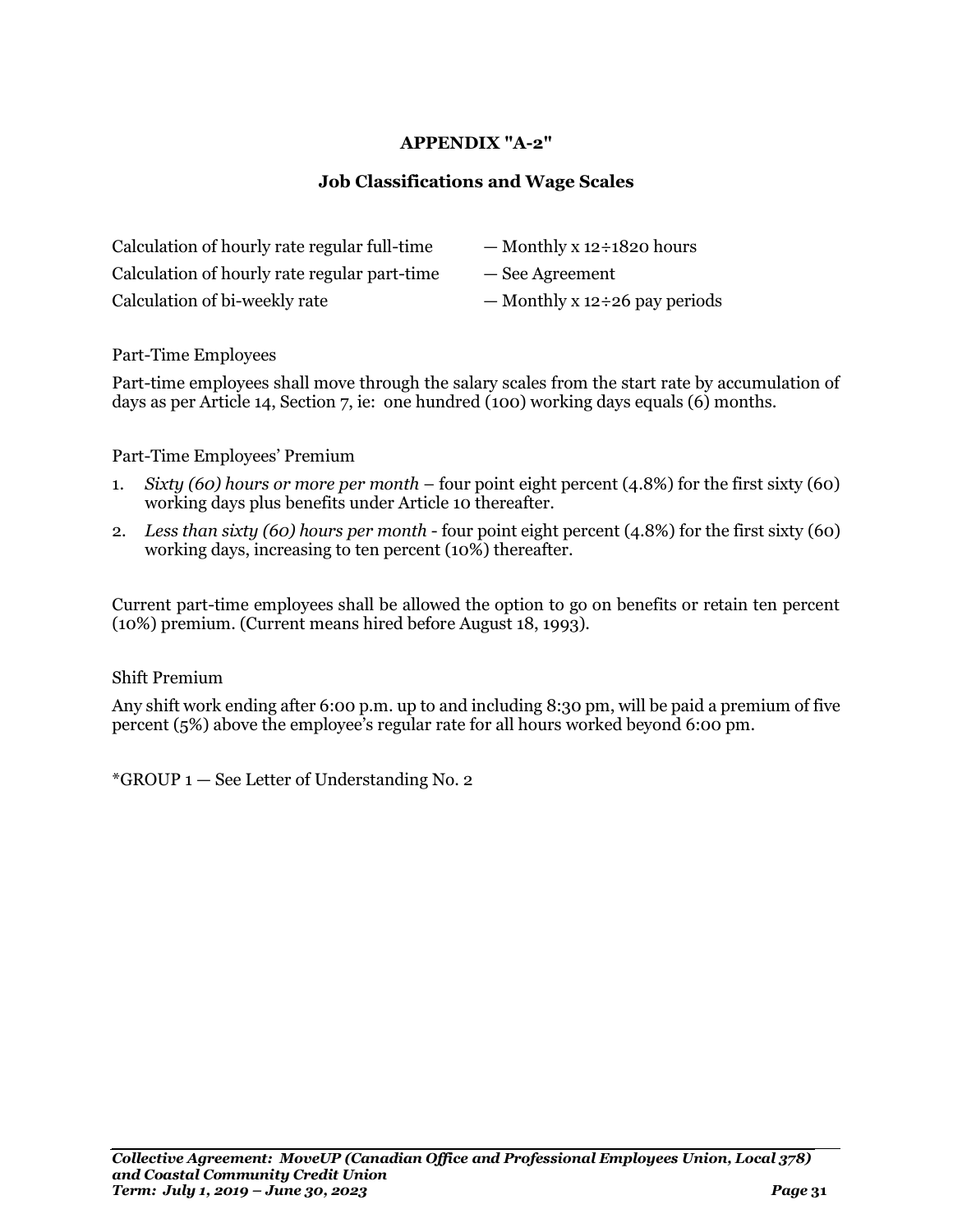### **COASTAL COMMUNITY CREDIT UNION APPENDIX "A-2" Job Classification & Wage Scale – Full-Time Employees Effective Date – July 1, 2019**

Effective July 1, 2019 - 1.25%

| <b>Full Time Employees</b> |  |
|----------------------------|--|
|----------------------------|--|

| POSITION | <b>START</b> |  | 12 MONTHS   24 MONTHS   36 MONTHS |  |  |
|----------|--------------|--|-----------------------------------|--|--|
|          |              |  |                                   |  |  |

### **Group 1**

| Monthly   | 3,016.79 | 3,421.46 | 3,566.31 |  |
|-----------|----------|----------|----------|--|
| Hourly    | 19.89    | 22.56    | 23.51    |  |
| Bi-Weekly | 1,392.36 | 1,579.14 | 1,645.99 |  |

### **Group 2**

| Monthly   | $3,236.23$   $3,639.30$ |          | 3,922.63 |  |
|-----------|-------------------------|----------|----------|--|
| Hourly    | 21.34                   | 24.00    | 25.86    |  |
| Bi-Weekly | 1,493.64                | 1,679.68 | 1,810.44 |  |

### **Group 3**

| Monthly   | 3,396.48 | 3,788.16 | 4,003.21 | 4,159.31 |
|-----------|----------|----------|----------|----------|
| Hourly    | 22.39    | 24.98    | 26.39    | 27.42    |
| Bi-Weekly | 1,567.61 | 1,748.38 | 1,847.64 | 1,919.68 |

### **Group 4**

| Monthly   | $\mid$ 3,545.34   3,961.88 |          | 4,171.41 | 4,356.93 |
|-----------|----------------------------|----------|----------|----------|
| Hourly    | 23.38                      | 26.12    | 27.50    | 28.73    |
| Bi-Weekly | 1,636.31                   | 1,828.56 | 1,925.27 | 2,010.89 |

| Monthly   | 4, 165.49 | 4,620.78 | 4,841.34 | 5,136.00 |
|-----------|-----------|----------|----------|----------|
| Hourly    | 27.46     | 30.47    | 31.92    | 33.86    |
| Bi-Weekly | 1,922.53  | 2,132.67 | 2,234.46 | 2,370.46 |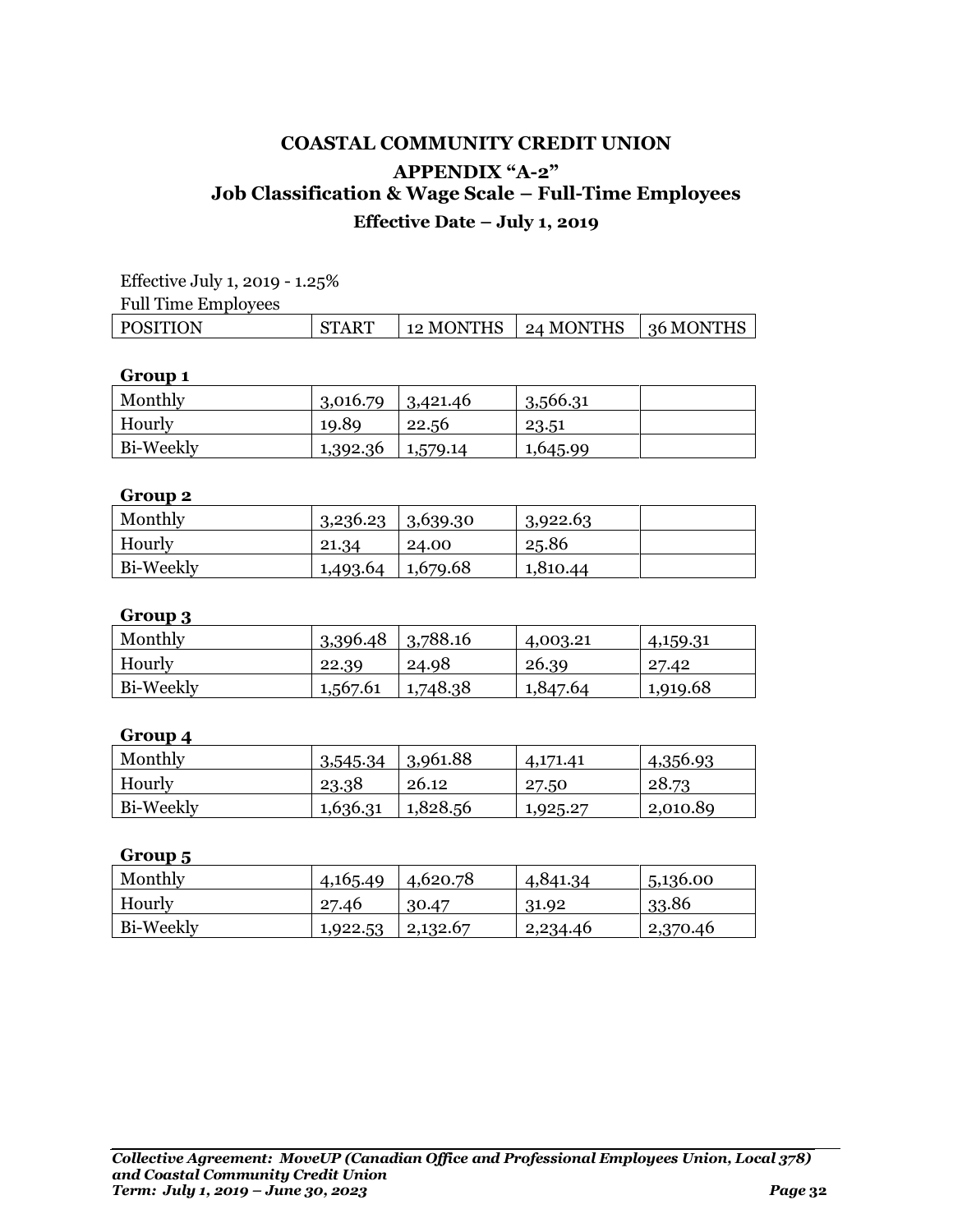## **Job Classification & Wage Scale – Full-Time Employees Effective Date – January 1, 2020**

| Effective January 1, 2020 - 1.50% |              |                                   |  |  |  |
|-----------------------------------|--------------|-----------------------------------|--|--|--|
| <b>Full Time Employees</b>        |              |                                   |  |  |  |
| POSITION                          | <b>START</b> | 12 MONTHS   24 MONTHS   36 MONTHS |  |  |  |

### **Group 1**

| Monthly   | $3,062.05$   $3,472.78$ |          | 3,619.80 |  |
|-----------|-------------------------|----------|----------|--|
| Hourly    | 20.19                   | 22.90    | 23.87    |  |
| Bi-Weekly | 1,413.25                | 1,602.82 | 1,670.68 |  |

### **Group 2**

| Monthly   | $3,284.78$ 3.693.89 |          | 3,981.47 |  |
|-----------|---------------------|----------|----------|--|
| Hourly    | 21.66               | 24.36    | 26.25    |  |
| Bi-Weekly | 1,516.05            | 1,704.87 | 1,837.60 |  |

### **Group 3**

| Monthly   | 3,447.43 | 3,844.98 | 4,063.26 | 4,221.70 |
|-----------|----------|----------|----------|----------|
| Hourly    | 22.73    | 25.35    | 26.79    | 27.84    |
| Bi-Weekly | 1,591.12 | 1,774.61 | 1,875.35 | 1,948.48 |

### **Group 4**

| Monthly   | 3,598.52 | 4,021.31 | 4,233.98 | 4,422.28 |
|-----------|----------|----------|----------|----------|
| Hourly    | 23.73    | 26.51    | 27.92    | 29.16    |
| Bi-Weekly | 1,660.86 | 1,855.99 | 1,954.14 | 2,041.05 |

| Monthly   | 4,227.97 | 4,690.09 | 4,913.96 | 5,213.04 |
|-----------|----------|----------|----------|----------|
| Hourly    | 27.88    | 30.92    | 32.40    | 34.37    |
| Bi-Weekly | 1,951.37 | 2,164.66 | 2,267.98 | 2,406.02 |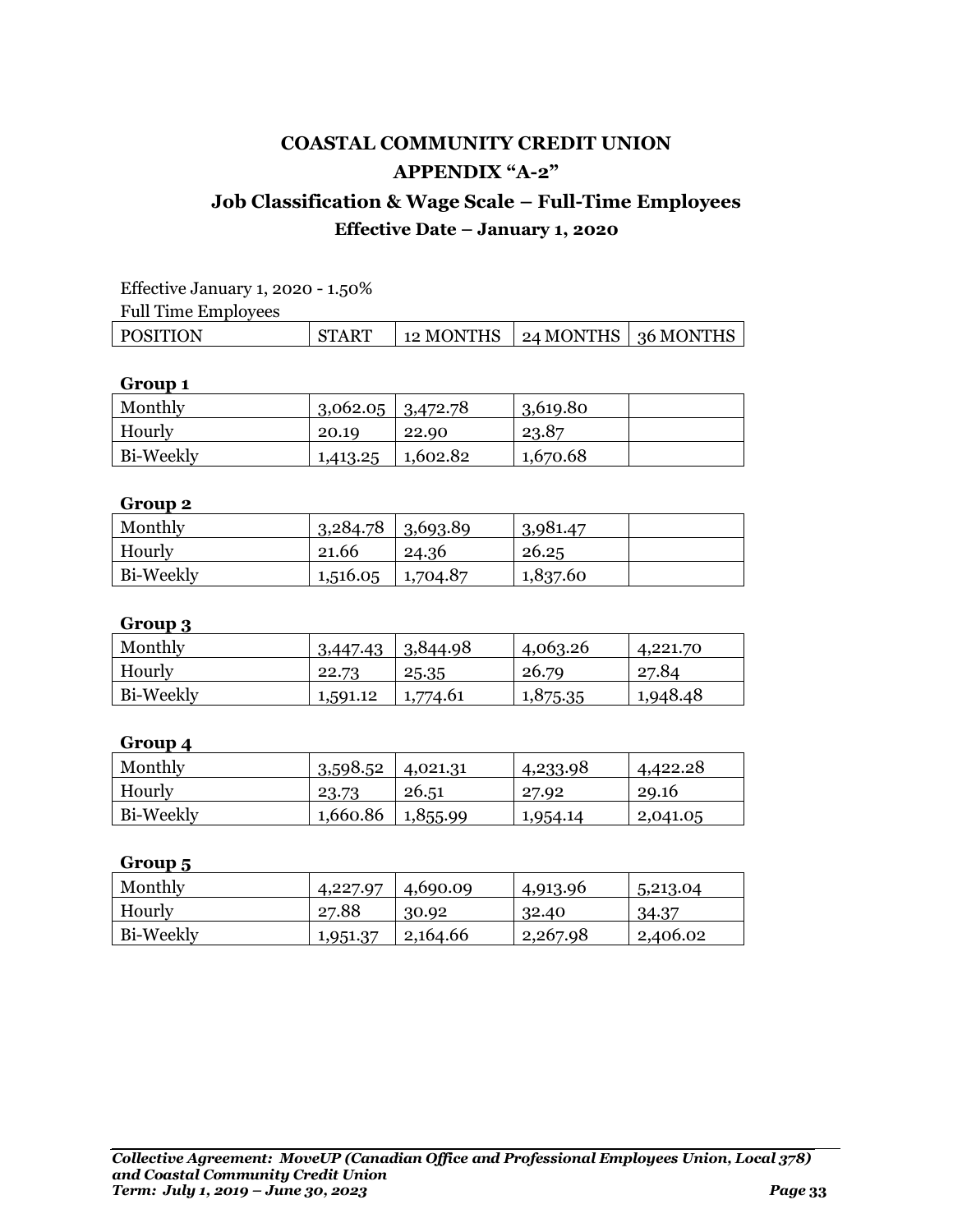## **Job Classification & Wage Scale – Full-Time Employees Effective Date – July 1, 2020**

Effective July 1, 2020 - 2.25%

Full Time Employees

|          |               |                                   | 36            |
|----------|---------------|-----------------------------------|---------------|
| POSITION | $\gamma$ TART | 12 MONTHS $\mid$ 24 MONTHS $\mid$ | <b>MONTHS</b> |

#### **Group 1**

| Monthly   | 3,130.94 | 3,550.92 | 3,701.25 |  |
|-----------|----------|----------|----------|--|
| Hourly    | 20.64    | 23.41    | 24.40    |  |
| Bi-Weekly | 1,445.05 | 1,638.89 | 1,708.27 |  |

### **Group 2**

| Monthly   | $3,358.68$   $3,777.00$ |          | 4,071.05 |  |
|-----------|-------------------------|----------|----------|--|
| Hourly    | 22.15                   | 24.90    | 26.84    |  |
| Bi-Weekly | 1,550.16                | 1,743.23 | 1,878.95 |  |

### **Group 3**

| . .       |          |          |          |          |
|-----------|----------|----------|----------|----------|
| Monthly   | 3,525.00 | 3,931.49 | 4,154.68 | 4,316.69 |
| Hourly    | 23.24    | 25.92    | 27.39    | 28.46    |
| Bi-Weekly | 1,626.92 | 1,814.53 | 1,917.54 | 1,992.32 |

### **Group 4**

| Monthly   | 3,679.49 | 4,111.79 | 4,329.24 | 4,521.78 |
|-----------|----------|----------|----------|----------|
| Hourly    | 24.26    | 27.11    | 28.54    | 29.81    |
| Bi-Weekly | 1,698.23 | 1,897.75 | 1,998.11 | 2,086.98 |

| Monthly   | 4,323.10 | 4,795.62 | 5,024.52 | 5,330.33 |
|-----------|----------|----------|----------|----------|
| Hourly    | 28.50    | 31.62    | 33.13    | 35.15    |
| Bi-Weekly | 1,995.28 | 2,213.36 | 2,319.01 | 2,460.15 |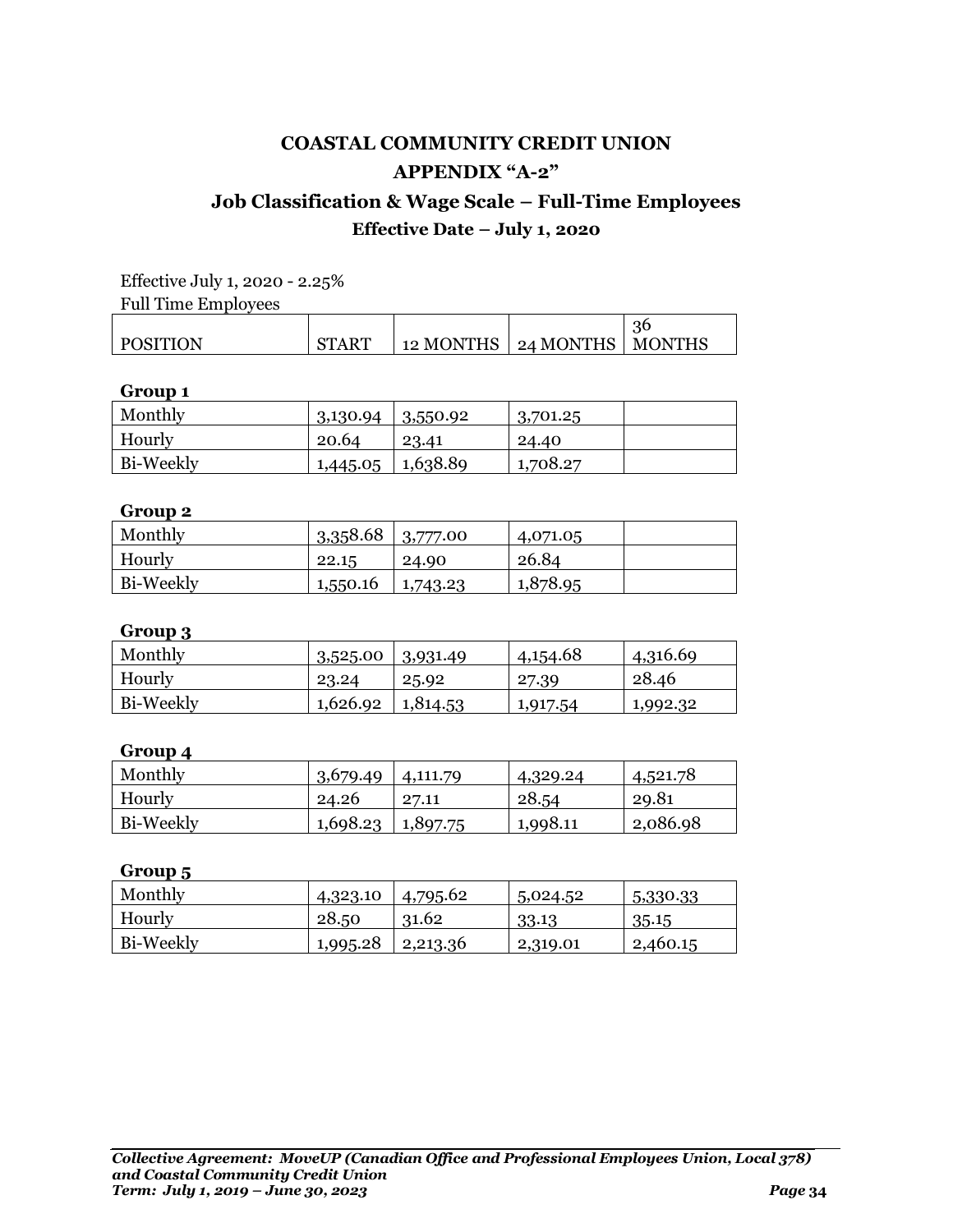## **Job Classification & Wage Scale – Full-Time Employees Effective Date – July 1, 2021**

| Effective July 1, 2021 - 2.50% |              |                                   |  |  |  |
|--------------------------------|--------------|-----------------------------------|--|--|--|
| Full Time Employees            |              |                                   |  |  |  |
| POSITION                       | <b>START</b> | 12 MONTHS   24 MONTHS   36 MONTHS |  |  |  |

### **Group 1**

| Monthly          | 3,209.22 | 3,639.69 | 3,793.78 |  |
|------------------|----------|----------|----------|--|
| Hourly           | 21.16    | 24.00    | 25.01    |  |
| <b>Bi-Weekly</b> | 1,481.18 | 1,679.86 | 1,750.98 |  |

### **Group 2**

| Monthly   | $3,442.65$ 3.871.43 |          | 4,172.83 |  |
|-----------|---------------------|----------|----------|--|
| Hourly    | 22.70               | 25.53    | 27.51    |  |
| Bi-Weekly | 1,588.92            | 1,786.81 | 1,925.92 |  |

### **Group 3**

| Monthly   | 3,613.12 | 4,029.78 | 4,258.55 | 4,424.60 |
|-----------|----------|----------|----------|----------|
| Hourly    | 23.82    | 26.57    | 28.08    | 29.17    |
| Bi-Weekly | 1,667.59 | 1,859.90 | 1,965.48 | 2,042.12 |

### **Group 4**

| Monthly   | 3,771.47 | 4,214.58 | 4,437.48 | 4,634.83 |
|-----------|----------|----------|----------|----------|
| Hourly    | 24.87    | 27.79    | 29.26    | 30.56    |
| Bi-Weekly | 1,740.68 | 1,945.19 | 2,048.07 | 2,139.15 |

| Monthly   | 4,431.17 | 4,915.51 | 5,150.14 | 5,463.59 |
|-----------|----------|----------|----------|----------|
| Hourly    | 29.22    | 32.41    | 33.96    | 36.02    |
| Bi-Weekly | 2,045.16 | 2,268.70 | 2,376.99 | 2,521.66 |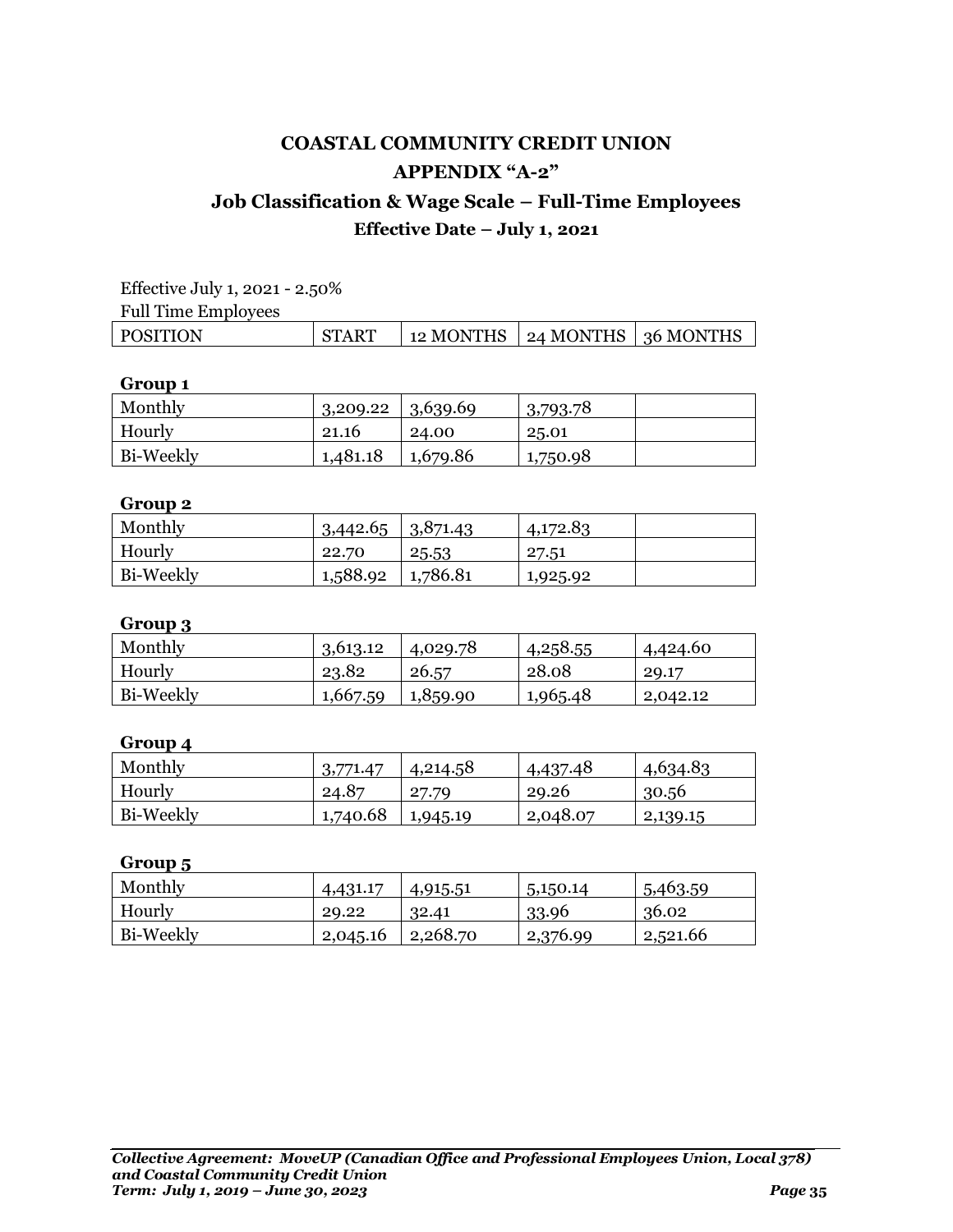## **Job Classification & Wage Scale – Full-Time Employees Effective Date – July 1, 2022**

Effective July 1, 2022 - 2.75% Full Time Employees

|                 |              |           | 4             | 3¢                        |
|-----------------|--------------|-----------|---------------|---------------------------|
| <b>POSITION</b> | <b>START</b> | 12 MONTHS | <b>MONTHS</b> | <b>MONTH</b> <sup>c</sup> |

### **Group 1**

| Monthly   | 3,297.47 | 3,739.78 | 3,898.11 |  |
|-----------|----------|----------|----------|--|
| Hourly    | 21.74    | 24.66    | 25.70    |  |
| Bi-Weekly | 1,521.91 | 1,726.05 | 1,799.13 |  |

### **Group 2**

| Monthly   | 3,537.32 | 3,977.89 | 4,287.58 |  |
|-----------|----------|----------|----------|--|
| Hourly    | 23.32    | 26.23    | 28.27    |  |
| Bi-Weekly | 1,632.61 | 1,835.95 | 1,978.88 |  |

### **Group 3**

| Monthly   | 3,712.48 | 4,140.60 | 4,375.66 | 4,546.28 |
|-----------|----------|----------|----------|----------|
| Hourly    | 24.48    | 27.30    | 28.85    | 29.98    |
| Bi-Weekly | 1,713.45 | 1,911.05 | 2,019.54 | 2,098.28 |

### **Group 4**

| Monthly   | 3,875.19 | 4,330.49 | 4,559.51 | 4,762.29 |
|-----------|----------|----------|----------|----------|
| Hourly    | 25.55    | 28.55    | 30.06    | 31.40    |
| Bi-Weekly | 1,788.55 | 1,998.69 | 2,104.39 | 2,197.98 |

| Monthly   | 4,553.03 | 1,50,50.68 | 5,291.77 | 5,613.84 |
|-----------|----------|------------|----------|----------|
| Hourly    | 30.02    | 33.30      | 34.89    | 37.01    |
| Bi-Weekly | 2,101.40 | 2,331.08   | 2,442.36 | 2,591.00 |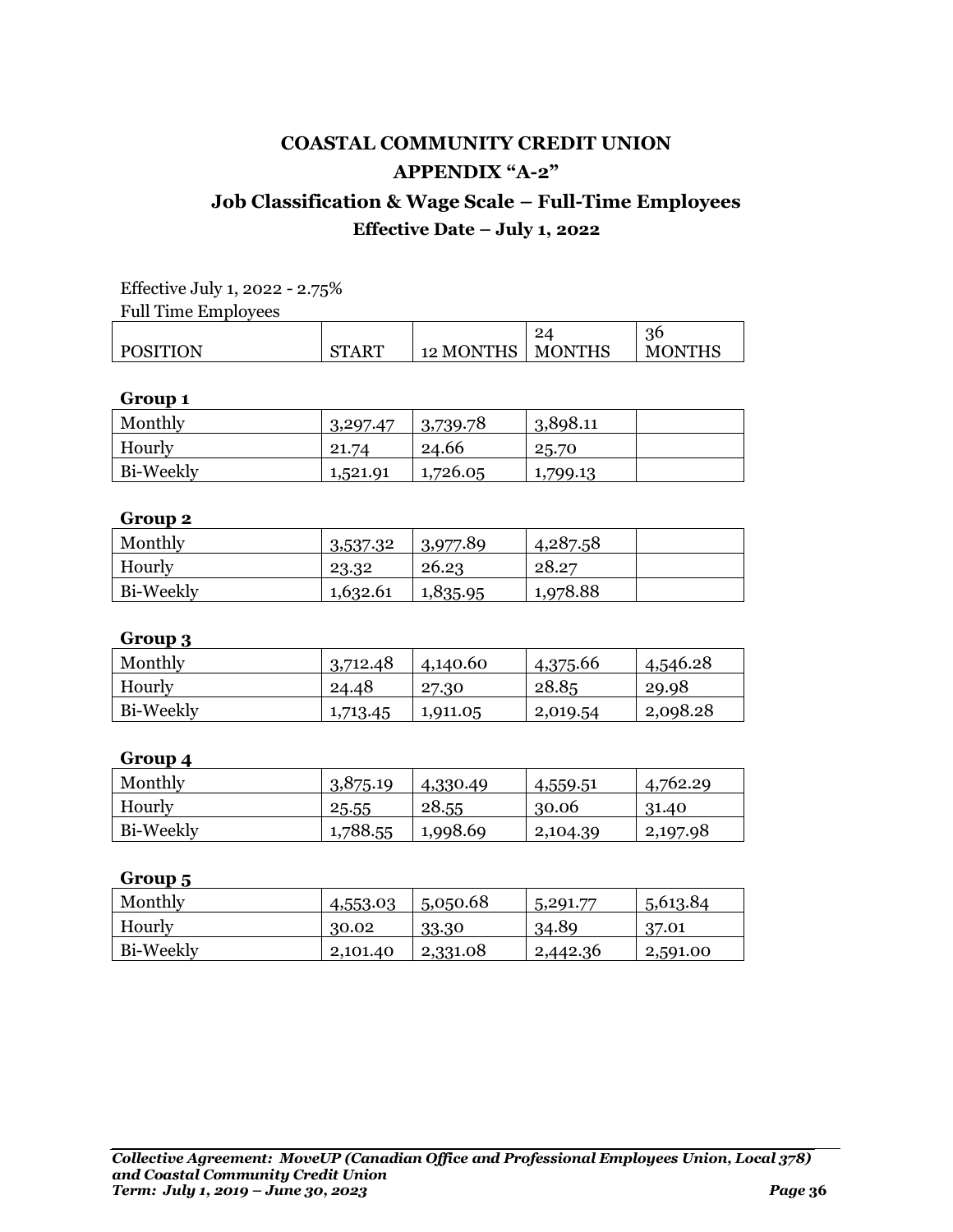| Effective July 1, 2019 - 1.25% |                                   |          |          |          |  |  |  |
|--------------------------------|-----------------------------------|----------|----------|----------|--|--|--|
|                                | Part Time Employees with Benefits |          |          |          |  |  |  |
| <b>POSITION</b>                | <b>START</b>                      | 200 Days | 400 Days | 600 Days |  |  |  |
|                                |                                   |          |          |          |  |  |  |
| Group 1                        |                                   |          |          |          |  |  |  |
| Hourly                         | 20.84                             | 23.63    | 24.63    |          |  |  |  |
|                                |                                   |          |          |          |  |  |  |
| Group 2                        |                                   |          |          |          |  |  |  |
| Hourly                         | 22.36                             | 25.14    | 27.10    |          |  |  |  |
|                                |                                   |          |          |          |  |  |  |
| Group 3                        |                                   |          |          |          |  |  |  |
| Hourly                         | 23.47                             | 26.20    | 27.67    | 28.73    |  |  |  |
|                                |                                   |          |          |          |  |  |  |
| Group 4                        |                                   |          |          |          |  |  |  |
| Hourly                         | 24.49                             | 27.38    | 28.81    | 30.11    |  |  |  |
|                                |                                   |          |          |          |  |  |  |
| Group 5                        |                                   |          |          |          |  |  |  |
| Hourly                         | 28.78                             | 31.92    | 33.45    | 35.49    |  |  |  |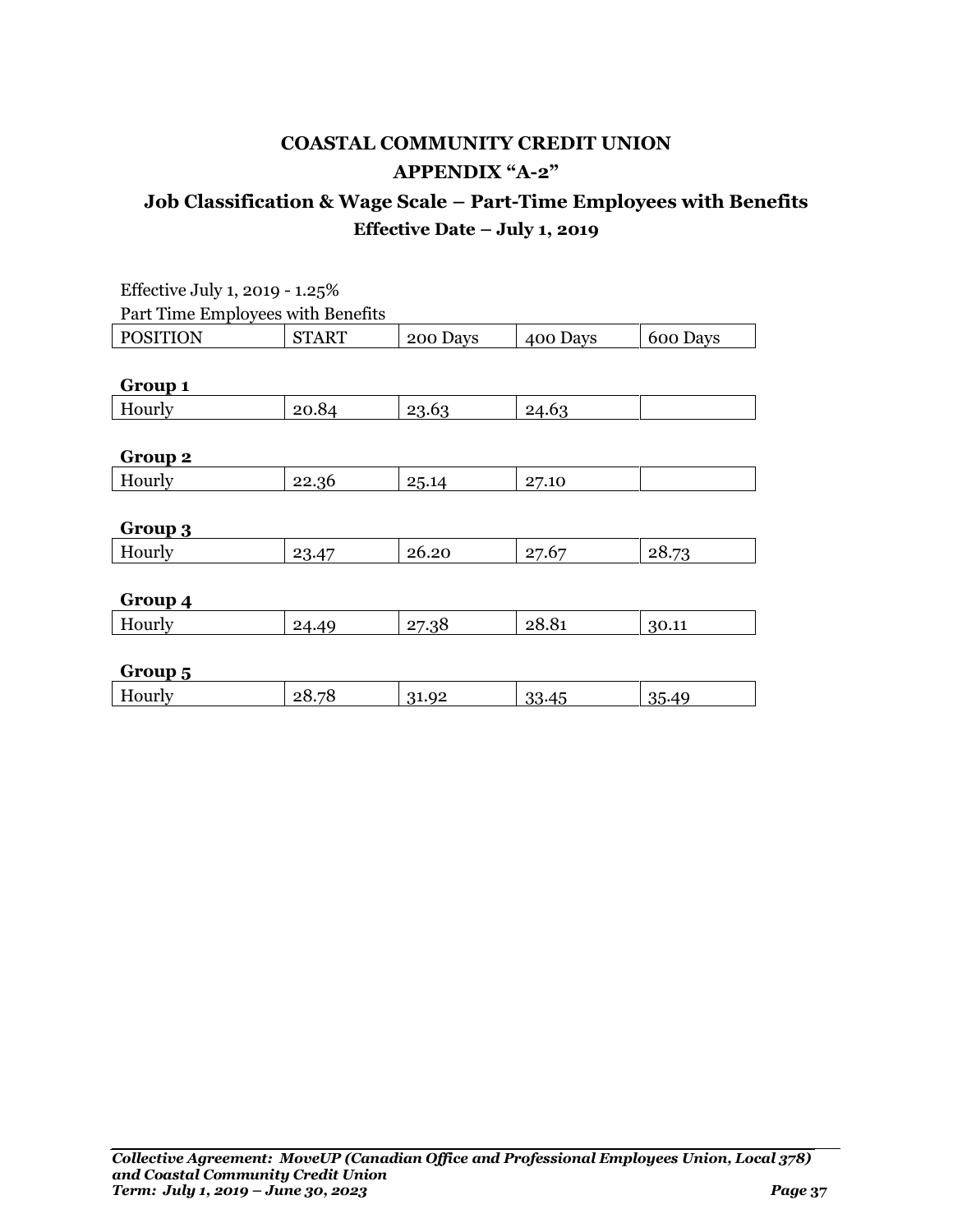| Effective January 1, 2020 - 1.50% |              |          |          |          |  |  |
|-----------------------------------|--------------|----------|----------|----------|--|--|
| Part Time Employees with Benefits |              |          |          |          |  |  |
| <b>POSITION</b>                   | <b>START</b> | 200 Days | 400 Days | 600 Days |  |  |
|                                   |              |          |          |          |  |  |
| Group 1                           |              |          |          |          |  |  |
| Hourly                            | 21.15        | 23.99    | 25.00    |          |  |  |
|                                   |              |          |          |          |  |  |
| Group 2                           |              |          |          |          |  |  |
| Hourly                            | 22.69        | 25.52    | 27.51    |          |  |  |
|                                   |              |          |          |          |  |  |
| Group 3                           |              |          |          |          |  |  |
| Hourly                            | 23.82        | 26.60    | 28.09    | 29.17    |  |  |
|                                   |              |          |          |          |  |  |
| Group 4                           |              |          |          |          |  |  |
| Hourly                            | 24.86        | 27.79    | 29.24    | 30.56    |  |  |
|                                   |              |          |          |          |  |  |
| Group 5                           |              |          |          |          |  |  |
| Hourly                            | 29.21        | 32.40    | 33.95    | 36.02    |  |  |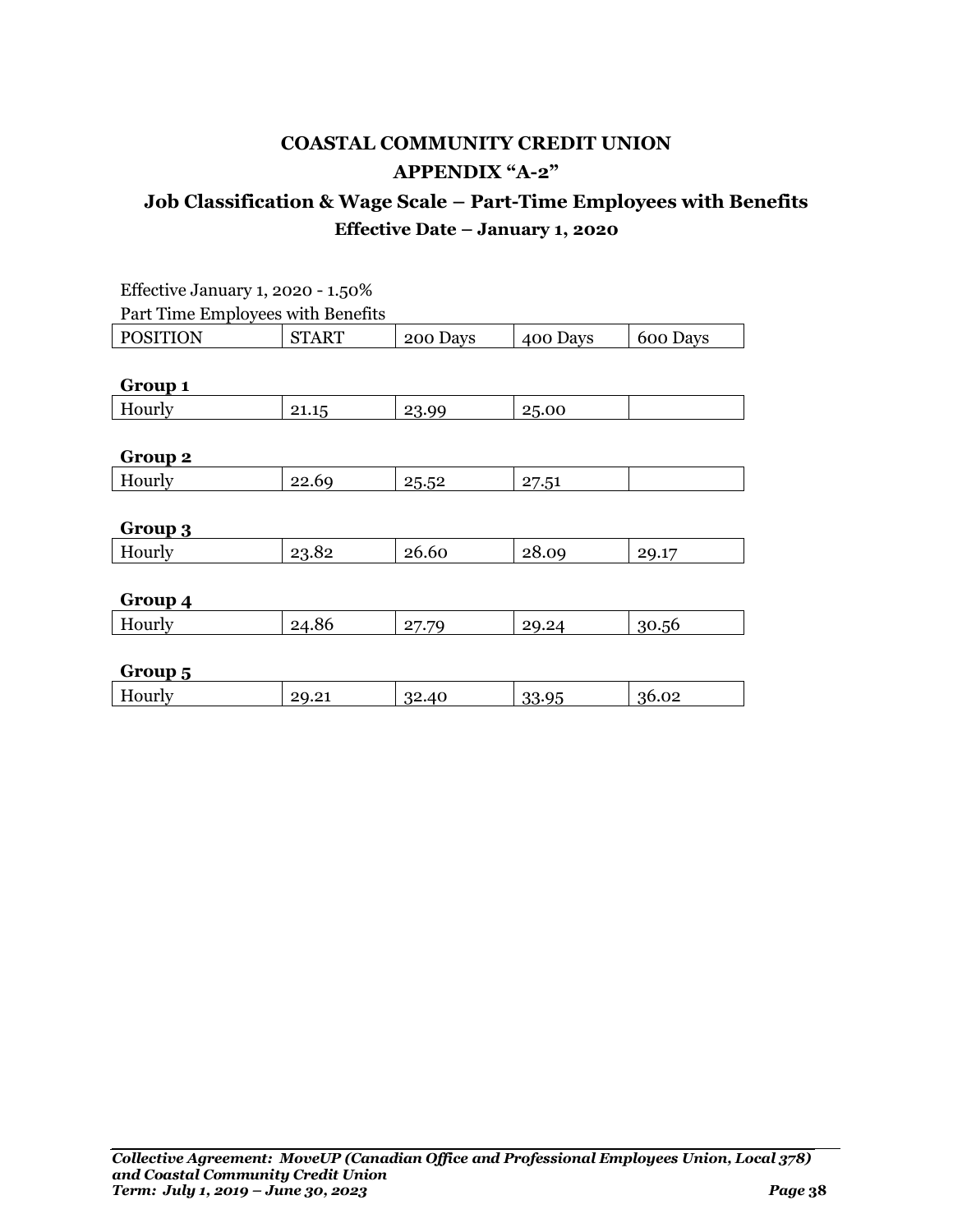| Effective July 1, 2020 - 2.25%    |              |          |          |          |  |  |
|-----------------------------------|--------------|----------|----------|----------|--|--|
| Part Time Employees with Benefits |              |          |          |          |  |  |
| <b>POSITION</b>                   | <b>START</b> | 200 Days | 400 Days | 600 Days |  |  |
|                                   |              |          |          |          |  |  |
| Group 1                           |              |          |          |          |  |  |
| Hourly                            | 21.63        | 24.53    | 25.57    |          |  |  |
|                                   |              |          |          |          |  |  |
| Group 2                           |              |          |          |          |  |  |
| Hourly                            | 23.20        | 26.09    | 28.13    |          |  |  |
|                                   |              |          |          |          |  |  |
| Group 3                           |              |          |          |          |  |  |
| Hourly                            | 24.36        | 27.19    | 28.72    | 29.82    |  |  |
|                                   |              |          |          |          |  |  |
| Group 4                           |              |          |          |          |  |  |
| Hourly                            | 25.42        | 28.41    | 29.90    | 31.25    |  |  |
|                                   |              |          |          |          |  |  |
| Group 5                           |              |          |          |          |  |  |
| Hourly                            | 29.86        | 33.13    | 34.72    | 36.83    |  |  |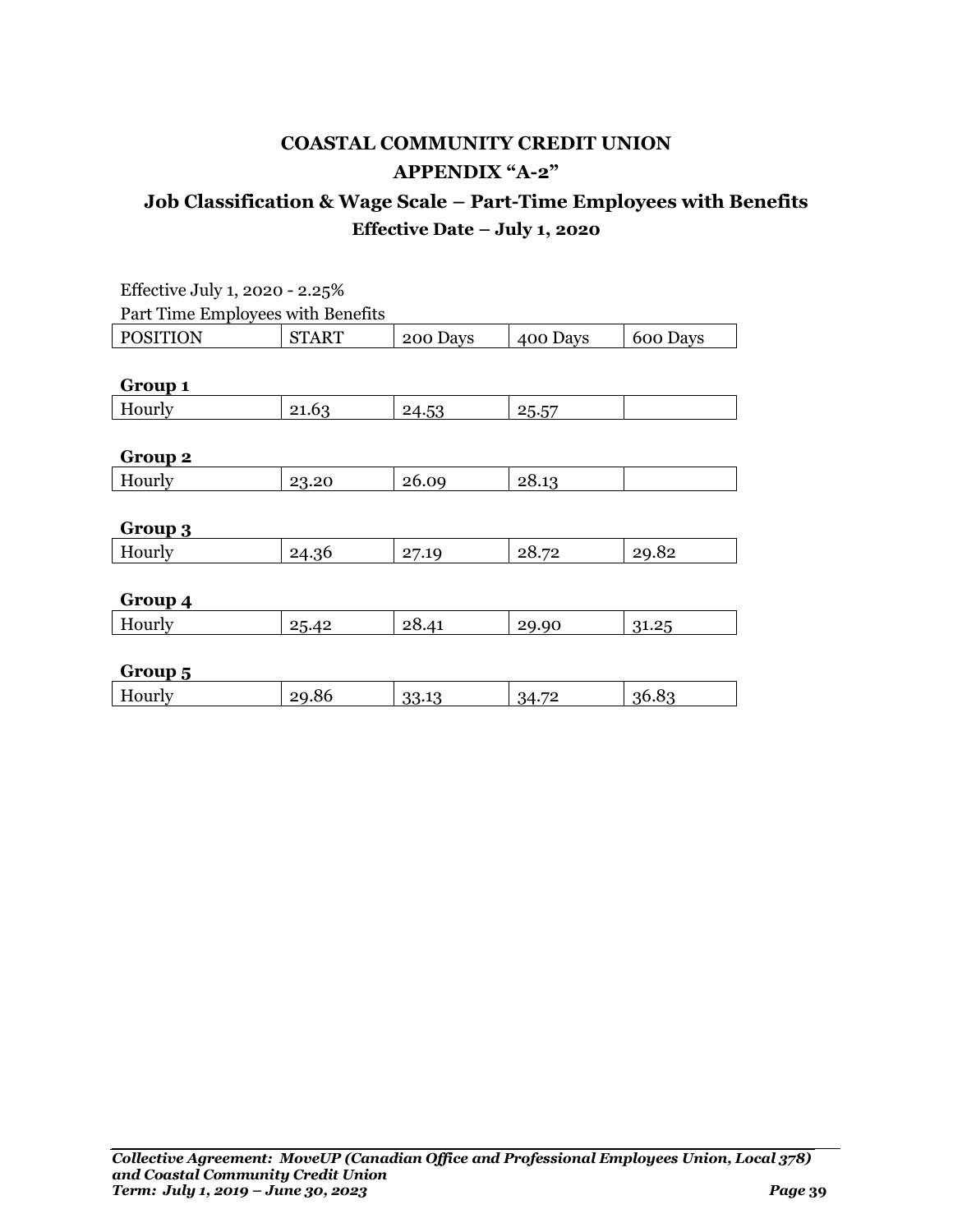| Effective July 1, 2021 - 2.50%    |              |          |          |          |  |  |
|-----------------------------------|--------------|----------|----------|----------|--|--|
| Part Time Employees with Benefits |              |          |          |          |  |  |
| <b>POSITION</b>                   | <b>START</b> | 200 Days | 400 Days | 600 Days |  |  |
|                                   |              |          |          |          |  |  |
| Group 1                           |              |          |          |          |  |  |
| Hourly                            | 22.17        | 25.14    | 26.21    |          |  |  |
|                                   |              |          |          |          |  |  |
| Group 2                           |              |          |          |          |  |  |
| Hourly                            | 23.78        | 26.74    | 28.83    |          |  |  |
|                                   |              |          |          |          |  |  |
| Group 3                           |              |          |          |          |  |  |
| Hourly                            | 24.97        | 27.87    | 29.44    | 30.57    |  |  |
|                                   |              |          |          |          |  |  |
| Group 4                           |              |          |          |          |  |  |
| Hourly                            | 26.05        | 29.12    | 30.64    | 32.03    |  |  |
|                                   |              |          |          |          |  |  |
| Group 5                           |              |          |          |          |  |  |
| Hourly                            | 30.61        | 33.96    | 35.59    | 37.75    |  |  |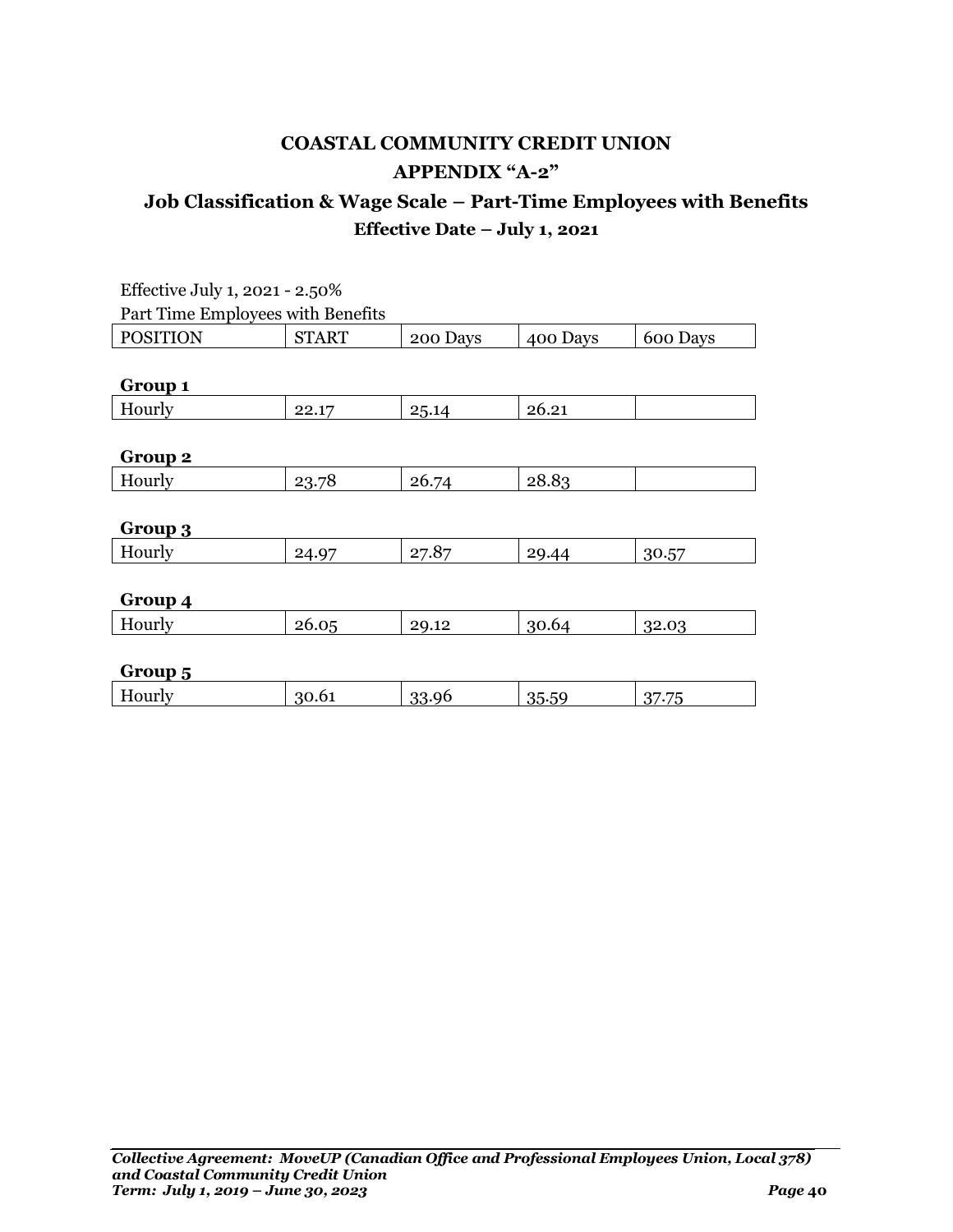| Effective July 1, 2022 - 2.75%    |              |          |          |          |
|-----------------------------------|--------------|----------|----------|----------|
| Part Time Employees with Benefits |              |          |          |          |
| <b>POSITION</b>                   | <b>START</b> | 200 Days | 400 Days | 600 Days |
|                                   |              |          |          |          |
| Group 1                           |              |          |          |          |
| Hourly                            | 22.78        | 25.83    | 26.93    |          |
|                                   |              |          |          |          |
| Group 2                           |              |          |          |          |
| Hourly                            | 24.44        | 27.48    | 29.63    |          |
|                                   |              |          |          |          |
| Group 3                           |              |          |          |          |
| Hourly                            | 25.65        | 28.64    | 30.25    | 31.41    |
|                                   |              |          |          |          |
| Group 4                           |              |          |          |          |
| Hourly                            | 26.77        | 29.93    | 31.49    | 32.91    |
|                                   |              |          |          |          |
| Group 5                           |              |          |          |          |
| Hourly                            | 31.45        | 34.89    | 36.57    | 38.79    |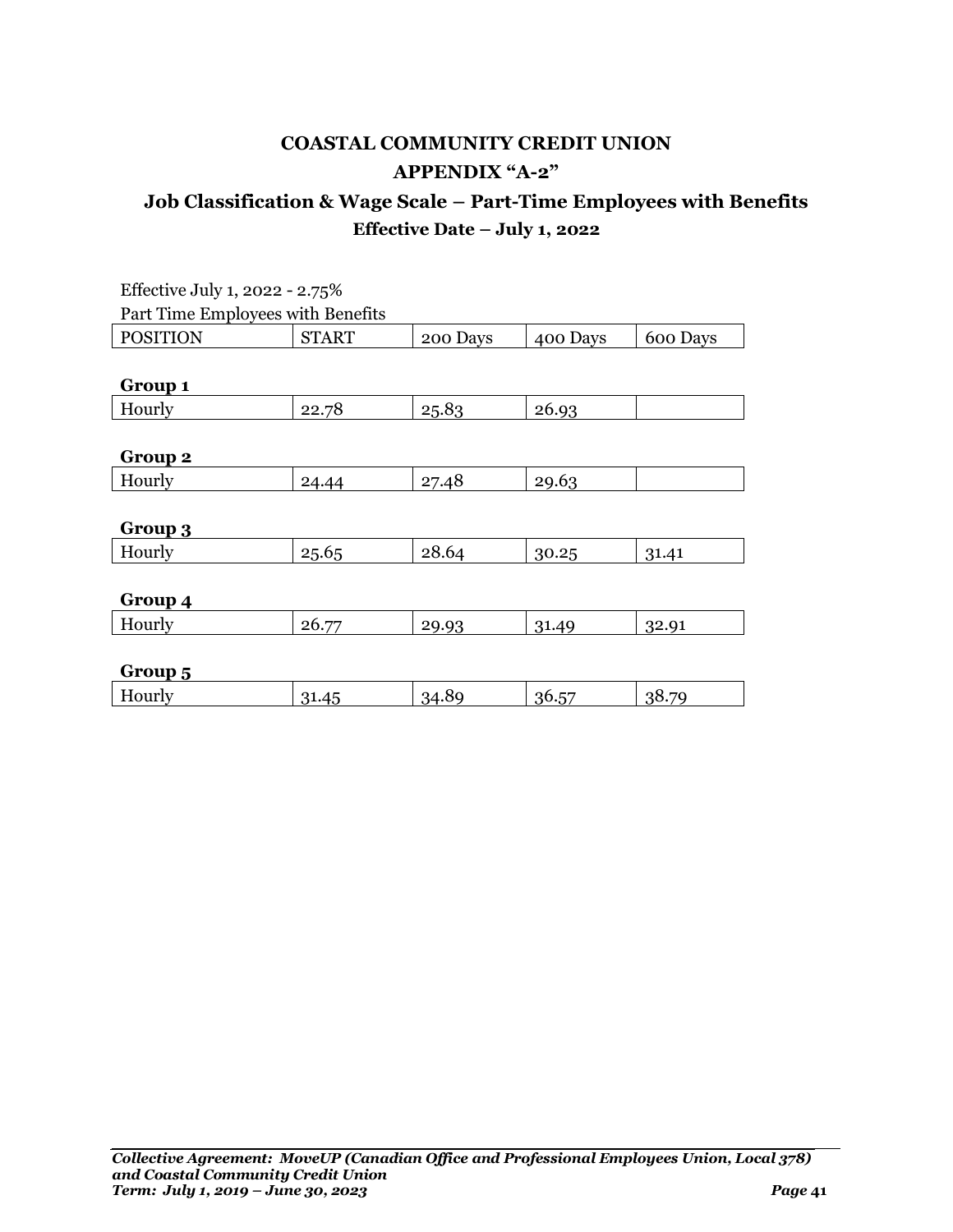### **Job Classification & Wage Scale – Part-Time Employees without Benefits Effective Date – July 1, 2019**

| Effective July 1, 2019 - $1.25\%$    |         |          |          |          |
|--------------------------------------|---------|----------|----------|----------|
| Part Time Employees without Benefits |         |          |          |          |
| POSITION                             | - START | 200 Days | 400 Days | 600 Days |

### **Group 1**

| 6 percent  | 20.04 | ററ<br>hη<br>י.∪… | hr<br>44.V |  |
|------------|-------|------------------|------------|--|
| 10 percent |       | 24.82<br>94      | 25.87      |  |

### **Group 2**

| 6 percent  | 22.36 | 25.14 | 7.10<br><u>_</u> |  |
|------------|-------|-------|------------------|--|
| 10 percent |       | 26.39 | າ×<br>40.44      |  |

### **Group 3**

| . .        |           |                         |                                         |                                  |
|------------|-----------|-------------------------|-----------------------------------------|----------------------------------|
| 6 percent  | $\Lambda$ | <u>ንስ</u><br>∠∪.∠∪      | $\Omega$<br>$\sim$<br>ี∙∙<br>$\epsilon$ | $\overline{r}$<br>ـ∪۰            |
| 10 percent |           | ∩⊓<br>1 S<br>40. /<br>- | '9.04<br>-                              | $\overline{\phantom{a}}$<br>17.T |

### **Group 4**

| 6 percent  | 24.40 | 27.38                           | 28.81 | 30.11 |
|------------|-------|---------------------------------|-------|-------|
| 10 percent |       | $\overline{\phantom{a}}$<br>28. | 30.26 | 31.59 |

| . .        |              |           |       |                       |
|------------|--------------|-----------|-------|-----------------------|
| 6 percent  | 28.78<br>nv. | 31.92     | 33.45 | 35.4                  |
| 10 percent |              | იი<br>ാറ⊷ | 35.11 | ില<br>∩¬<br>. .<br>.۔ |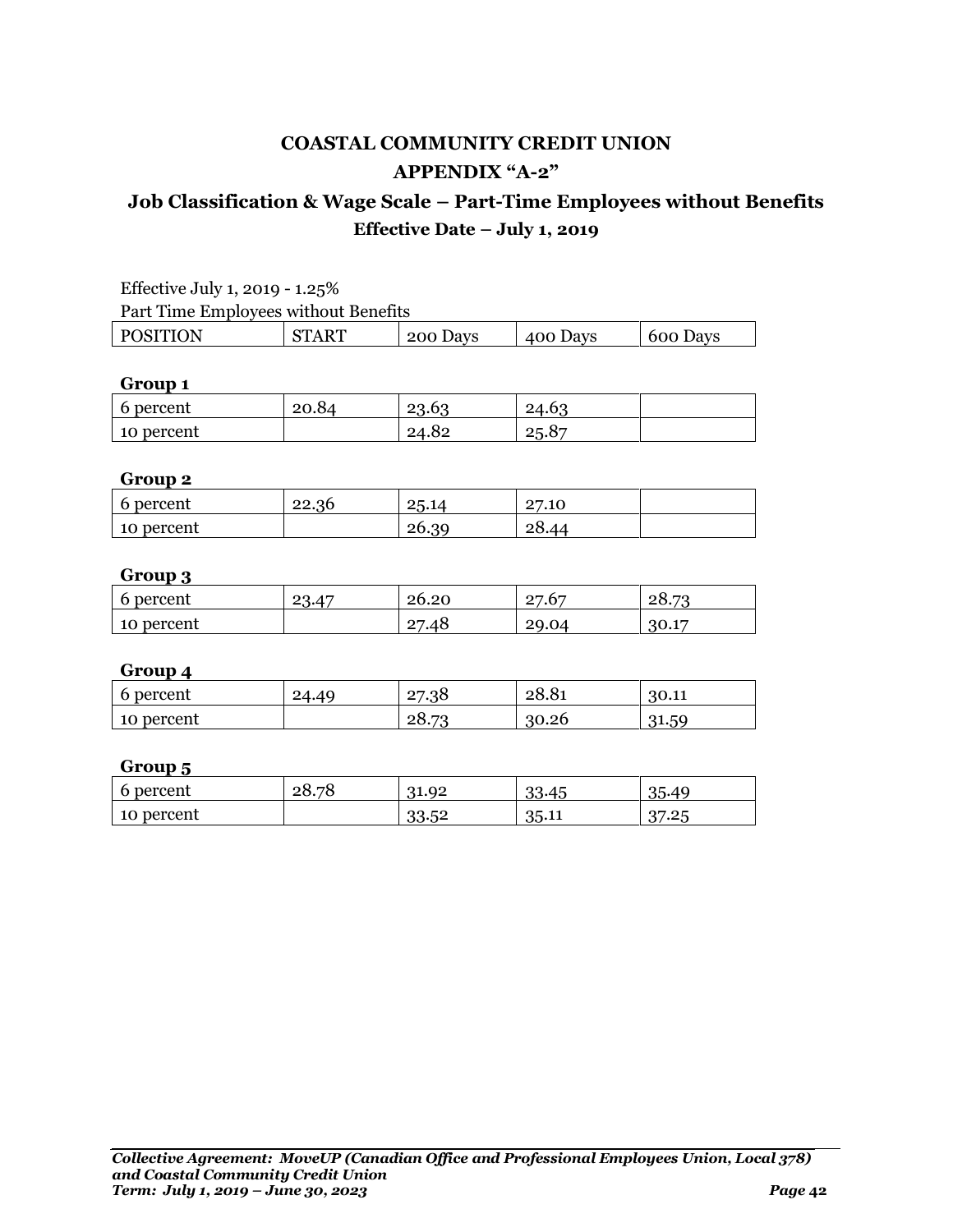### **Job Classification & Wage Scale – Part-Time Employees without Benefits Effective Date – January 1, 2020**

| Effective January 1, 2020 - 1.50%    |              |          |                  |                 |
|--------------------------------------|--------------|----------|------------------|-----------------|
| Part Time Employees without Benefits |              |          |                  |                 |
| <b>POSITION</b>                      | <b>START</b> | 200 Days | $\vert$ 400 Days | $\mid$ 600 Days |

### **Group 1**

| 6 percent  | ←⊥.⊥. | <u>.</u> | 25.00 |  |
|------------|-------|----------|-------|--|
| 10 percent |       | ~∟.∩ ∠   | 26.26 |  |

### **Group 2**

| 6 percent     | 22.69 | - വ<br>クに<br>∽<br>–ວ∙ວ– | - -<br>$\Omega$<br>∽<br>$\cdot \cdot$ ) $\sim$<br>- |  |
|---------------|-------|-------------------------|-----------------------------------------------------|--|
| percent<br>10 |       | ៗ≶<br>ንሱ.<br>∠∪./∪      | $O_{\Box}$<br>28.8                                  |  |

### **Group 3**

| . .        |       |                    |       |                         |
|------------|-------|--------------------|-------|-------------------------|
| 6 percent  | 23.82 | 26.60              | 28.09 | $\overline{1}$<br>29.1' |
| 10 percent |       | .80<br>$\sim$<br>_ | 29.47 | 30.63                   |

### **Group 4**

| 6 percent  | 24.86 | -70<br>∩⊓<br>-         | 49.44             | 30.56 |
|------------|-------|------------------------|-------------------|-------|
| 10 percent |       | $\blacksquare$<br>29.1 | 0 פח<br>. JV<br>. | \2.06 |
|            |       |                        |                   |       |

| . .        |       |             |       |       |
|------------|-------|-------------|-------|-------|
| 6 percent  | 29.21 | าก<br>32.40 | 33.95 | 36.02 |
| 10 percent |       | 34.0.       | 35.64 | 37.81 |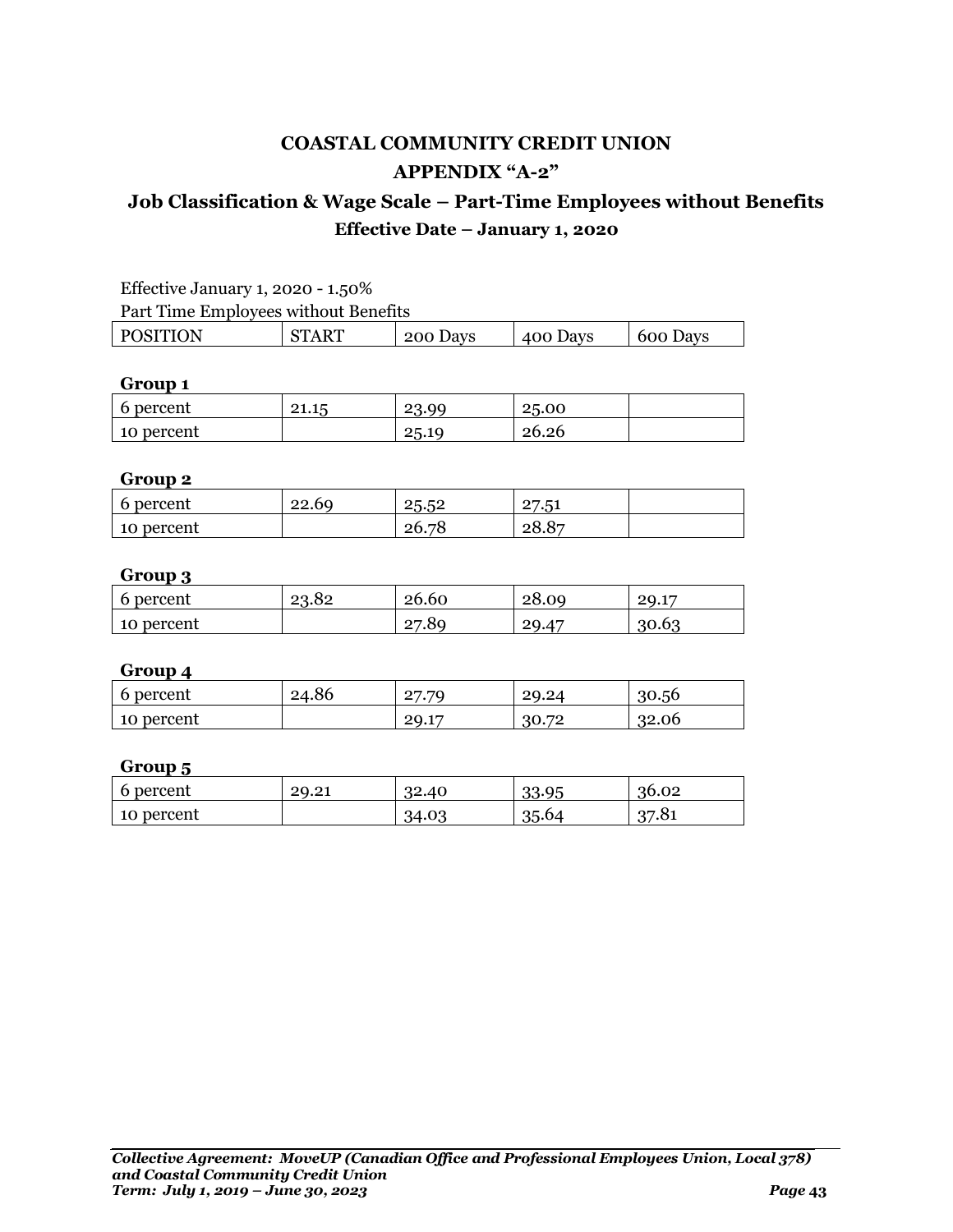### **Job Classification & Wage Scale – Part-Time Employees without Benefits Effective Date – July 1, 2020**

| Effective July 1, 2020 - 2.25%       |              |          |          |          |
|--------------------------------------|--------------|----------|----------|----------|
| Part Time Employees without Benefits |              |          |          |          |
| <b>POSITION</b>                      | <b>START</b> | 200 Days | 400 Days | 600 Days |

### **Group 1**

| 6 percent  | <u>ດາ</u><br>21.63 | 片り<br>∠ი∙⊶ | <u>——</u><br>ク斥<br>$- \cdot \cdot \cdot \cdot$ |  |
|------------|--------------------|------------|------------------------------------------------|--|
| 10 percent |                    | 25.76      | ባል<br>20.05                                    |  |

### **Group 2**

| 6 percent  | 23.20 | 26.09 | $-28.1$ |  |
|------------|-------|-------|---------|--|
| 10 percent |       | 2/30  | 29.52   |  |

### **Group 3**

| . .           |       |                       |                                   |                 |
|---------------|-------|-----------------------|-----------------------------------|-----------------|
| 6 percent     | 24.36 | $\Omega$<br>7.10<br>- | $\overline{\phantom{a}}$<br>∠∪• ∕ | 29.02           |
| percent<br>10 |       | 28.52                 | 30.14                             | 01<br>, 1., , 1 |

### **Group 4**

| 6 percent  | 25.<br>ـ 42.م. | 28.41 | 29.90 | 25<br>21<br>า⊥.∠∴                       |
|------------|----------------|-------|-------|-----------------------------------------|
| 10 percent |                | 29.82 | 41،در | $\overline{\mathcal{L}}$<br>າດ<br>⁄ ⊶ڪر |

| . .        |       |                  |             |       |
|------------|-------|------------------|-------------|-------|
| 6 percent  | 29.86 | 10<br>າາ<br>აა⊶ა | H<br>34.7   | 36.83 |
| 10 percent |       | 70<br>:4         | 96<br>30.44 | 38.66 |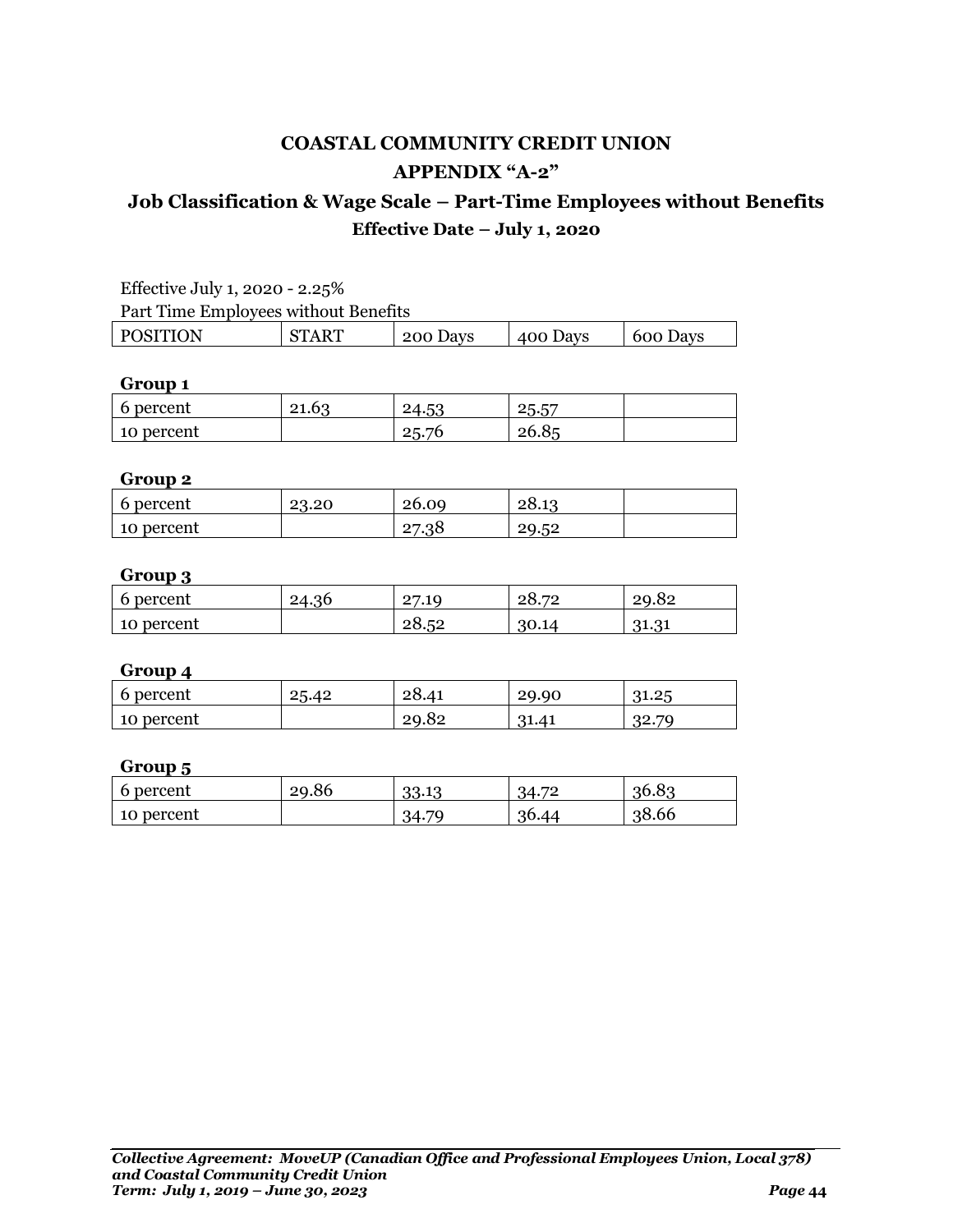### **Job Classification & Wage Scale – Part-Time Employees without Benefits Effective Date – July 1, 2021**

| Effective July 1, 2021 - 2.50%                                        |  |  |  |  |  |
|-----------------------------------------------------------------------|--|--|--|--|--|
| Part Time Employees without Benefits                                  |  |  |  |  |  |
| <b>START</b><br><b>POSITION</b><br>200 Days<br>600 Days<br>  400 Days |  |  |  |  |  |

### **Group 1**

| 6 percent  | ററ<br>1 m<br><u>__.</u> | りに<br>$\dots$ , $\overline{1}$ | $\Omega$ 1<br>ባል<br>20.21 |  |
|------------|-------------------------|--------------------------------|---------------------------|--|
| 10 percent |                         | ባል<br>26.40                    | $\Gamma$<br>.             |  |

### **Group 2**

| 6 percent  | 23.78 | 26.74               | 28.85 |  |
|------------|-------|---------------------|-------|--|
| 10 percent |       | ΩÛ<br>$\sim$<br>∠∪. | 30.26 |  |

### **Group 3**

| . .        |       |                                                 |             |             |
|------------|-------|-------------------------------------------------|-------------|-------------|
| 6 percent  | 24.97 | ⁄ 8−<br>$\Omega$<br>$\cdot$ $\circ$<br><u>_</u> | റ്റ<br>. 44 | 57<br>30.5  |
| 10 percent |       | റ<br>29.2                                       | 30.89       | າາ<br>34.IU |

### **Group 4**

| 6 percent  | 26.05 | 29.12      | 30.64 | ഹ<br>32.0 |
|------------|-------|------------|-------|-----------|
| 10 percent |       | 57<br>30.5 | 32.19 | 33.60     |

| percent<br>b | 30.61 | 33.96 | $\Gamma$<br>$\sim$ $\blacksquare$<br>35.5<br>.nl | $\overline{\phantom{m}}$<br>יה |
|--------------|-------|-------|--------------------------------------------------|--------------------------------|
| 10 percent   |       | 35.66 | ∩−<br>∴∙ບບ                                       | $\cdots$<br>39.0               |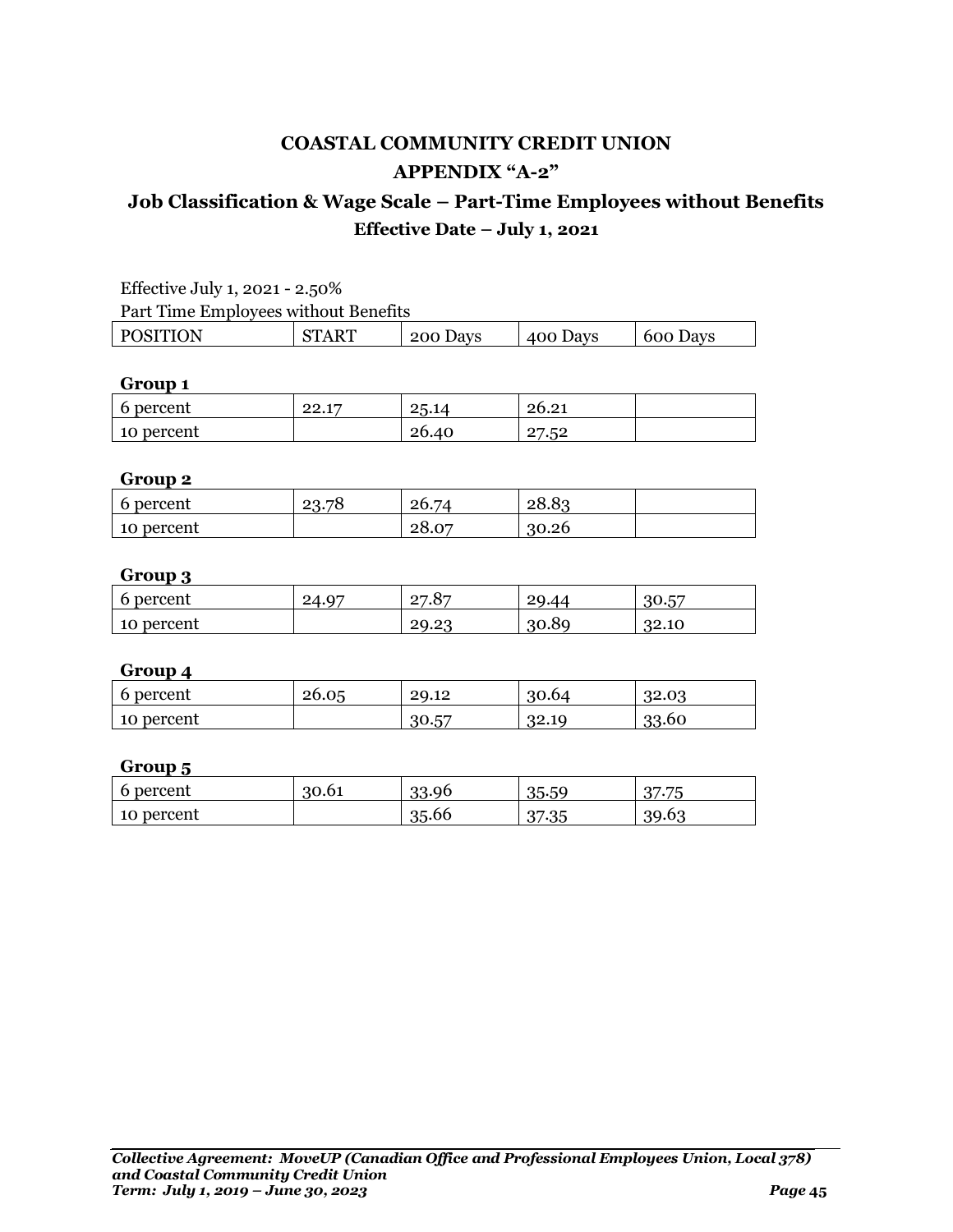### **Job Classification & Wage Scale – Part-Time Employees without Benefits Effective Date – July 1, 2022**

| Effective July 1, 2022 - 2.75%                                              |  |  |  |  |  |
|-----------------------------------------------------------------------------|--|--|--|--|--|
| Part Time Employees without Benefits                                        |  |  |  |  |  |
| <b>START</b><br><b>POSITION</b><br>200 Days<br>400 Days<br>$\vert$ 600 Days |  |  |  |  |  |

### **Group 1**

| 6 percent  | nn<br>⋻<br>◡<br>، . ـ | 25.8.                | $26.9^\circ$ |  |
|------------|-----------------------|----------------------|--------------|--|
| 10 percent |                       | ∩⊓<br>10<br><u>_</u> | 28.28        |  |

### **Group 2**

| 6 percent  | $\sqrt{ }$<br>4.44 | $\Omega$<br>40.'<br>- | ΩΩ<br>Lc |  |
|------------|--------------------|-----------------------|----------|--|
| 10 percent |                    | 20.04                 | 31.09    |  |

### **Group 3**

| . .        |       |             |               |       |
|------------|-------|-------------|---------------|-------|
| 6 percent  | 25.65 | 28.64       | 30.25<br>20   | 31.41 |
| 10 percent |       | 30.04<br>97 | 74<br>$1 - 1$ | 32.98 |

### **Group 4**

| 6 percent  | ——<br>ገራ<br>∠∪. | ഹ<br>zч<br>ີ       | 31.49 | ำ∠.Ч⊥                  |
|------------|-----------------|--------------------|-------|------------------------|
| 10 percent |                 | <u>ດາ</u><br>31.41 | 33.08 | டீ<br>34.<br>∽<br>Γ∙∪∪ |
|            |                 |                    |       |                        |

| . .        |       |       |            |           |
|------------|-------|-------|------------|-----------|
| 6 percent  | 31.45 | 34.89 | 57<br>36.5 | 38.<br>70 |
| 10 percent |       | 36.64 | 38.38      | ு<br>40.  |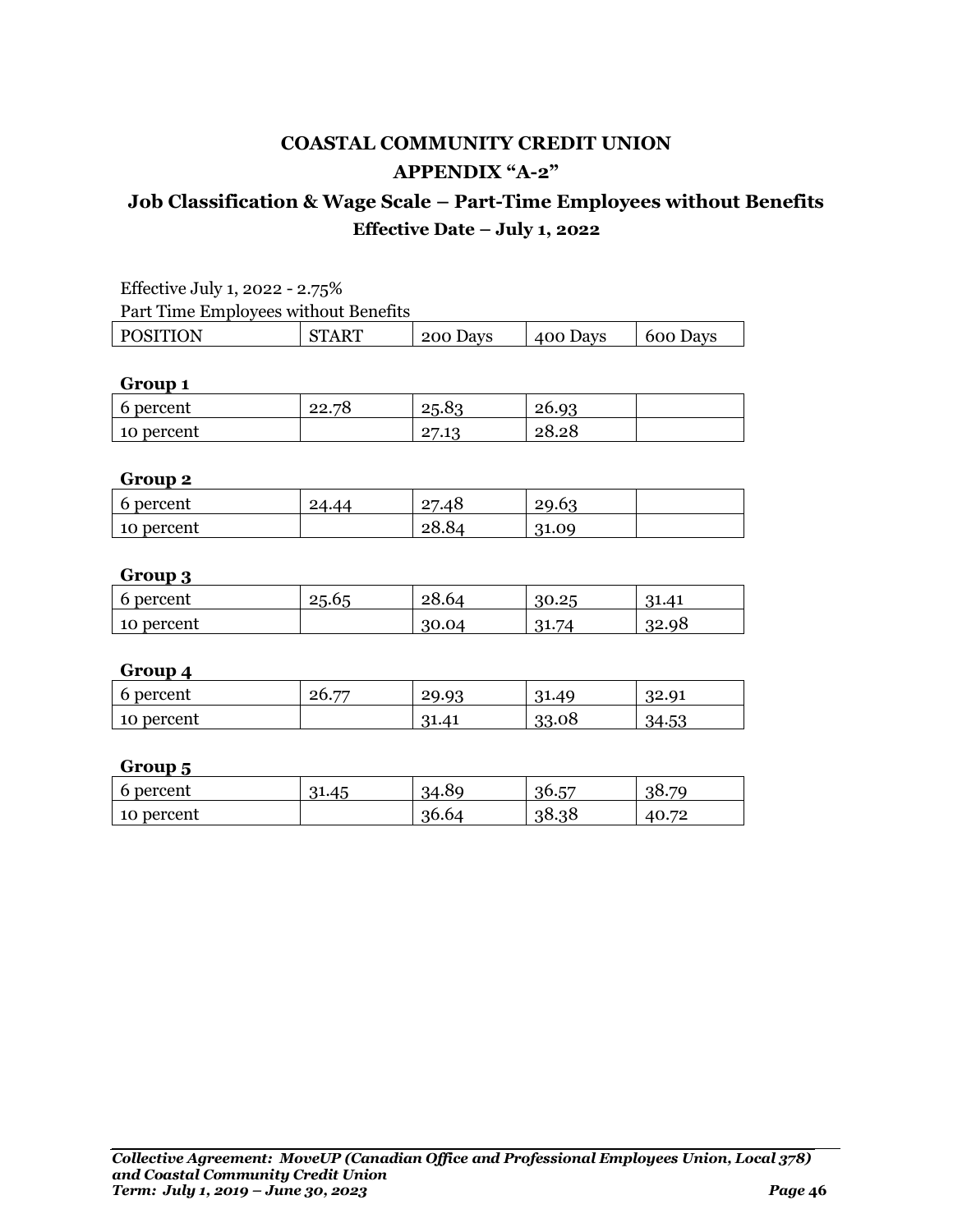### **APPENDIX "B-1"**

### **Benefit Plan Outline**

<span id="page-48-0"></span>Particulars of the Benefit Plan will remain unchanged during the term of the collective agreement (Subject to Article 10 of the Collective Agreement)

| <b>Basic Life</b>                                                                                                                           |  |  |  |  |
|---------------------------------------------------------------------------------------------------------------------------------------------|--|--|--|--|
| 3 times annual earnings                                                                                                                     |  |  |  |  |
| Reduces 50% at age 65                                                                                                                       |  |  |  |  |
| <b>Optional life Employee/Spouse</b>                                                                                                        |  |  |  |  |
| Multiples of \$10,000 up to \$500,000                                                                                                       |  |  |  |  |
| <b>Dependent life</b>                                                                                                                       |  |  |  |  |
| \$5,000 spouse & \$2,500 Child                                                                                                              |  |  |  |  |
| <b>Basic AD&amp;D</b>                                                                                                                       |  |  |  |  |
| 3 times annual earnings                                                                                                                     |  |  |  |  |
| Maximum of \$750,000                                                                                                                        |  |  |  |  |
| <b>Short Term Disability</b>                                                                                                                |  |  |  |  |
| 85% of regular earnings                                                                                                                     |  |  |  |  |
| No top up needed, already at 85% for entire benefit period                                                                                  |  |  |  |  |
| <b>Long Term Disability</b>                                                                                                                 |  |  |  |  |
| 66 2/3 of first \$6,000 of earnings per month and 50% of the balance (Taxable benefit-                                                      |  |  |  |  |
| Employer paid)                                                                                                                              |  |  |  |  |
| <b>Employee &amp; Family Assistance</b>                                                                                                     |  |  |  |  |
| Included<br>$\bullet$<br><b>Extended Health Care</b>                                                                                        |  |  |  |  |
|                                                                                                                                             |  |  |  |  |
| \$25 per family annual deductible<br>$\bullet$                                                                                              |  |  |  |  |
| 100% reimbursement for all eligible expenses, \$1,000,000 lifetime maximum<br>$\bullet$                                                     |  |  |  |  |
| Drug Card 100% coverage<br>$\bullet$                                                                                                        |  |  |  |  |
| Massage Therapy and Physiotherapy $-$ No maximum (the employee must provide a note<br>$\bullet$<br>from their doctor after twelve sessions) |  |  |  |  |
| Chiropractic Therapy - \$400 cap<br>٠                                                                                                       |  |  |  |  |
| Diabetic Supplies, Oral Contraceptives<br>٠                                                                                                 |  |  |  |  |
| Smoking Cessation \$500/lifetime<br>٠                                                                                                       |  |  |  |  |
| Semi or Private Hospital room<br>$\bullet$                                                                                                  |  |  |  |  |
| <b>Emergency Ambulance Service</b><br>$\bullet$                                                                                             |  |  |  |  |
| <b>Paramedical Services</b><br>$\bullet$                                                                                                    |  |  |  |  |
| Nursing \$7,500/calendar yr                                                                                                                 |  |  |  |  |
| Wigs \$500/lifetime per person<br>$\bullet$                                                                                                 |  |  |  |  |
| Hearing Aids \$750/5 years adult and children<br>$\bullet$                                                                                  |  |  |  |  |
| <b>Emergency Travel Assistance</b>                                                                                                          |  |  |  |  |
| Orthopedic Shoes/Orthotics \$300/year                                                                                                       |  |  |  |  |
| <b>Respiratory Apparatus</b>                                                                                                                |  |  |  |  |
| Elastic Support Stockings 4/year                                                                                                            |  |  |  |  |
| Surgical Bras 4/year                                                                                                                        |  |  |  |  |
| Referral Treatment 80%/\$50K/life                                                                                                           |  |  |  |  |
| 24 month survivor benefit                                                                                                                   |  |  |  |  |
|                                                                                                                                             |  |  |  |  |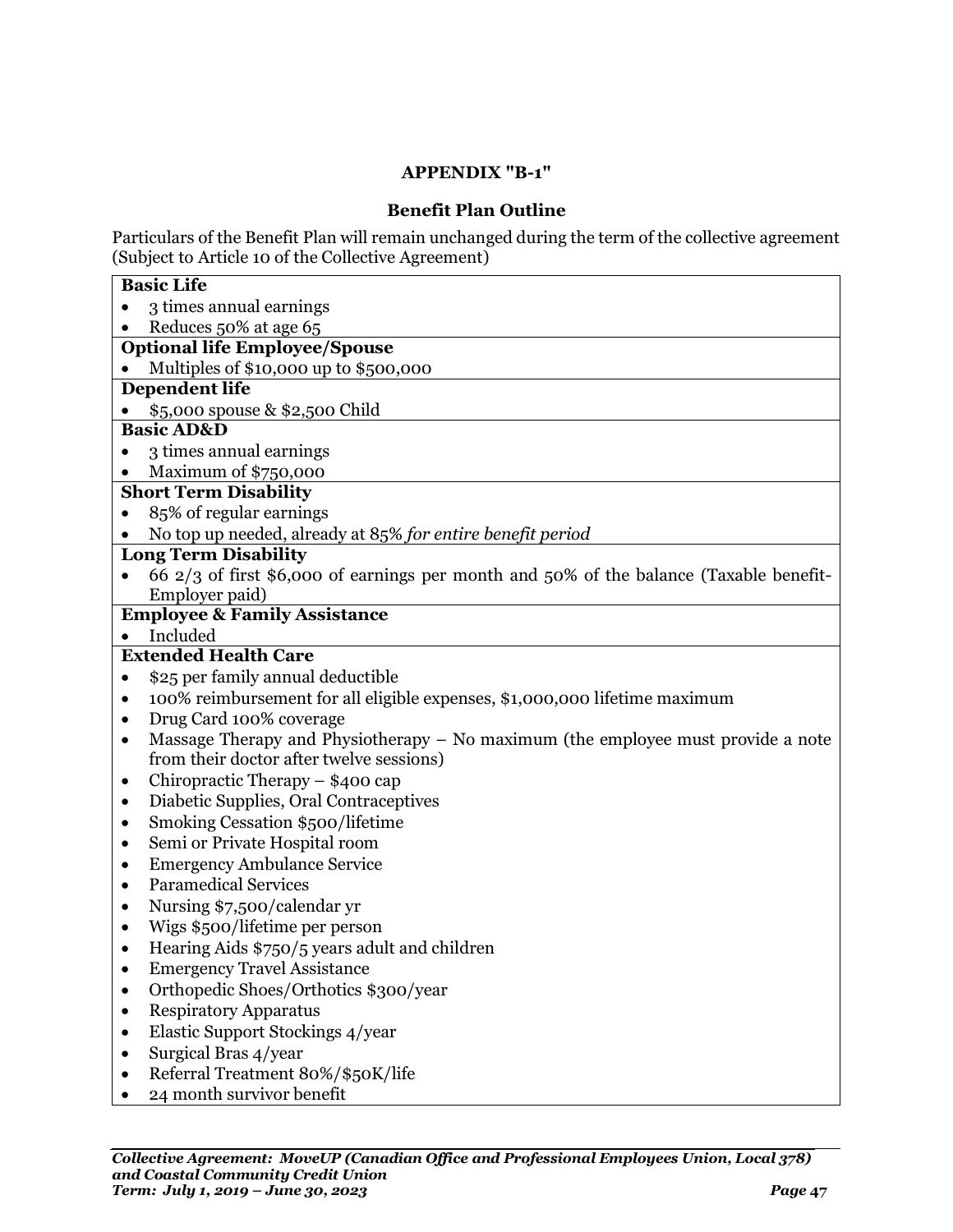### **Vision Care**

- Eye exams \$100/24 months rolling (carrier paid)
- Glasses, contact lenses, and laser eye surgery \$500/24 months rolling (adult and child) (carrier paid) Internal payment eliminated
- (\$600 total benefits available / 24 months rolling)
- 24 month survivor benefit

### **Dental Care**

- No Annual Deductible
- 80% Basic & Preventative
- 75% Major Restorative
- 50% Orthodontics immediate qualification
- Orthodontics \$2,500/lifetime max
- 24 month survivor benefit

### **Eligibility**

Eligibility will be sixty (60) hours per month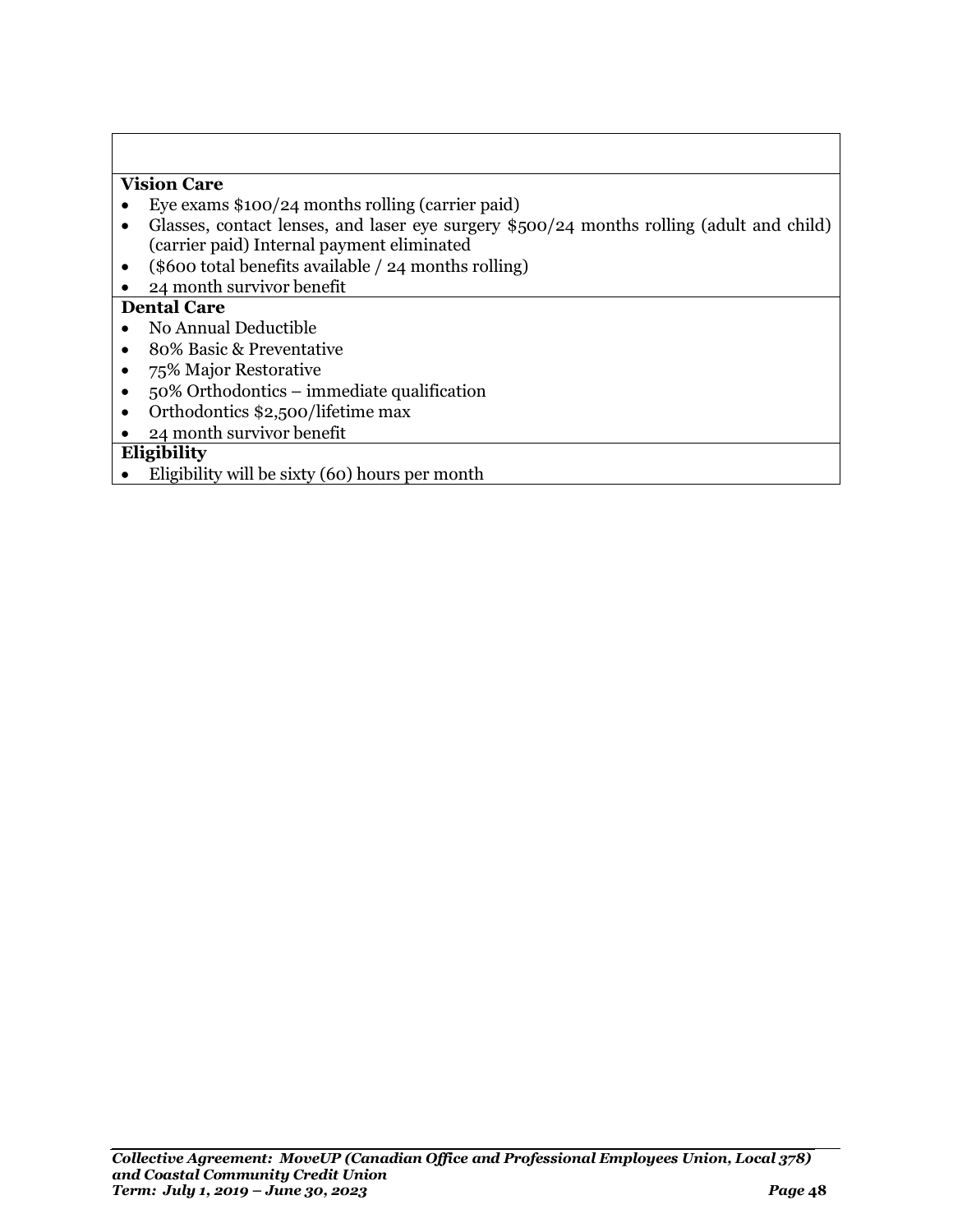### <span id="page-50-0"></span>**BETWEEN: Coastal Community Credit Union**

### **AND: MoveUP (Canadian Office and Professional Employees Union, Local 378)**

### **RE: Administration of Article 6 Section 6**

The Parties mentioned above, hereby agree to administer Article 6, Section 6 – Time off in lieu of Overtime and Article 7, Section 1(b) – Time off in lieu of a Statutory Holiday of the Collective Agreement as follows:

- 1. Employees may request periods of time off up to thirty (30) days prior to the date such periods are required.
- 2. Such requests will be approved by the Employer on the following basis:

Seniority will govern when more than the allowable number of employees request the same period of time off work, giving due consideration to the requirements of efficient operation of the Credit Union.

- 1. Employees will be advised whether their requested period of time off is approved or declined within one (1) day of making such request.
- 2. Once approval has been given, no other employee may exercise their seniority to displace that employee from the approved time period.

This Letter of Understanding shall remain in full force and effect from contract to contract unless mutually agreed to amend or delete.

Signed this  $13<sup>th</sup>$  day of May, 2021.

### **SIGNED on BEHALF of the EMPLOYER SIGNED on BEHALF of the UNION**

**"Original Signed" "Original Signed"** Bruno Dragani, Chief People & Administration Officer Anny Chen, Union Representative

**"Original Signed" "Original Signed"** Deborah Edwards, VP, Human Resources Scott Wilcox, Union Representative

### **E&OE**

*Party of the First Part; Party of the Second Part;*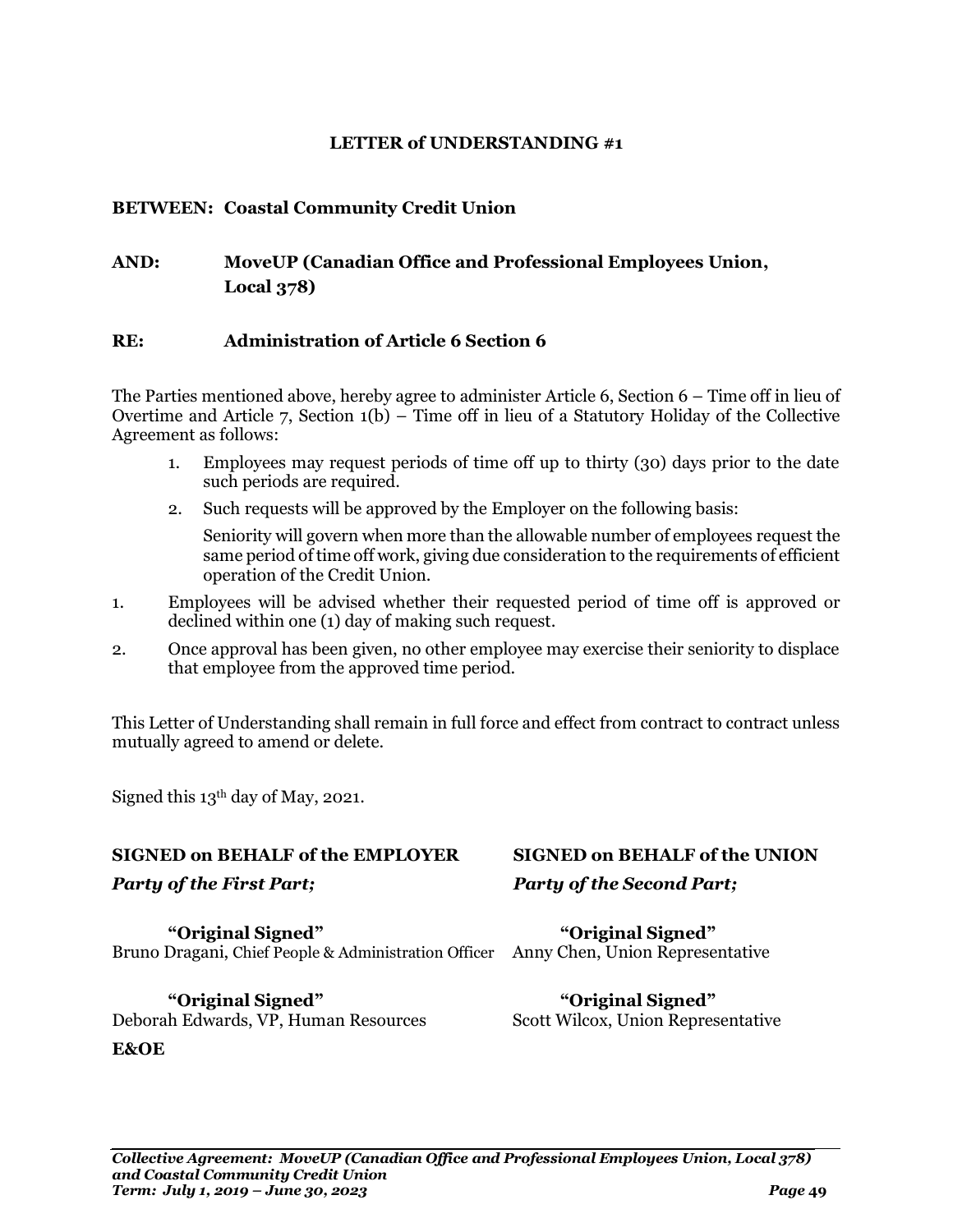### <span id="page-51-0"></span>**BETWEEN: Coastal Community Credit Union**

**AND: MoveUP (Canadian Office and Professional Employees Union, Local 378)**

### **RE: MSR – Group 1 to Group 2**

A Member Service Representative shall move from Group I to Group II after becoming qualified to perform the duties outlined in the Member Service Representative II Job Description.

This move is expected to transpire after completion of the twelve (12) month step and prior to reaching the eighteen (18) month step (approximately fifteen (15) months). The movement from Group I to Group II shall be in accordance with Article 11, Section 4, which ensures an increase of at least sixty dollars (\$60.00) per month. Regular part-time employees shall be entitled to move from Group I to Group II on the same basis as full-time employees in accordance with the time accumulated under Article 14, Section 7.

Signed this 13th day of May, 2021.

### **SIGNED on BEHALF of the EMPLOYER SIGNED on BEHALF of the UNION** *Party of the First Part; Party of the Second Part;*

**"Original Signed" "Original Signed"** Bruno Dragani, Chief People & Administration Officer Anny Chen, Union Representative

**"Original Signed" "Original Signed"** Deborah Edwards, VP, Human Resources Scott Wilcox, Union Representative **E&OE**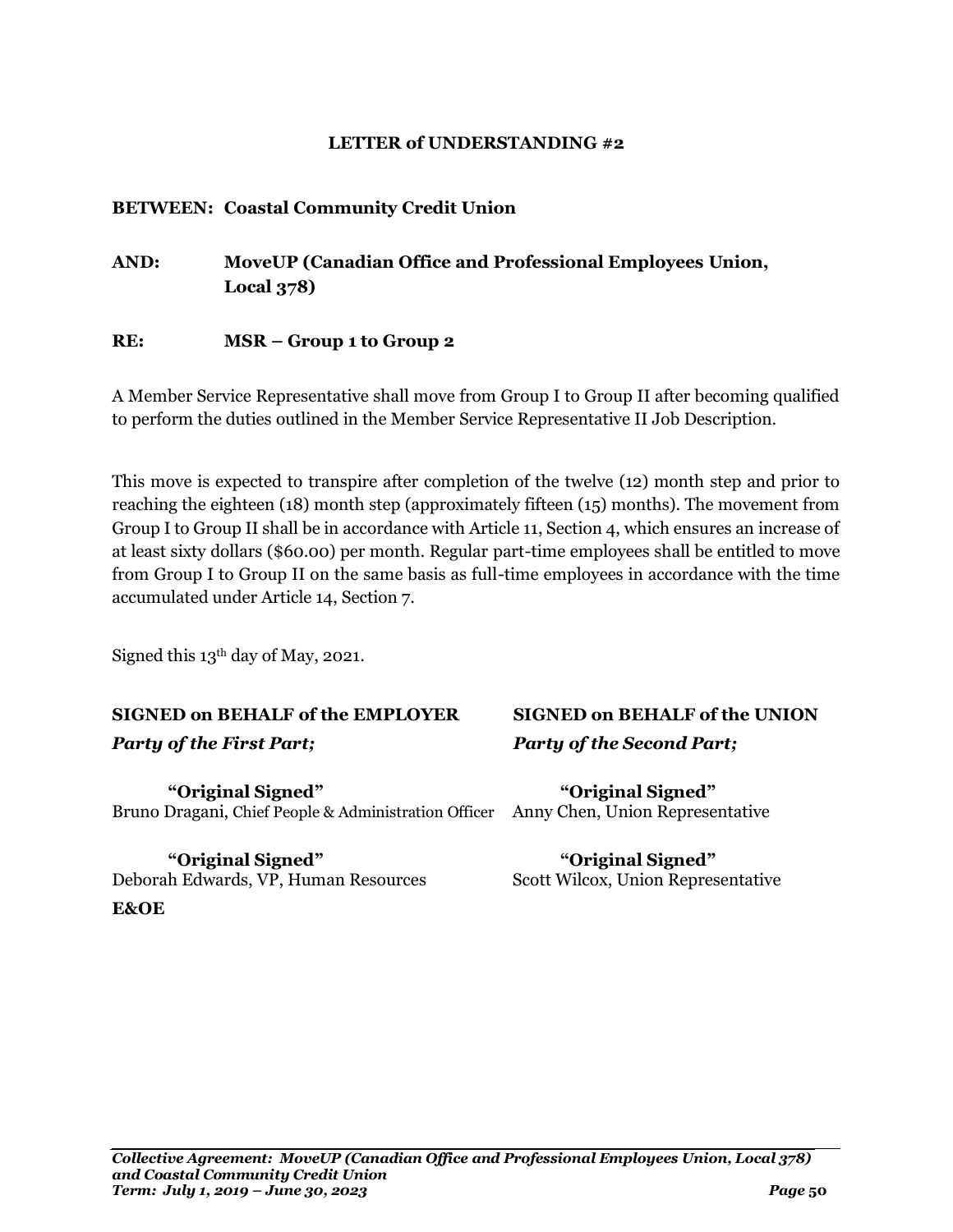### <span id="page-52-0"></span>**BETWEEN: Coastal Community Credit Union**

### **AND: MoveUP (Canadian Office and Professional Employees Union, Local 378) RE: Extended Hours of Operation**

### **1. Possible Extended Hours of Operation at Central Operations**

The Employer and the Union agree to the importance of remaining relevant in an ever changing financial environment. Therefore the hours of operation set out in Article 6 may need to be adjusted in particular areas of Central Operations. The extended hours of operation will include hours between 7:30 am to 8:30 pm.

In the event the Employer decides to extend operational hours at Central Operations the Employer will meet with the Union to review the Business Plan. The Business Plan will state the particulars respecting the changes to be made and the effect on employees at the location. No employee will be required to work extended hours past 6:00 pm unless that employee posts into an extended shift past 6:00 pm, with specific hours to be clearly outlined in the job posting. Job selections will be made pursuant to the collective agreement. Existing employees at Central Operations as of July 7, 2016 will not be required to start shifts any earlier than 8:00 am but can work a 7:30 am shift by mutual agreement between the employee and the Employer.

In the event that no qualified employees apply to the posting, the position will be posted externally. **It may be necessary to temporarily fill the role by the assignment of the junior employee at the location to the shift on an interim basis until such time as the shift can be filled on a regular basis.**

#### **2. Central Operations**

**The shift premium outlined in Appendix-2 of the Collective Agreement will apply if extended operational hours are implemented in any area of Central Operations.**

Signed this  $13<sup>th</sup>$  day of May, 2021.

#### **SIGNED on BEHALF of the EMPLOYER SIGNED on BEHALF of the UNION**

**"Original Signed" "Original Signed"** Bruno Dragani, Chief People & Administration Officer Anny Chen, Union Representative

**"Original Signed" "Original Signed"** Deborah Edwards, VP, Human Resources Scott Wilcox, Union Representative

#### **E&OE**

### *Party of the First Part; Party of the Second Part;*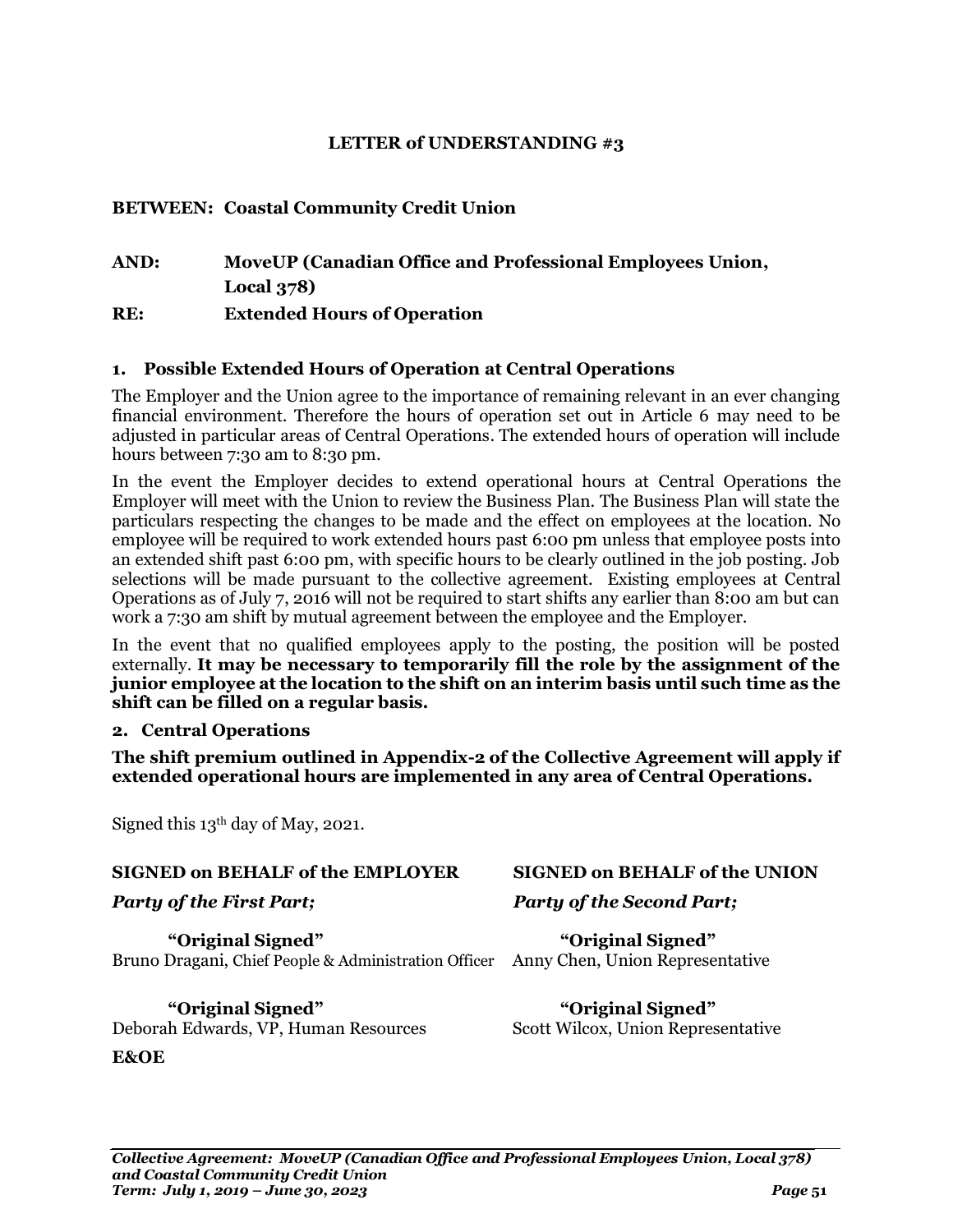<span id="page-53-0"></span>**Deleted as per 2016-2019 bargaining.**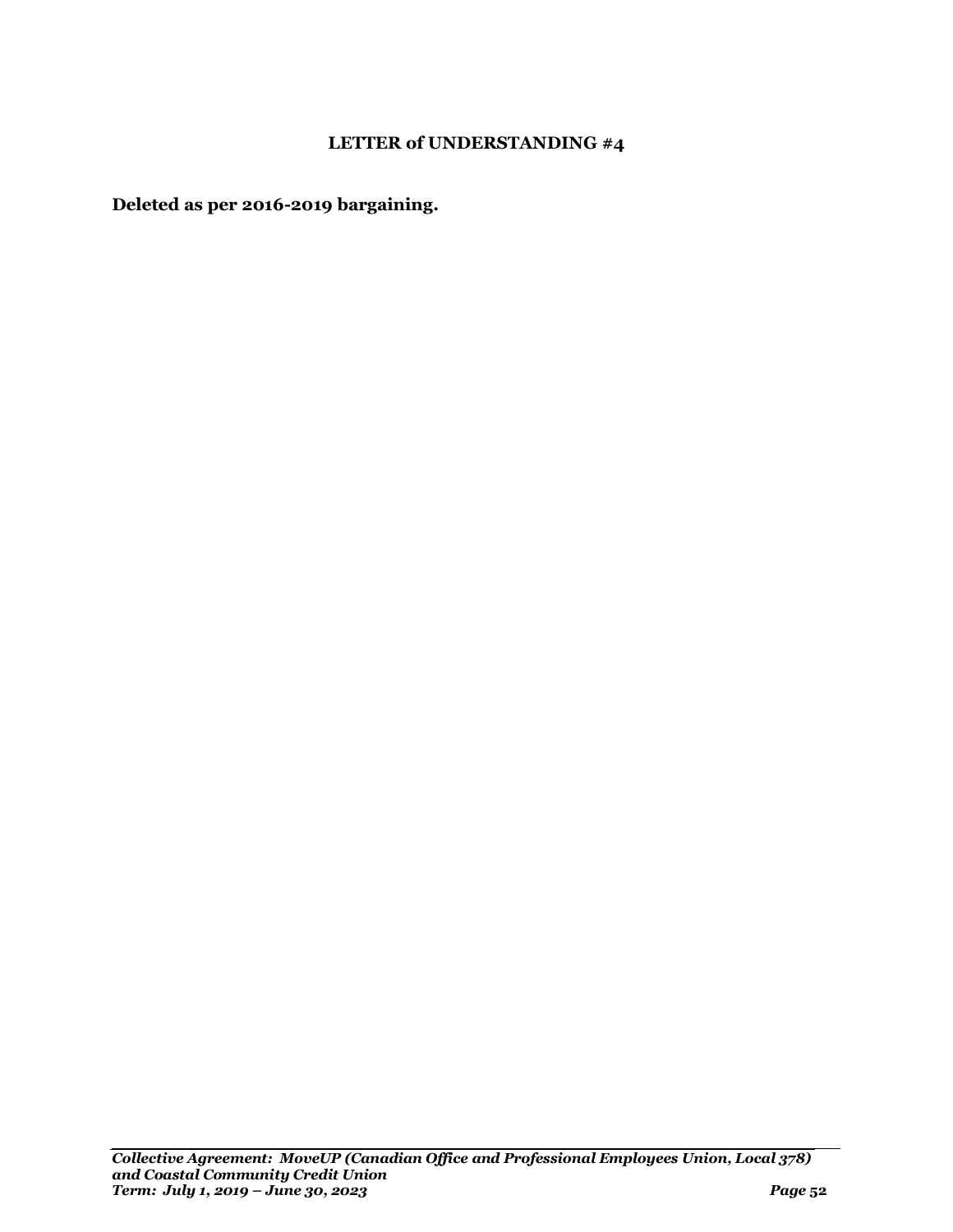### <span id="page-54-0"></span>**BETWEEN: Coastal Community Credit Union**

### **AND: MoveUP (Canadian Office and Professional Employees Union, Local 378)**

### **RE: Harassment in the Workplace**

The Union and the Employer recognize the right of an employee to work in a harassment free environment. The Employer shall take such actions as are necessary respecting an employee engaging in harassment in the workplace in accordance with the policy "Harassment Policy" set out by the Employer. The Employer will provide the Union with a copy of the Harassment Policy and Procedure.

An employee who wishes to pursue a concern arising from an alleged harassment may submit a complaint, in writing, to the Employer, within thirty (30) days of the alleged occurrence as per the Harassment Policy and Procedure located in the Human Resource Policy and Procedure Manual. Upon completion of the investigation, the Employer will provide a summary report of the investigation finding to the Union..

Alternatively, the complainant may choose to file a grievance pursuant to the Collective Agreement, beginning as step 3.

Should a complainant elect to file a grievance pursuant to the Collective Agreement, the complainant will, by doing so forfeit any and all rights to pursue the complaint through any other forum including an application under the Human Rights Code.

Signed this 13th day of May, 2021.

#### **SIGNED on BEHALF of the EMPLOYER SIGNED on BEHALF of the UNION**

**"Original Signed" "Original Signed"** Bruno Dragani, Chief People & Administration Officer Anny Chen, Union Representative

**"Original Signed" "Original Signed"** Deborah Edwards, VP, Human Resources Scott Wilcox, Union Representative **E&OE**

# *Party of the First Part; Party of the Second Part;*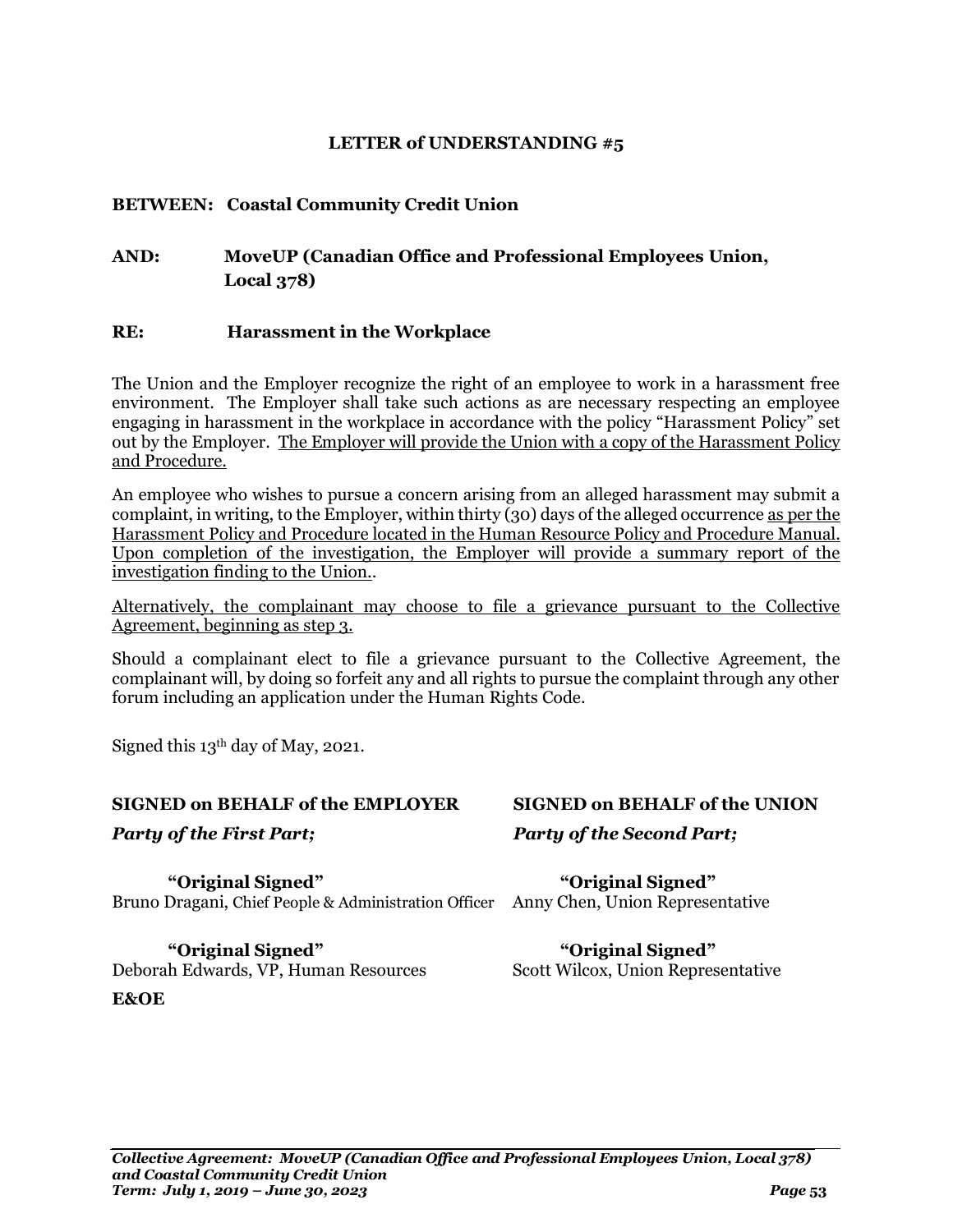### <span id="page-55-0"></span>**BETWEEN: Coastal Community Credit Union**

### **AND: MoveUP (Canadian Office and Professional Employees Union, Local 378)**

### **RE: Benefits During the Term of this Collective Agreement**

There will be no change in any benefit during the term of the Collective Agreement. If changes are initiated by the carrier(s), then Coastal Community Credit Union shall give the Union a minimum of thirty (30) days written notice or longer if possible. The Parties agree to meet for the purposes of discussing such changes including the possibility of alternate carriers.

The Parties recognize the importance of regular monitoring of the rise in benefit costs and the impact benefit costs have on the organization. As such the Parties agree that regular and ongoing dialogue is essential in understanding the impact the rise in benefit costs has on the organization.

The Parties agree to discuss this issue at the regular meeting of the Standing Committee pursuant to Article 3.3.

This Letter of Understanding will expire on June 30, 2019 and will not continue unless the Parties agree.

Signed this  $13<sup>th</sup>$  day of May, 2021.

### **SIGNED on BEHALF of the EMPLOYER SIGNED on BEHALF of the UNION**

**"Original Signed" "Original Signed"** Bruno Dragani, Chief People & Administration Officer Anny Chen, Union Representative

Deborah Edwards, VP, Human Resources **E&OE**

# *Party of the First Part; Party of the Second Part;*

## **"Original Signed" "Original Signed"**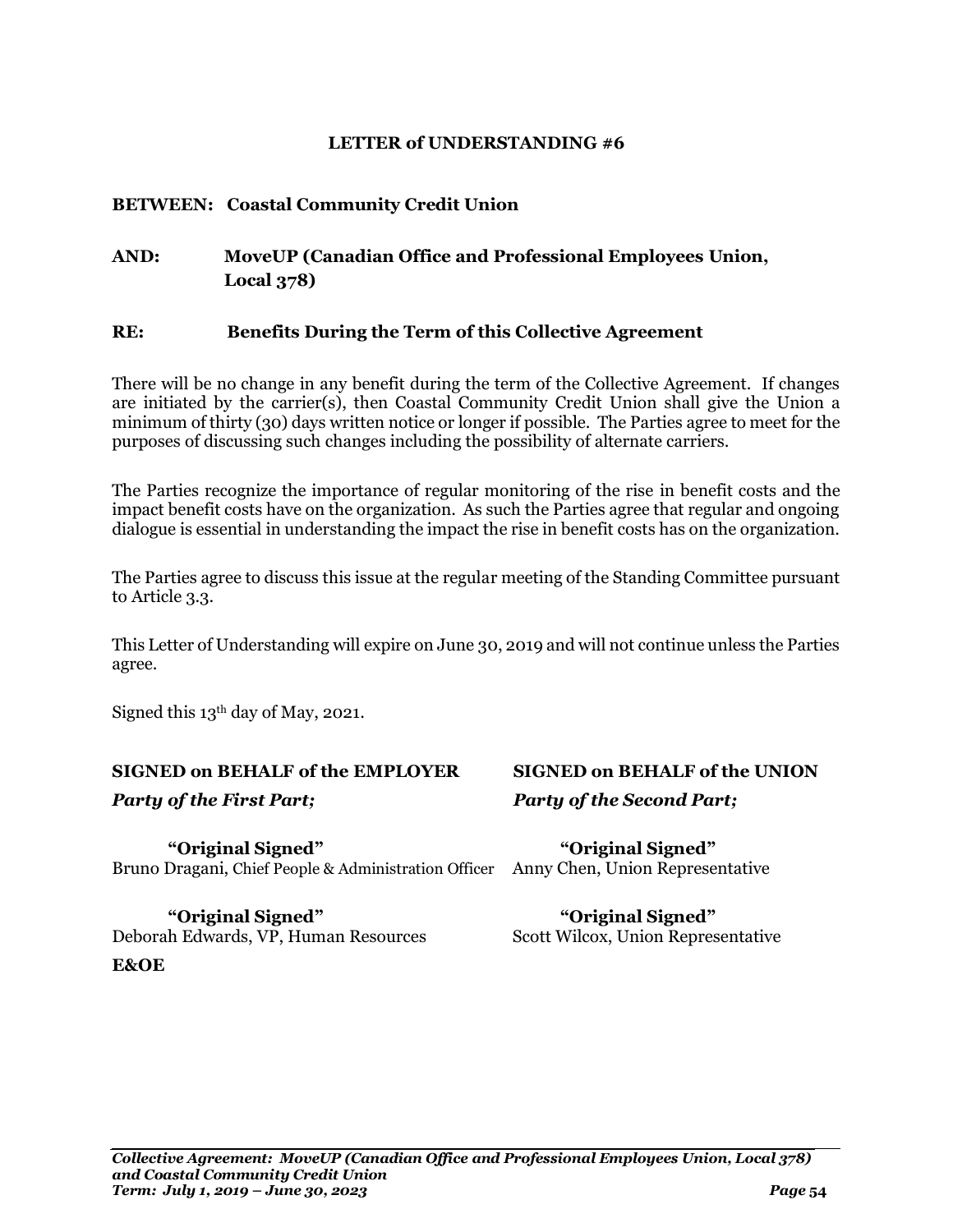<span id="page-56-0"></span>**Deleted as per 2016-2019 bargaining.**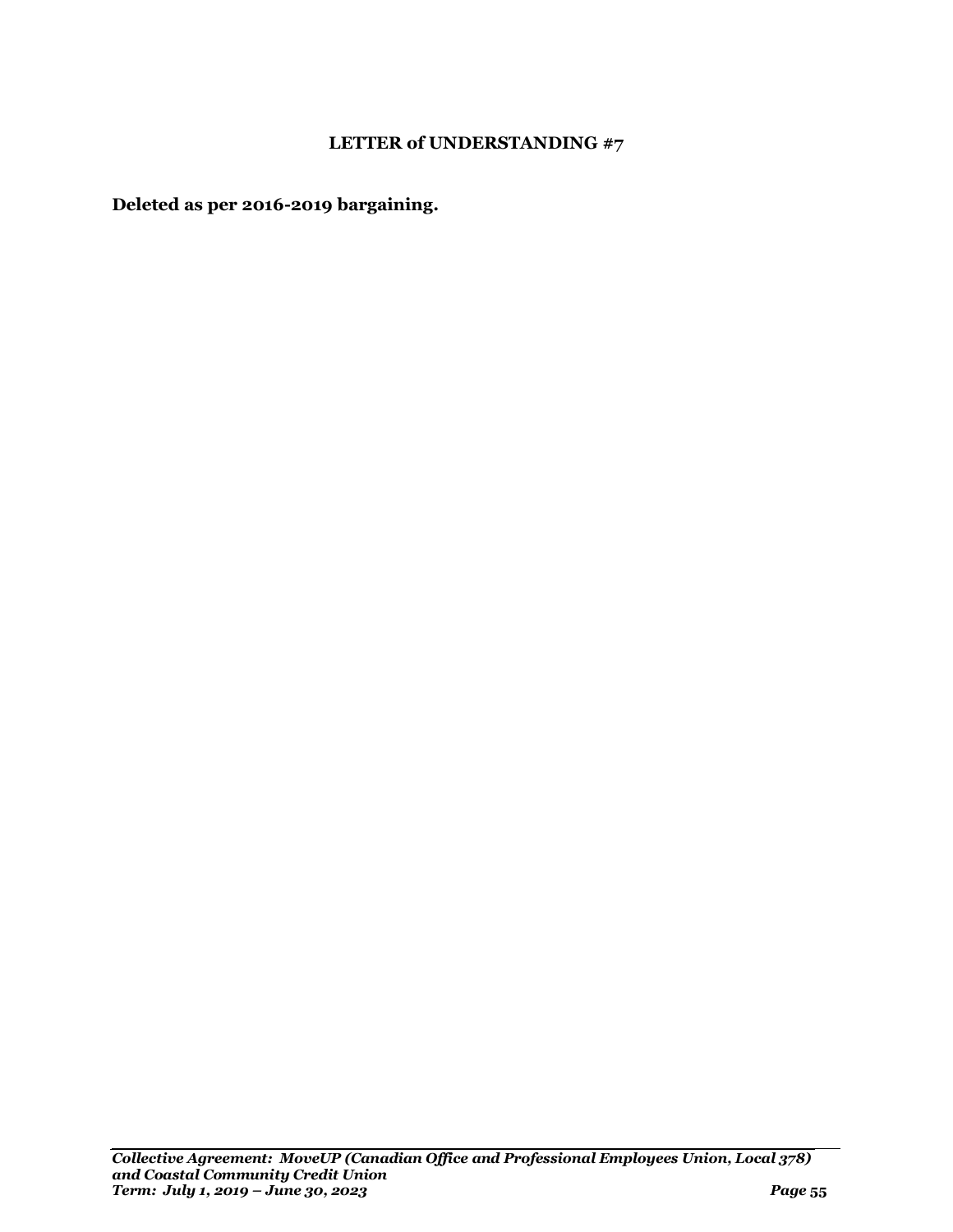### <span id="page-57-0"></span>**BETWEEN: Coastal Community Credit Union**

### **AND: MoveUP (Canadian Office and Professional Employees Union, Local 378)**

### **RE: Letters of Expectation**

The Parties agree that "Letters of Expectation" issued to employees are intended for the purpose of providing coaching, guidance, and counseling to employees in an effort to improve and clarify overall performance expectations of the employee on the job.

In an effort to achieve a desirable outcome for the employee, support for the employee may be provided through training and/or other resources the Employer may see as appropriate such as, but not limited to, job shadowing and one-on-one training.

The Employer will manage this process with the employee and will take into account input from the employee in keeping with the expectations set by the Employer. Employee feedback is welcome.

The Employer will closely review the employee performance to ensure ongoing improvement on a regular basis and will communicate such progress to the employee.

Letters of Expectation are not considered to be disciplinary in nature and will not be used as a foundation for any progressive discipline.

Signed this 13th day of May, 2021.

#### **SIGNED on BEHALF of the EMPLOYER SIGNED on BEHALF of the UNION**

**"Original Signed" "Original Signed"** Bruno Dragani, Chief People & Administration Officer Anny Chen, Union Representative

**"Original Signed" "Original Signed"** Deborah Edwards, VP, Human Resources Scott Wilcox, Union Representative **E&OE**

*Party of the First Part; Party of the Second Part;*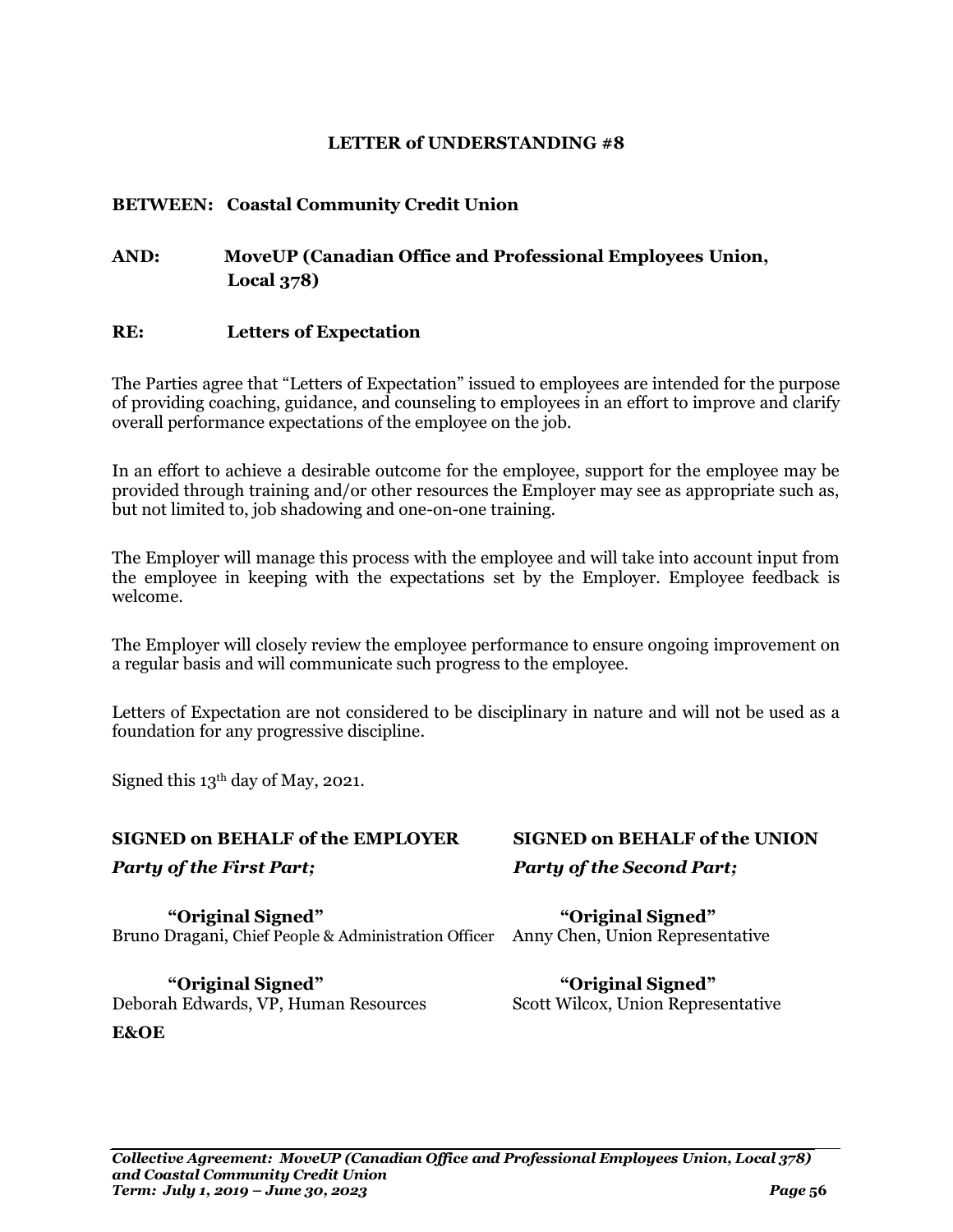### <span id="page-58-0"></span>**BETWEEN: Coastal Community Credit Union**

### **AND: MoveUP (Canadian Office and Professional Employees Union, Local 378)**

### **RE: Job Descriptions**

1.Sixty (60) days following ratification of the collective agreement, the Employer will provide to the Union, a copy of all established job descriptions currently active and in effect (See updated Appendix "A-1" Job Titles and Classifications).

2.In the event that the Union has any issue(s) suggesting that a new position has been established or that the duties of an existing position are significantly changed (see article  $11.2/11.3$ ), the issue(s) will be reviewed by the Standing Committee in an effort to resolve the matter. If the issue(s) is not resolved and the Standing Committee is of the view that the matter requires further review, a sub-committee, established by the Standing Committee, will be struck, and terms of reference, for the ongoing review, will be set by the Standing Committee.

3. The sub-committee, as instructed by the Standing Committee, will conduct a review of the issue(s) and report findings to the Standing Committee for consideration.

4. If the matter remains unresolved at this stage of the review the unresolved issue(s) will be referred to Article 19 – Alternative Dispute Resolution.

Signed this  $13<sup>th</sup>$  day of May, 2021.

#### **SIGNED on BEHALF of the EMPLOYER SIGNED on BEHALF of the UNION**

**"Original Signed" "Original Signed"** Bruno Dragani, Chief People & Administration Officer Anny Chen, Union Representative

**"Original Signed" "Original Signed"** Deborah Edwards, VP, Human Resources Scott Wilcox, Union Representative **E&OE**

# *Party of the First Part; Party of the Second Part;*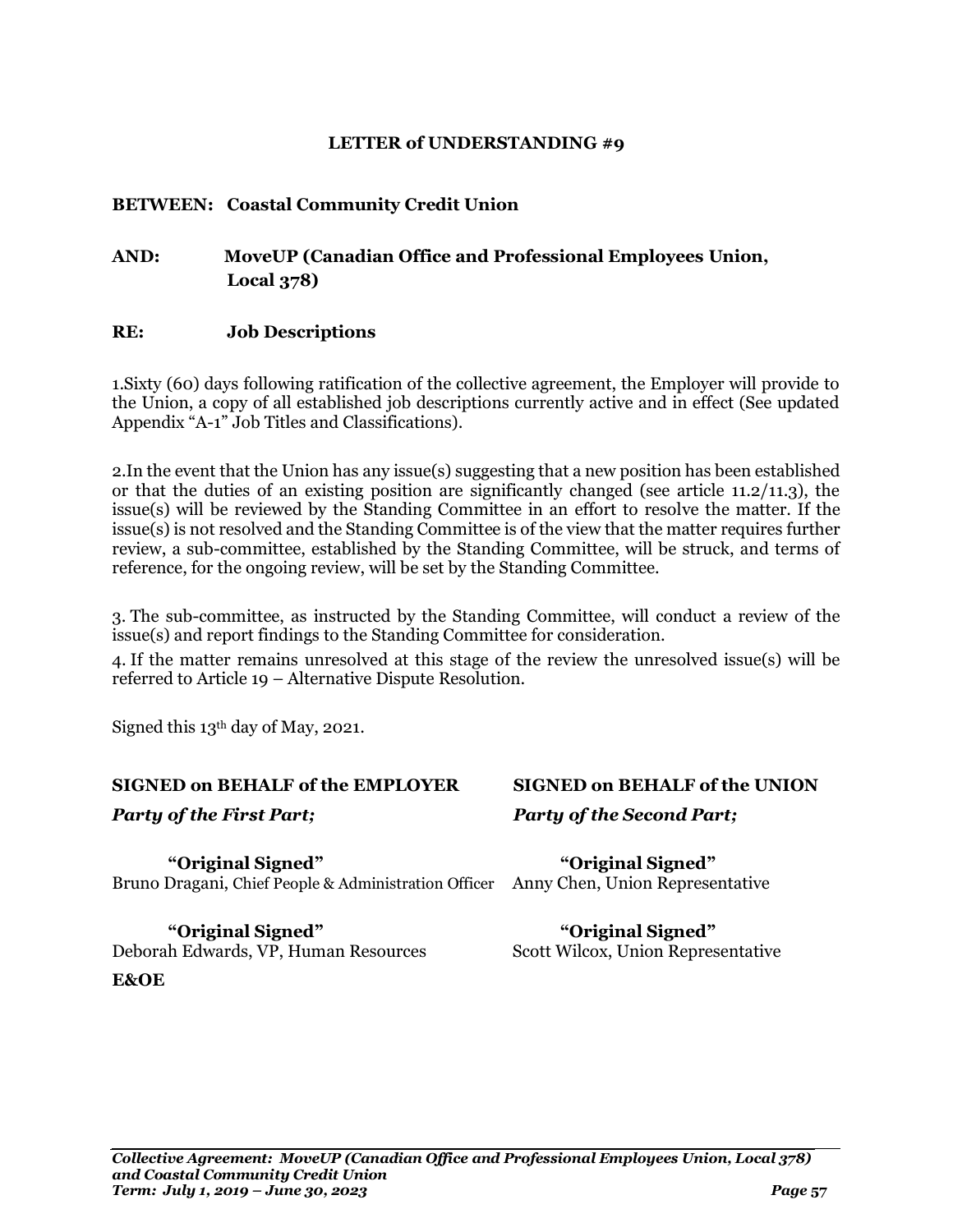<span id="page-59-0"></span>**Deleted as per 2019-2023 bargaining.**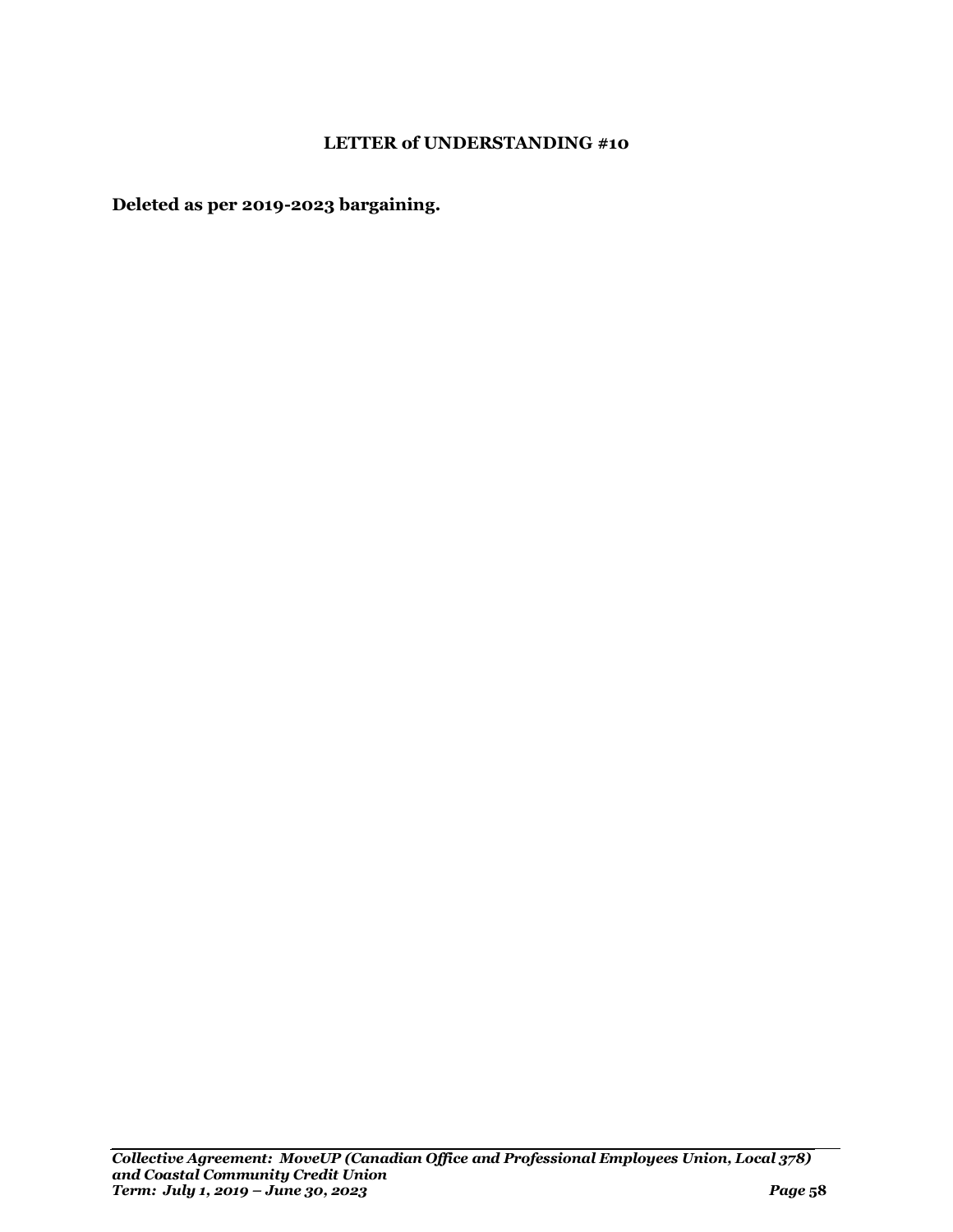### <span id="page-60-0"></span>**BETWEEN: Coastal Community Credit Union**

**AND: MoveUP (Canadian Office and Professional Employees Union, Local 378)**

### **RE: Regional Employees**

It is not the intent of the Employer to have all branch employees become regional.

Regional employees may be required in any branch within their respective region based on the needs of the region/branch as determined by the Employer.

To ensure effective usage of regional employees, matters pertaining to the usage of regional employees are matters that may be properly raised for discussion and review at the Standing Committee pursuant to Article 3.3 as necessary.

Signed this 13th day of May, 2021.

#### **SIGNED on BEHALF of the EMPLOYER SIGNED on BEHALF of the UNION**

**"Original Signed" "Original Signed"** Bruno Dragani, Chief People & Administration Officer Anny Chen, Union Representative

Deborah Edwards, VP, Human Resources

# *Party of the First Part; Party of the Second Part;*

**"Original Signed" "Original Signed"**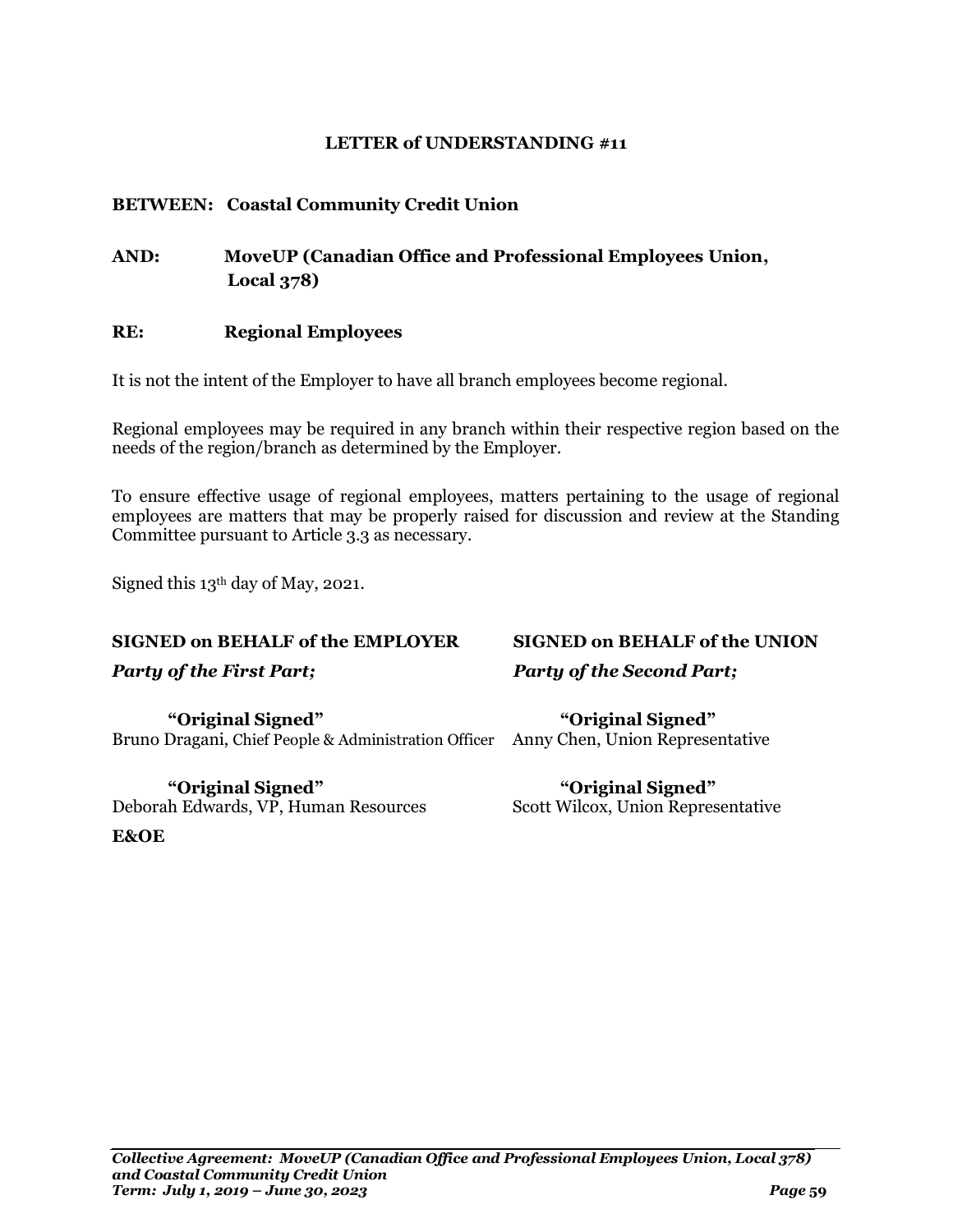### **LETTER OF INTENT #1**

### <span id="page-61-0"></span>**BETWEEN: Coastal Community Credit Union**

### **AND: MoveUP (Canadian Office and Professional Employees Union, Local 378)**

This is to confirm that it is the policy of Coastal Community Credit Union to not layoff full-time employees of the Credit Union and replace them with part-time employees.

It is also the intention of Coastal Community Credit Union to continue this policy unless economic conditions deteriorate to the point where such a policy becomes impossible.

Signed this  $13<sup>th</sup>$  day of May, 2021.

### **SIGNED on BEHALF of the EMPLOYER SIGNED on BEHALF of the UNION**

**"Original Signed" "Original Signed"** Bruno Dragani, Chief People & Administration Officer Anny Chen, Union Representative

Deborah Edwards, VP, Human Resources **E&OE**

## *Party of the First Part; Party of the Second Part;*

**"Original Signed" "Original Signed"**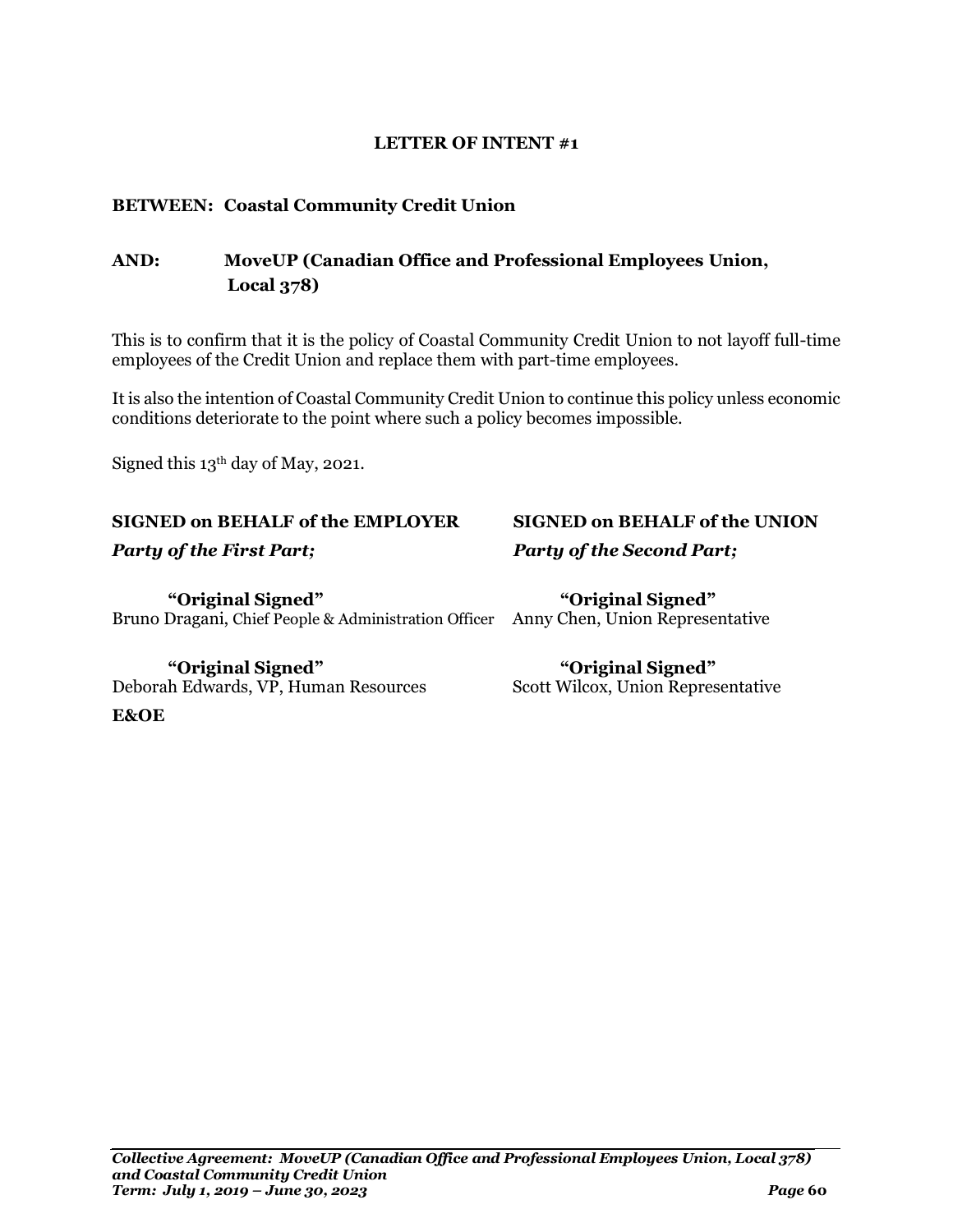#### This is to confirm that it is the policy of Coastal Community Credit Union that should a reduction in staff become necessary, then every effort will be made to achieve this reduction through normal

It is also the intention of Coastal Community Credit Union to continue this policy unless economic conditions deteriorate to the point where such a policy becomes impossible.

Signed this 13th day of May, 2021.

### **SIGNED on BEHALF of the EMPLOYER SIGNED on BEHALF of the UNION**

<span id="page-62-0"></span>**BETWEEN: Coastal Community Credit Union**

**Local 378)**

attrition of staff.

**"Original Signed" "Original Signed"** Bruno Dragani, Chief People & Administration Officer Anny Chen, Union Representative

**"Original Signed" "Original Signed"** Deborah Edwards, VP, Human Resources Scott Wilcox, Union Representative **E&OE**

**AND: MoveUP (Canadian Office and Professional Employees Union,**

#### **LETTER OF INTENT #2**

*Party of the First Part; Party of the Second Part;*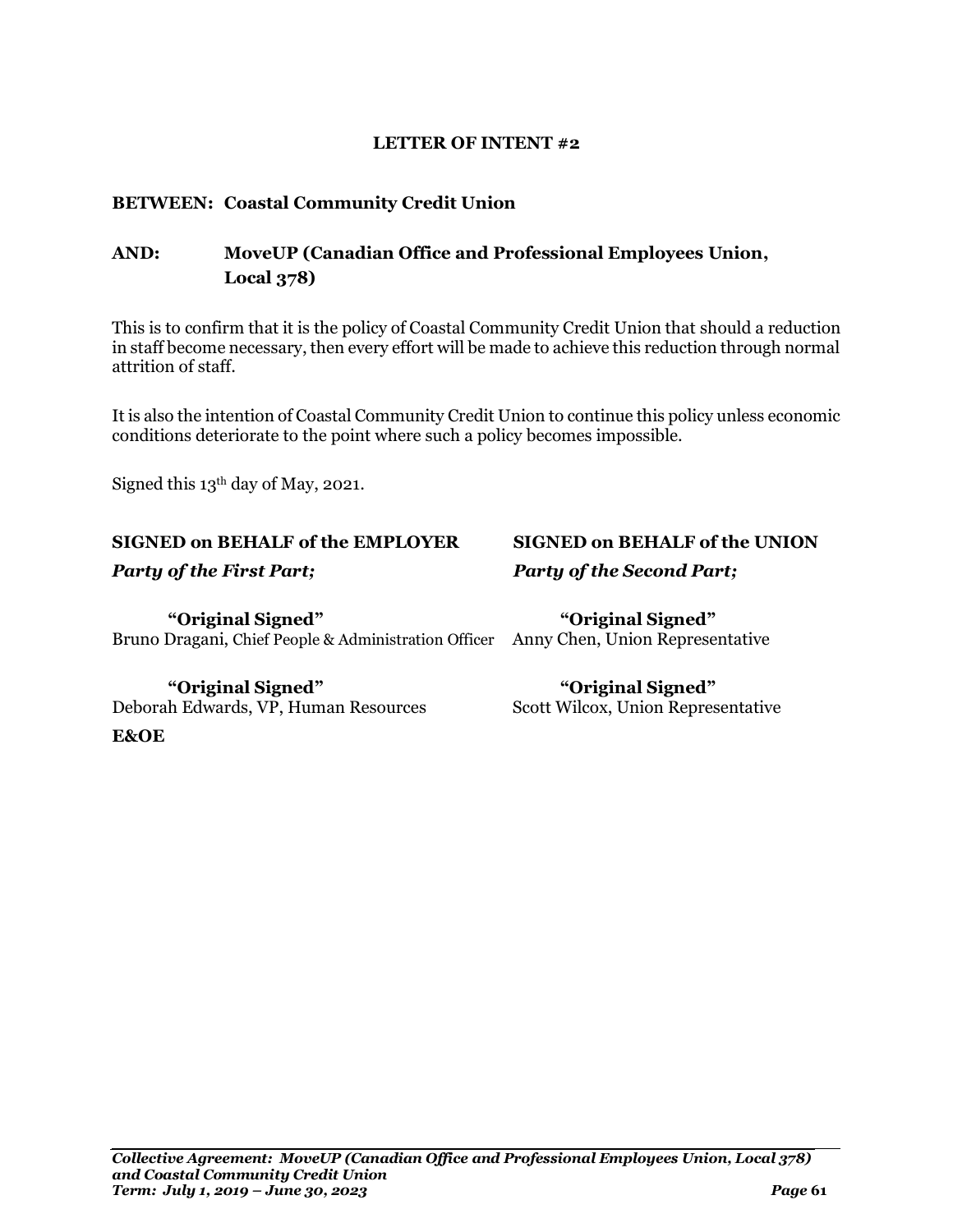### **LETTER OF INTENT #3**

### <span id="page-63-0"></span>**BETWEEN: Coastal Community Credit Union**

### **AND: MoveUP (Canadian Office and Professional Employees Union, Local 378)**

### **Employee Appraisals**

This is to confirm that appraisals will be done at least once per year on all employees and that a copy of the appraisal will be given to the employee. Employees will acknowledge receipt of the appraisal in writing and will have the opportunity to provide written feedback to be filed with the employee's appraisal. Appraisals will not be used as a disciplinary measure.

Signed this  $13<sup>th</sup>$  day of May, 2021.

### **SIGNED on BEHALF of the EMPLOYER SIGNED on BEHALF of the UNION**

**E&OE**

**"Original Signed" "Original Signed"** Bruno Dragani, Chief People & Administration Officer Anny Chen, Union Representative

**"Original Signed" "Original Signed"** Deborah Edwards, VP, Human Resources Scott Wilcox, Union Representative

## *Party of the First Part; Party of the Second Part;*

*Collective Agreement: MoveUP (Canadian Office and Professional Employees Union, Local 378) and Coastal Community Credit Union Term: July 1, 2019 – June 30, 2023 Page* **62**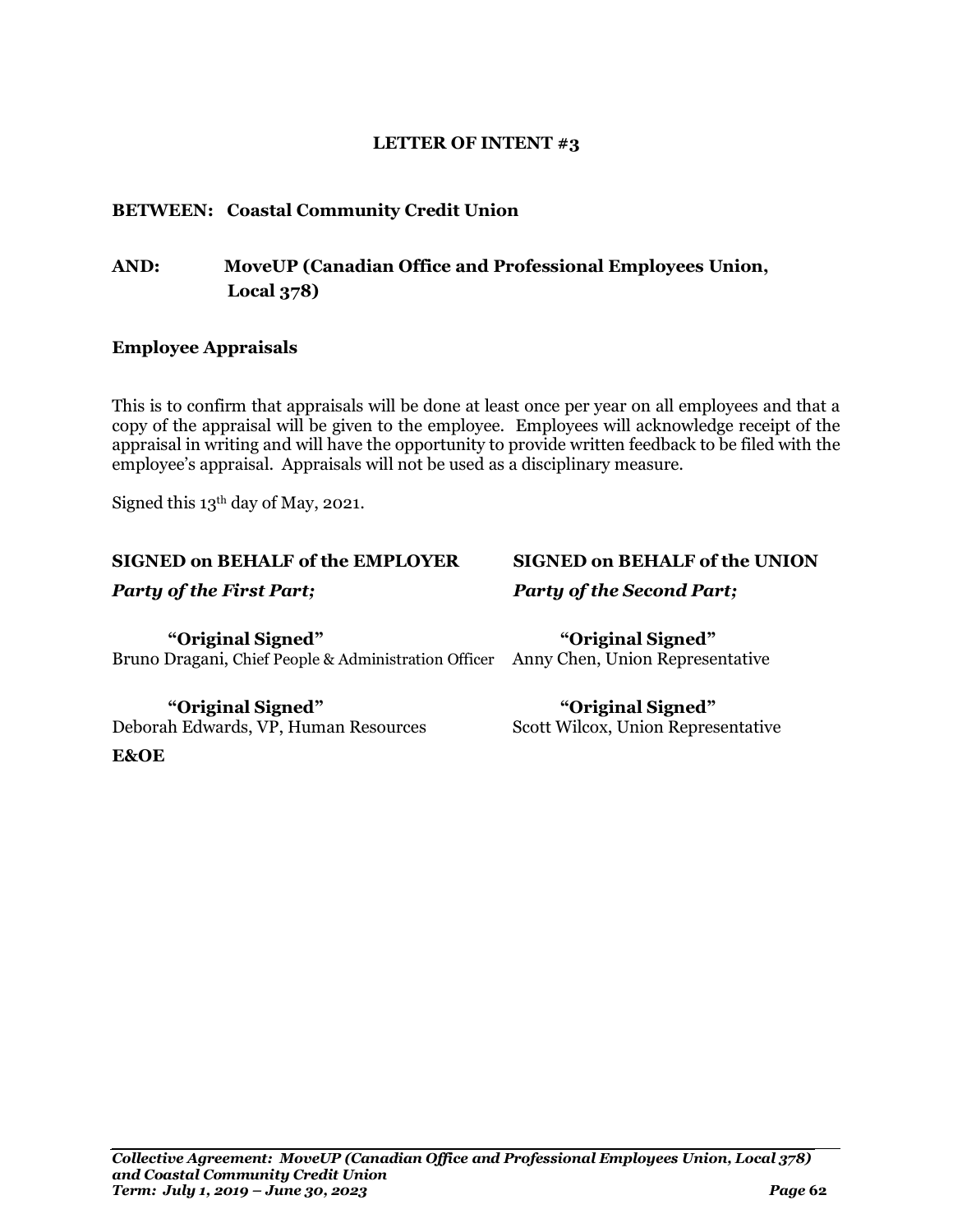### **LETTER OF COMMITMENT #1**

### <span id="page-64-0"></span>**BETWEEN: Coastal Community Credit Union**

### **AND: MoveUP (Canadian Office and Professional Employees Union, Local 378)**

### **Employees Performing Volunteer Work**

The Union and the Employer agree that making a visible and meaningful difference in building healthier communities is in the general interest.

In keeping with this "Community Experience" the Union and the Employer encourage employees to actively participate in community programs and events that demonstrate the Credit Union's care for the communities in which they live, work and conduct business.

The Parties recognize that there may be times when employees may be unable to participate in community programs and events. Under such circumstances this will not be used in any performance assessment evaluation or any promotional opportunity.

Signed this 13th day of May, 2021.

### **SIGNED on BEHALF of the EMPLOYER SIGNED on BEHALF of the UNION**

**"Original Signed" "Original Signed"** Bruno Dragani, Chief People & Administration Officer Anny Chen, Union Representative

**"Original Signed" "Original Signed"** Deborah Edwards, VP, Human Resources Scott Wilcox, Union Representative **E&OE**

# *Party of the First Part; Party of the Second Part;*